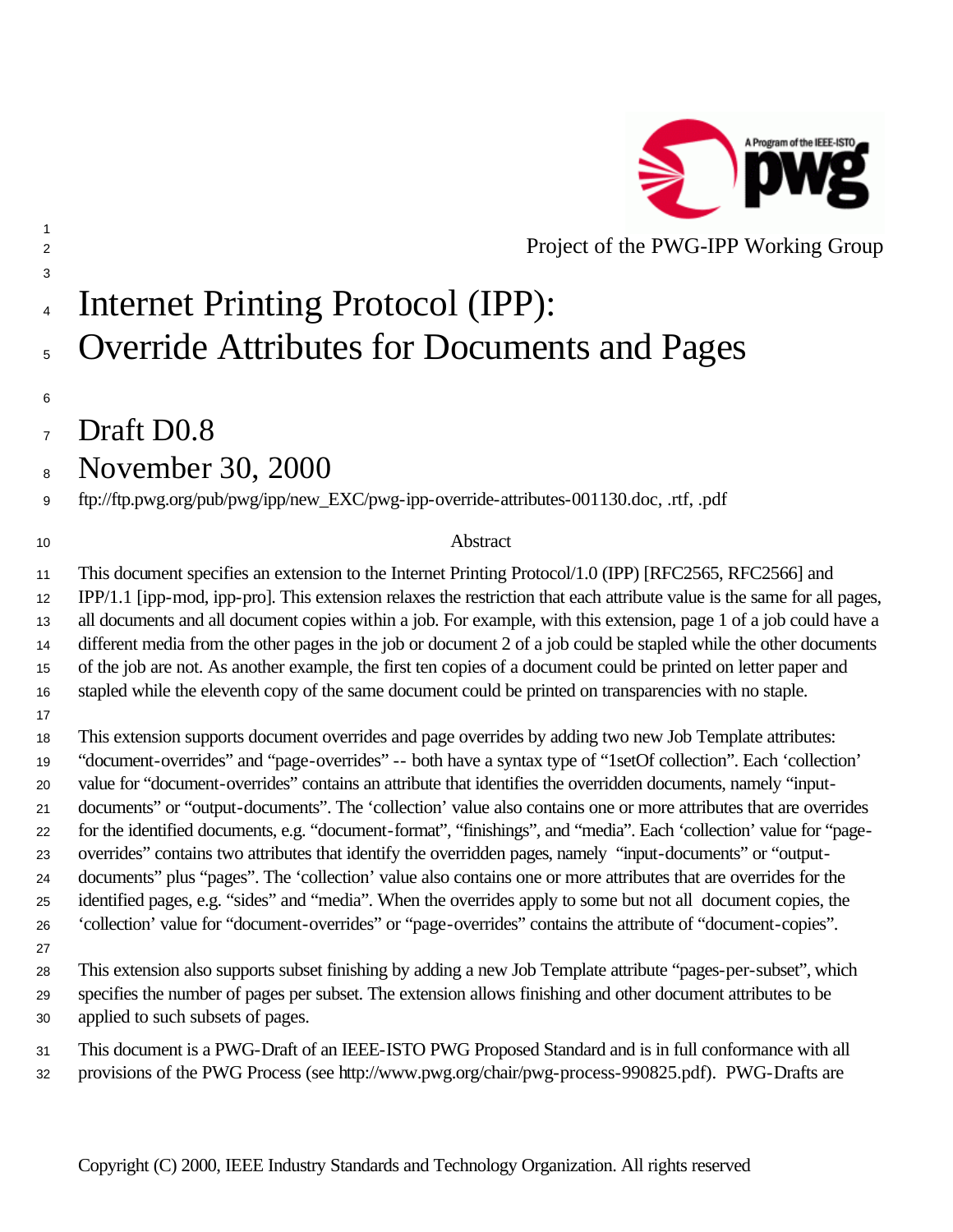| 33<br>34                               | working documents of the IEEE-ISTO PWG and its working groups. The list of current PWG-Drafts can be<br>accessed at http://www.pwg.org/pub/pwg/                                                                                                                                                                                                                                                                                                                                                                                                                                                                                               |
|----------------------------------------|-----------------------------------------------------------------------------------------------------------------------------------------------------------------------------------------------------------------------------------------------------------------------------------------------------------------------------------------------------------------------------------------------------------------------------------------------------------------------------------------------------------------------------------------------------------------------------------------------------------------------------------------------|
| 35<br>36                               | Copyright (C) 2000, IEEE Industry Standards and Technology Organization. All rights reserved.                                                                                                                                                                                                                                                                                                                                                                                                                                                                                                                                                 |
| 37<br>38<br>39<br>40<br>41<br>42       | This document may be copied and furnished to others, and derivative works that comment on, or otherwise explain<br>it or assist in its implementation may be prepared, copied, published and distributed, in whole or in part, without<br>restriction of any kind, provided that the above copyright notice, this paragraph and the title of the Document as<br>referenced below are included on all such copies and derivative works. However, this document itself may not be<br>modified in any way, such as by removing the copyright notice or references to the IEEE-ISTO and the Printer<br>Working Group, a program of the IEEE-ISTO. |
| 43<br>44<br>45                         | Title: Internet Printing Protocol (IPP): Override Attributes for Documents and Pages                                                                                                                                                                                                                                                                                                                                                                                                                                                                                                                                                          |
| 46<br>47<br>48<br>49                   | The IEEE-ISTO and the Printer Working Group DISCLAIM ANY AND ALL WARRANTIES, WHETHER<br>EXPRESS OR IMPLIED INCLUDING (WITHOUT LIMITATION) ANY IMPLIED WARRANTIES OF<br>MERCHANTABILITY OR FITNESS FOR A PARTICULAR PURPOSE.                                                                                                                                                                                                                                                                                                                                                                                                                   |
| 50<br>51<br>52                         | The Printer Working Group, a program of the IEEE-ISTO, reserves the right to make changes to the document<br>without further notice. The document may be updated, replaced or made obsolete by other documents at any time.                                                                                                                                                                                                                                                                                                                                                                                                                   |
| 53<br>54<br>55<br>56                   | The IEEE-ISTO takes no position regarding the validity or scope of any intellectual property or other rights that<br>might be claimed to pertain to the implementation or use of the technology described in this document or the extent<br>to which any license under such rights might or might not be available; neither does it represent that it has made any<br>effort to identify any such rights.                                                                                                                                                                                                                                     |
| 57<br>58<br>59<br>60<br>61<br>62<br>63 | The IEEE-ISTO invites any interested party to bring to its attention any copyrights, patents, or patent applications,<br>or other proprietary rights which may cover technology that may be required to implement the contents of this<br>document. The IEEE-ISTO and its programs shall not be responsible for identifying patents for which a license may<br>be required by a document and/or IEEE-ISTO Industry Group Standard or for conducting inquiries into the legal<br>validity or scope of those patents that are brought to its attention. Inquiries may be submitted to the IEEE-ISTO by<br>e-mail at:                            |
| 64<br>65<br>66                         | ieee-isto@ieee.org.                                                                                                                                                                                                                                                                                                                                                                                                                                                                                                                                                                                                                           |
| 67<br>68<br>69<br>70                   | The Printer Working Group acknowledges that the IEEE-ISTO (acting itself or through its designees) is, and shall<br>at all times, be the sole entity that may authorize the use of certification marks, trademarks, or other special<br>designations to indicate compliance with these materials.                                                                                                                                                                                                                                                                                                                                             |
| 71<br>72<br>73                         | Use of this document is wholly voluntary. The existence of this document does not imply that there are no other<br>ways to produce, test, measure, purchase, market, or provide other goods and services related to its scope.                                                                                                                                                                                                                                                                                                                                                                                                                |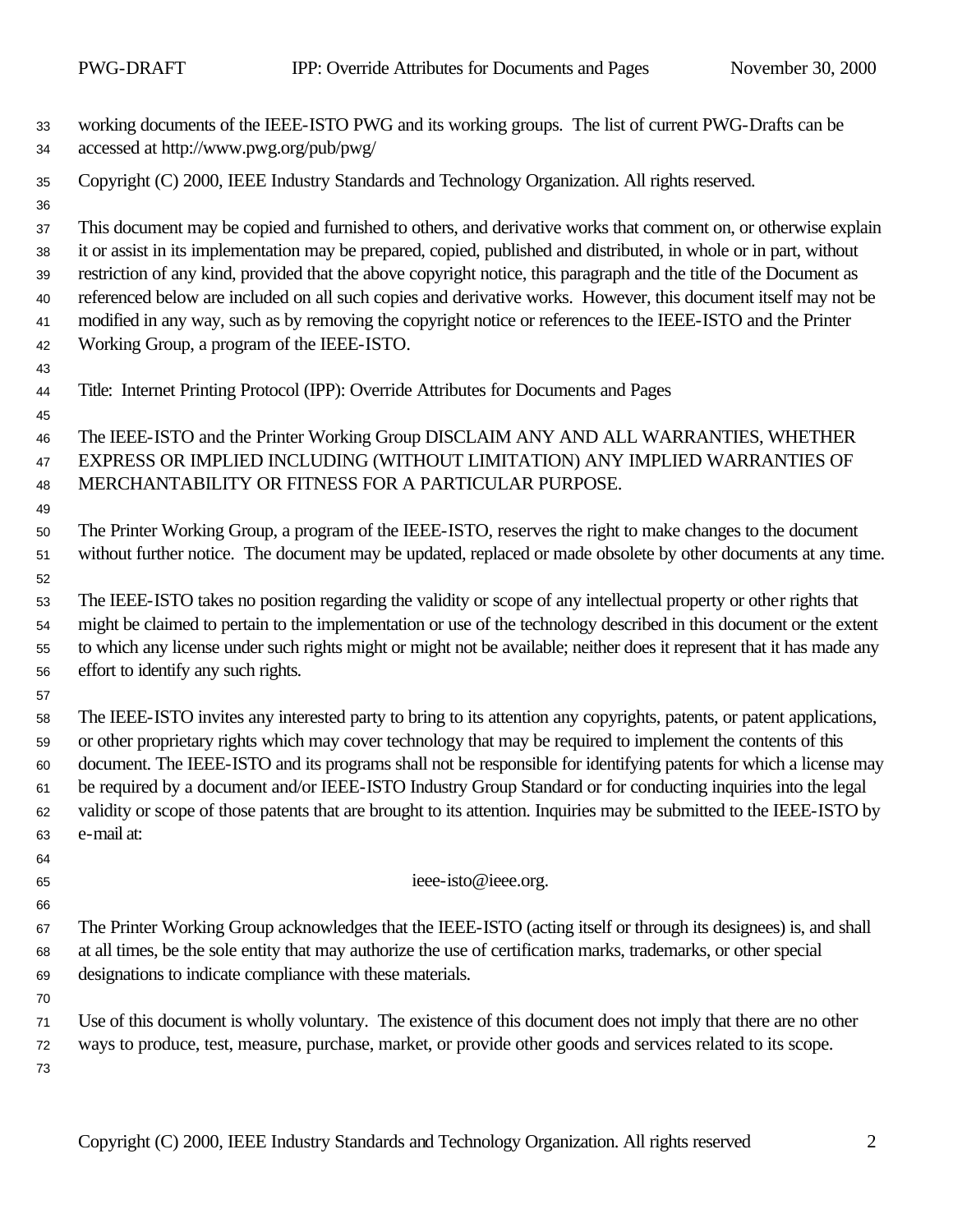| ٧ |  |
|---|--|
|   |  |

## **Table of Contents**

| 74  | 1.          |            |
|-----|-------------|------------|
| 75  | 2.          |            |
| 76  | 2.1         |            |
| 77  | 2.2         |            |
| 78  | 2.3         |            |
| 79  | 2.4         |            |
| 80  | 2.5         |            |
| 81  | 2.6         |            |
| 82  | 2.7         |            |
| 83  | 2.8         |            |
| 84  | 2.9         |            |
| 85  | 2.10        |            |
| 86  | 2.11        |            |
| 87  | 2.11.1      |            |
| 88  | 2.11.2      |            |
| 89  | 2.11.3      |            |
| 90  | 2.11.4      |            |
| 91  | 2.11.5      |            |
| 92  | 2.12        |            |
| 93  | 2.13        |            |
| 94  | 2.14        |            |
| 95  | 2.15        |            |
| 96  | 2.16        |            |
| 97  | 2.16.1      |            |
| 98  | 2.16.2      |            |
| 99  | 2.17        |            |
|     |             |            |
| 100 |             |            |
| 101 | 4. Overview | $\dots$ 12 |
| 102 | 4.1         |            |
| 103 | 4.2         |            |
| 104 | 4.2.1       |            |
| 105 | 4.2.2       |            |
| 106 | 4.2.3       |            |
| 107 | 4.2.4       |            |
| 108 | 4.2.5       |            |
| 109 | 4.3         |            |
| 110 | 4.4         |            |
|     |             |            |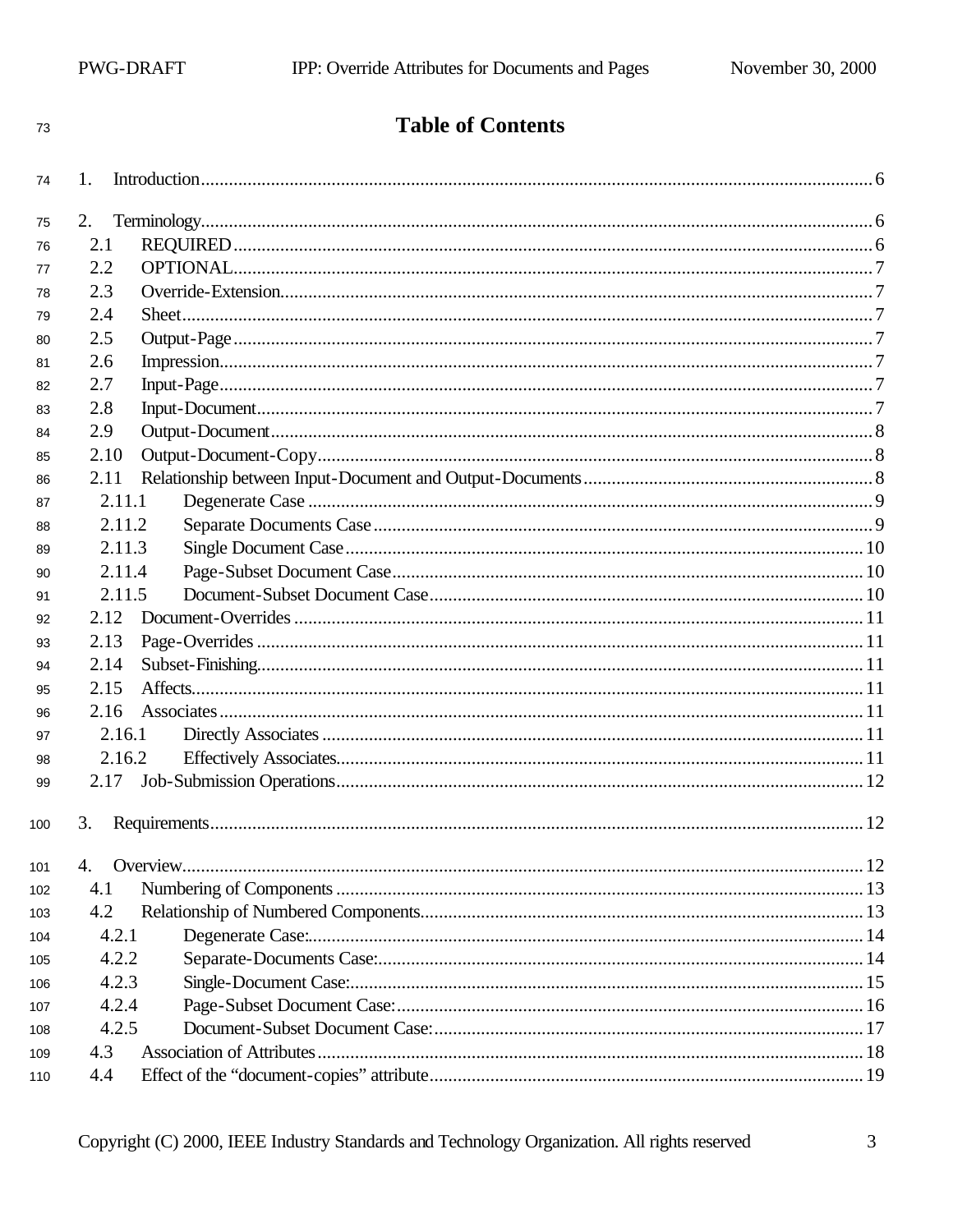| 111 | 4.5    |  |
|-----|--------|--|
| 112 | 5.     |  |
| 113 | 5.1    |  |
| 114 | 5.1.1  |  |
| 115 | 5.1.2  |  |
| 116 | 5.1.3  |  |
| 117 | 5.1.4  |  |
| 118 | 5.1.5  |  |
| 119 | 5.1.6  |  |
| 120 | 5.1.7  |  |
| 121 | 5.1.8  |  |
| 122 | 5.1.9  |  |
| 123 | 5.1.10 |  |
| 124 | 5.1.11 |  |
| 125 | 5.1.12 |  |
| 126 | 5.1.13 |  |
| 127 | 5.1.14 |  |
| 128 | 5.2    |  |
| 129 | 5.2.1  |  |
| 130 | 5.2.2  |  |
| 131 | 5.2.3  |  |
| 132 | 5.2.4  |  |
| 133 | 5.2.5  |  |
| 134 | 5.2.6  |  |
| 135 | 5.2.7  |  |
| 136 | 5.2.8  |  |
| 137 | 5.2.9  |  |
| 138 | 5.3    |  |
| 139 | 5.3.1  |  |
| 140 | 5.3.2  |  |
| 141 | 6.     |  |
| 142 | 6.1    |  |
|     |        |  |
| 143 | 7.     |  |
| 144 | 7.1    |  |
| 145 | 8.     |  |
| 146 | 9.     |  |
| 147 | 9.1    |  |
| 148 | 9.2    |  |
|     |        |  |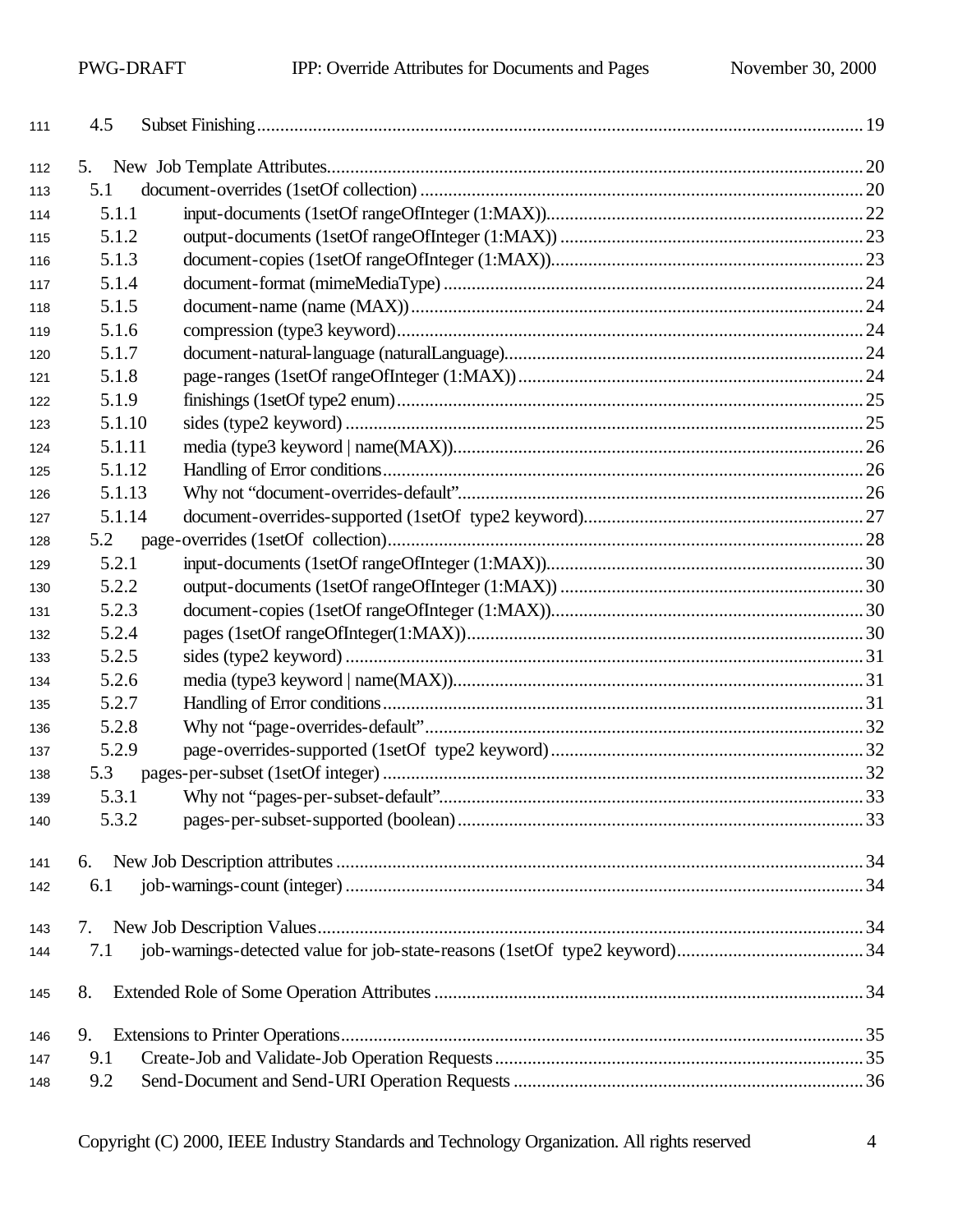| 149        |        |  |
|------------|--------|--|
| 150        |        |  |
| 151        | 10.1.1 |  |
| 152        |        |  |
| 153        | 10.2.1 |  |
| 154        | 10.2.2 |  |
| 155        | 10.2.3 |  |
| 156        |        |  |
| 157        | 10.3.1 |  |
| 158        | 10.3.2 |  |
| 159        | 10.3.3 |  |
| 160        |        |  |
| 161        | 10.4.1 |  |
| 162        | 10.4.2 |  |
| 163        | 10.4.3 |  |
| 164        |        |  |
| 165        |        |  |
| 166        |        |  |
| 167        |        |  |
| 168        |        |  |
| 169        |        |  |
| 170        |        |  |
| 171        | 17.1   |  |
| 172<br>173 |        |  |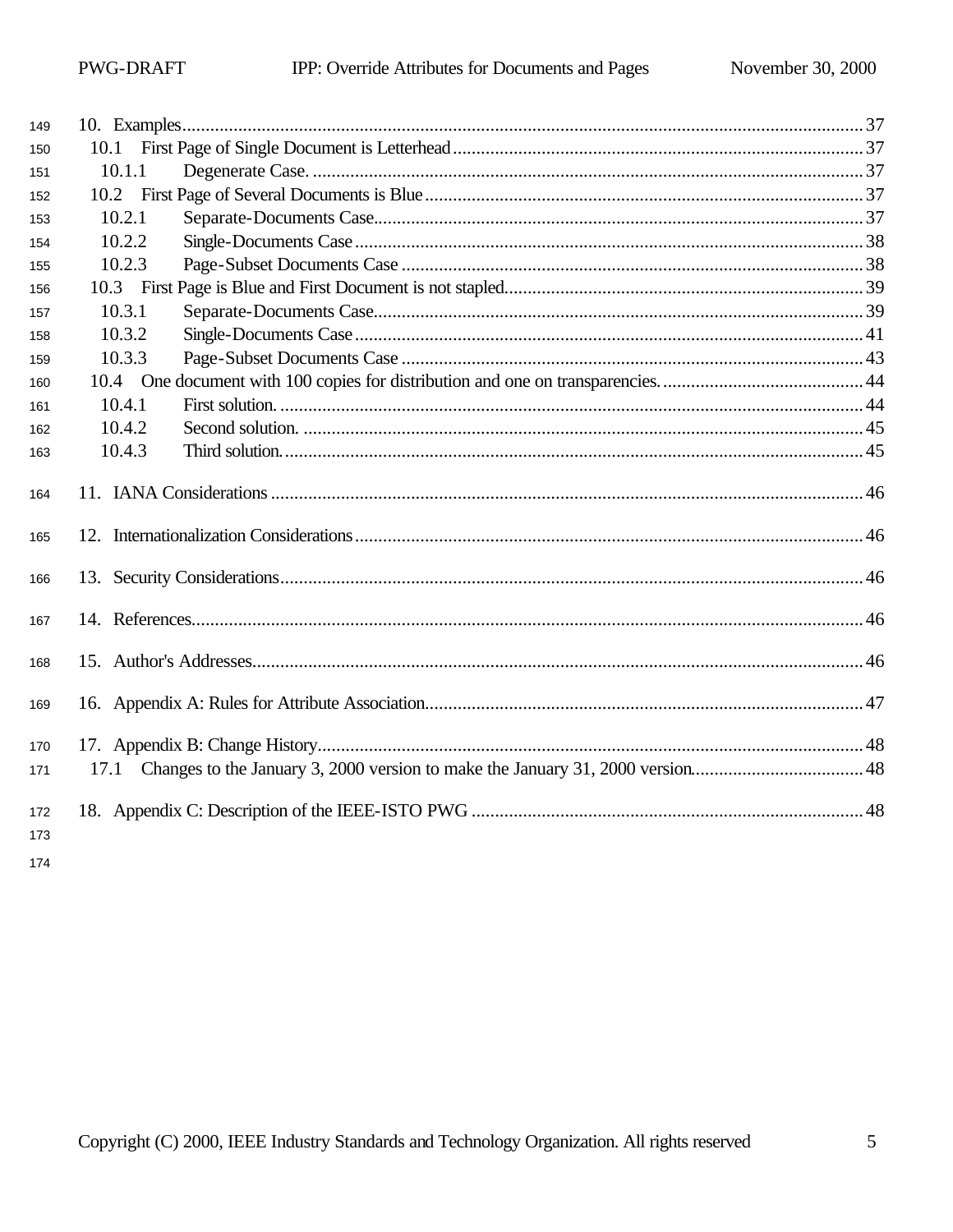## **1. Introduction**

 The Internet Printing Protocol (IPP) is an application level protocol for distributed printing using Internet tools and technologies. IPP version 1.1 (IPP/1.1) requires that each attribute value be the same for all all pages, all documents and all document copies within a job. This document defines OPTIONAL extensions to the IPP/1.1 model which relax this restriction and allow pages, documents and document copies to have attributes that are overrides. For example, with this extension, page 1 of a job could have a different media or different value of "sides" from the other pages in the job, or document 2 of a job could be stapled while the other documents of the job are not. As another example, the first ten copies of a document could be printed on letter paper and stapled while the eleventh copy of the same document could be printed on transparencies with no staple. This document is a proposal for an extension to IPP/1.0 and IPP/1.1.

This extension supports document overrides and page overrides by adding two new Job Template attributes:

- "document-overrides" and "page-overrides" -- both have a syntax type of "1setOf collection". Each 'collection' value for "document-overrides" contains
- a) an attribute that identifies the overridden documents, namely "input-documents" or "output-documents".
- b) an OPTIONAL attribute that identifies the document copies of the specified overridden documents, i.e. "document-copies". If this attribute is absent, the overrides apply to all document copies.
- c) one or more attributes that are overrides for the identified documents, e.g. "document-format", "finishings", and "media".
- Each 'collection' value for "page-overrides" contains
- a) an attribute that identifies the documents containing the overridden pages, namely "input-documents" 197 or "output-documents".
- b) an attribute that identifies the overridden pages, namely "pages".
- c) an OPTIONAL attribute that identifies the document copies of the specified documents, i.e. "document-copies". If this attribute is absent, the overrides apply to all document copies.
- d) The 'collection' value also contains one or more attributes that are overrides for the identified pages, e.g. "sides" and "media".

 This extension also supports subset finishing with a new Job Template attribute "pages-per-subset", which specifies the number of pages per subset. The extension allows finishing and other document attributes to be applied to such subsets of pages.

## **2. Terminology**

This section defines the following additional terms that are used throughout this document:

## **2.1 REQUIRED**

If an implementation supports the extensions described in this document, it MUST support a REQUIRED feature.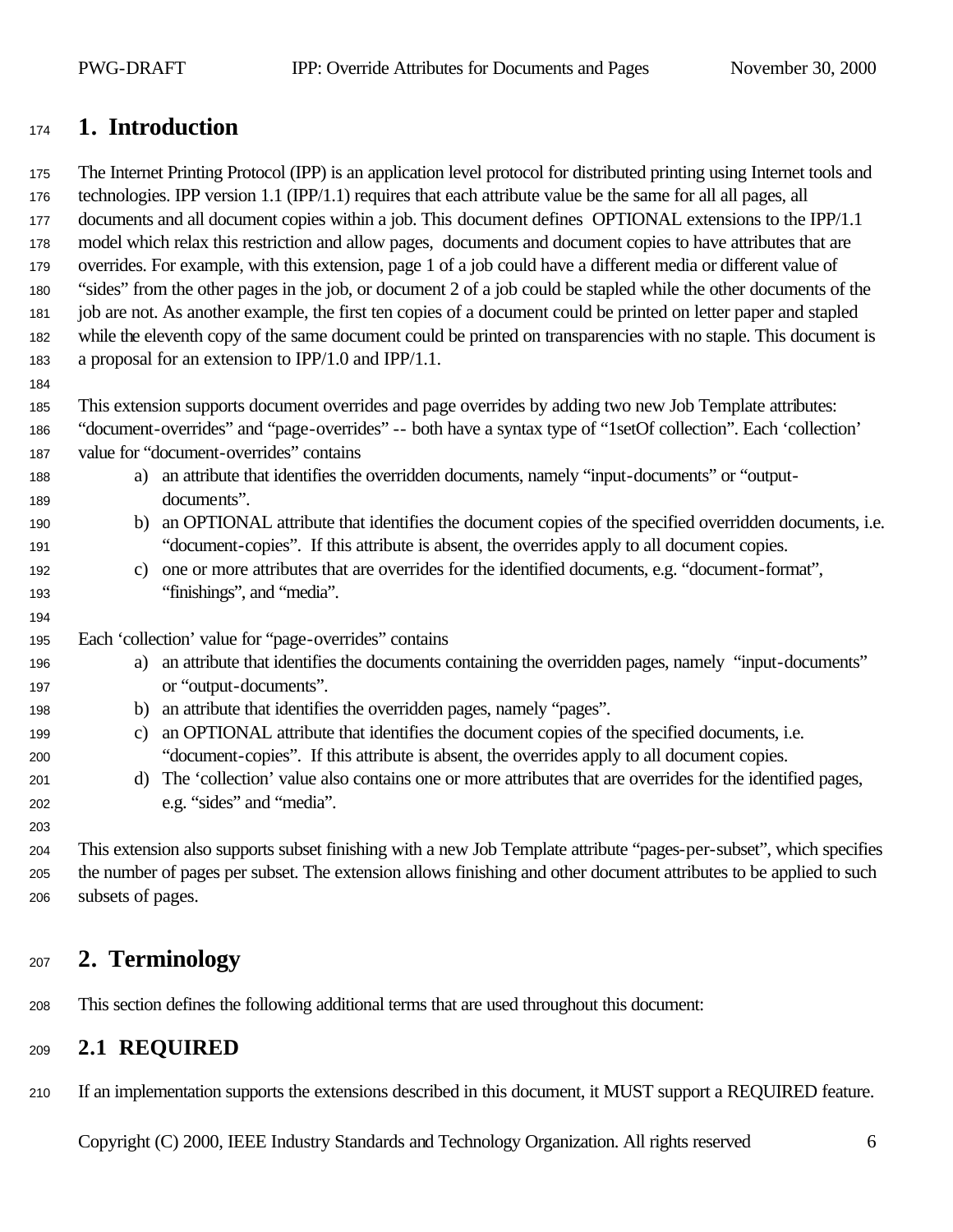## **2.2 OPTIONAL**

If an implementation supports the extensions described in this document, it MAY support an OPTIONAL feature.

#### **2.3 Override-Extension**

 The Override-Extension is the extension proposed in this document that adds attribute overrides for documents and pages. This extension supports Document-Overrides, Page-Overrides and Subset-Finishing, which are all defined later in this section.

#### **2.4 Sheet**

 A Sheet is the unit of media that a printer puts marks on. It is the most basic unit of output from a printer. A printer may mark on one side or on both sides of a sheet.

#### **2.5 Output-Page**

 An Output-Page is the set of all markings that the author intended to be placed on one side of a Sheet, including, but not limited to, text, drawings, images, footers and headers.

#### **2.6 Impression**

 An impression is the set of all markings that the Job submitter intended to be placed on one side of a Sheet. Each impression contains one or more Output-Pages. Generally a Job submitter prints each Output-Page as the author intended, namely one Output-Page per Impression. Sometimes, a Job submitter prints several Output-Pages per Impression, perhaps to save paper or money. The IPP attribute "number-up" specifies the number of Output-Pages per impression. When "number-up" is greater than 1, an impression contains multiple Output-Pages.

## **2.7 Input-Page**

 An Input-Page is a sequence of bytes that describe how to mark a single Output-Page. IPP 1.1 [ipp-mod] uses the term "print-stream-pages" to refer to both Input-Pages and Output-Pages. There is a one to one relationship between Input-Pages and Output-Pages and they are in the same order. Both Input-Pages and Output-Pages are numbered sequentially (see section 4.1) starting from 1 at the beginning of each Input-Document or Output- Document, respectively. When the first Input-Page of an Input-Document coincides with the first Output-Page of an Output-Document, the numbering of Input-Pages and Output-Pages coincides; otherwise it doesn't.

#### **2.8 Input-Document**

 An Input-Document is the entire sequence of bytes transmitted as the Document Content in the Print-Job and Send-Document operations or referenced by the "document-uri" operation attribute in the Print-URI and Send-URI operations. This sequence of bytes consists of one or more Input-Pages.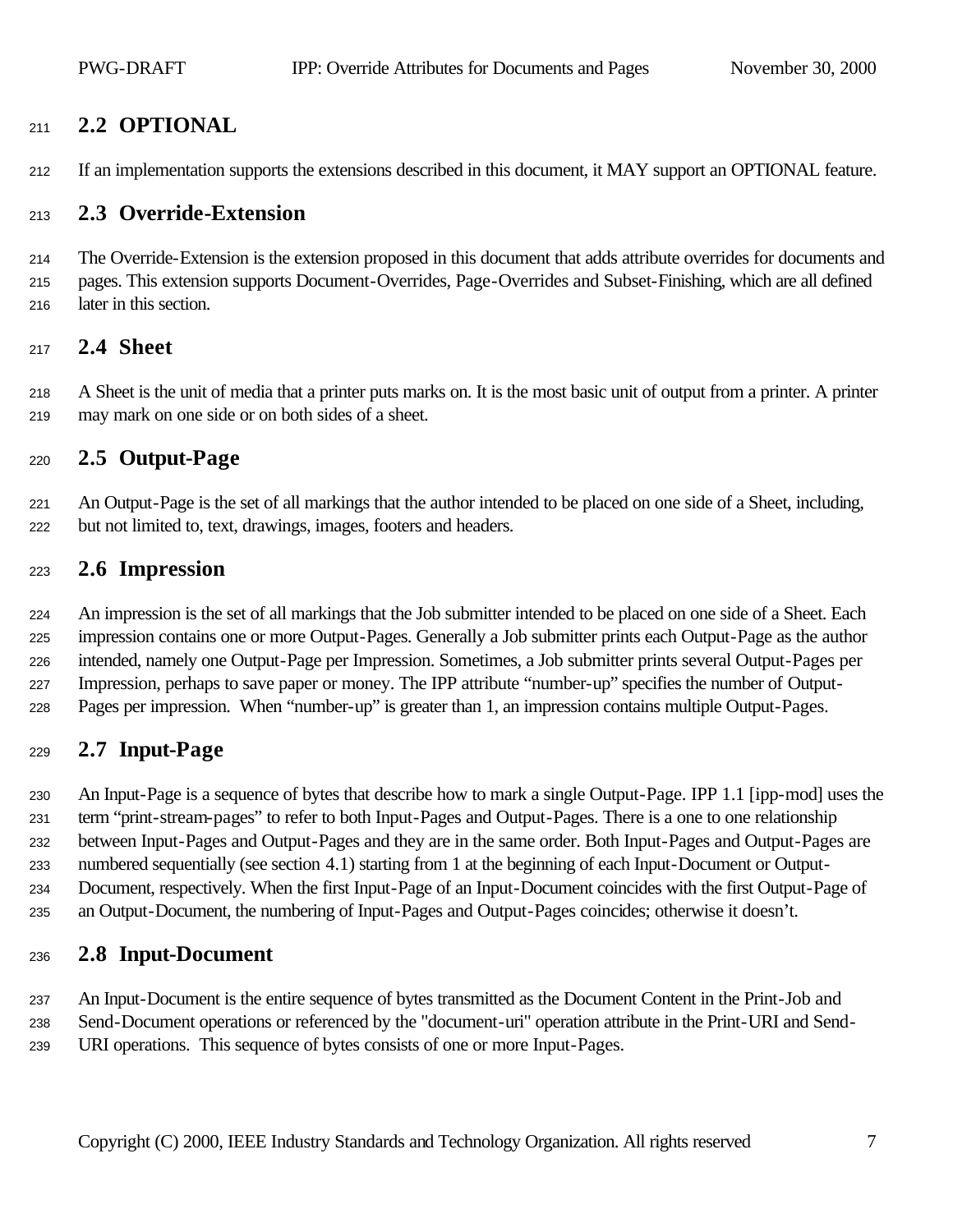## **2.9 Output-Document**

 An Output-Document is a set of one or more Sheets which either are permanently bound into a single unit, e.g. with a staple, or are intended to be treated by an end-user as a single unit, e.g. for a loose leaf binder. If an Output- Document is bound, it is uniformly bound; if it is not bound, no subset of sheets within it are bound. The Output-Pages that comprise an Output-Document may come from

- a) all the Input-Pages of an Input-Document or
- b) a proper subset of the Input-Pages of the Input-Document or
- c) all the Input-Pages of several Input-Documents.
- An Output-Document is *not* a set of sheets that are bound temporarily for shipping, e.g. with banding.

## **2.10 Output-Document-Copy**

 When a Printer produces more than one or more copies of an Output-Document, each copy is called an Output-Document-Copy. Sometimes this specification uses the phrase "copy of Output-Document" to emphasize "copy",

but the phrase is equivalent to "Output-Document-Copy".

## **2.11 Relationship between Input-Document and Output-Documents**

 Each relationship is named and defined below. The cases are derived from an analysis of possible tree structures (see section 4.2). A client selects the desired case with the number of submitted Input-Documents and the specific values of three attributes: the existing Job Template "multiple-document-handling" and two new attributes "pages- per-subset" and "documents-per-subset". The latter two attributes describe how the stream of Input-Pages or Input-Documents and are partitioned into Output-Documents, respectively.

 In this section, the number of copies produced for each Output-Document does not affect the discussion, so it is easiest to assume that the number is 1.

The table below summarizes the relationship of Input-Documents to Output-Document in the five cases:

| Case                      | Number of              |                         |  |
|---------------------------|------------------------|-------------------------|--|
|                           | <b>Input-Documents</b> | <b>Output-Documents</b> |  |
| Degenerate                |                        |                         |  |
| Separate-Documents        | n                      | n                       |  |
| Single-Document           | n                      |                         |  |
| Page-Subset Documents     | n                      | m (m > n)               |  |
| Document-Subset Documents | n                      | m (m < n)               |  |

 When n = 1 for the "Separate-Documents" and "Single-Document" become the "Degenerate" case.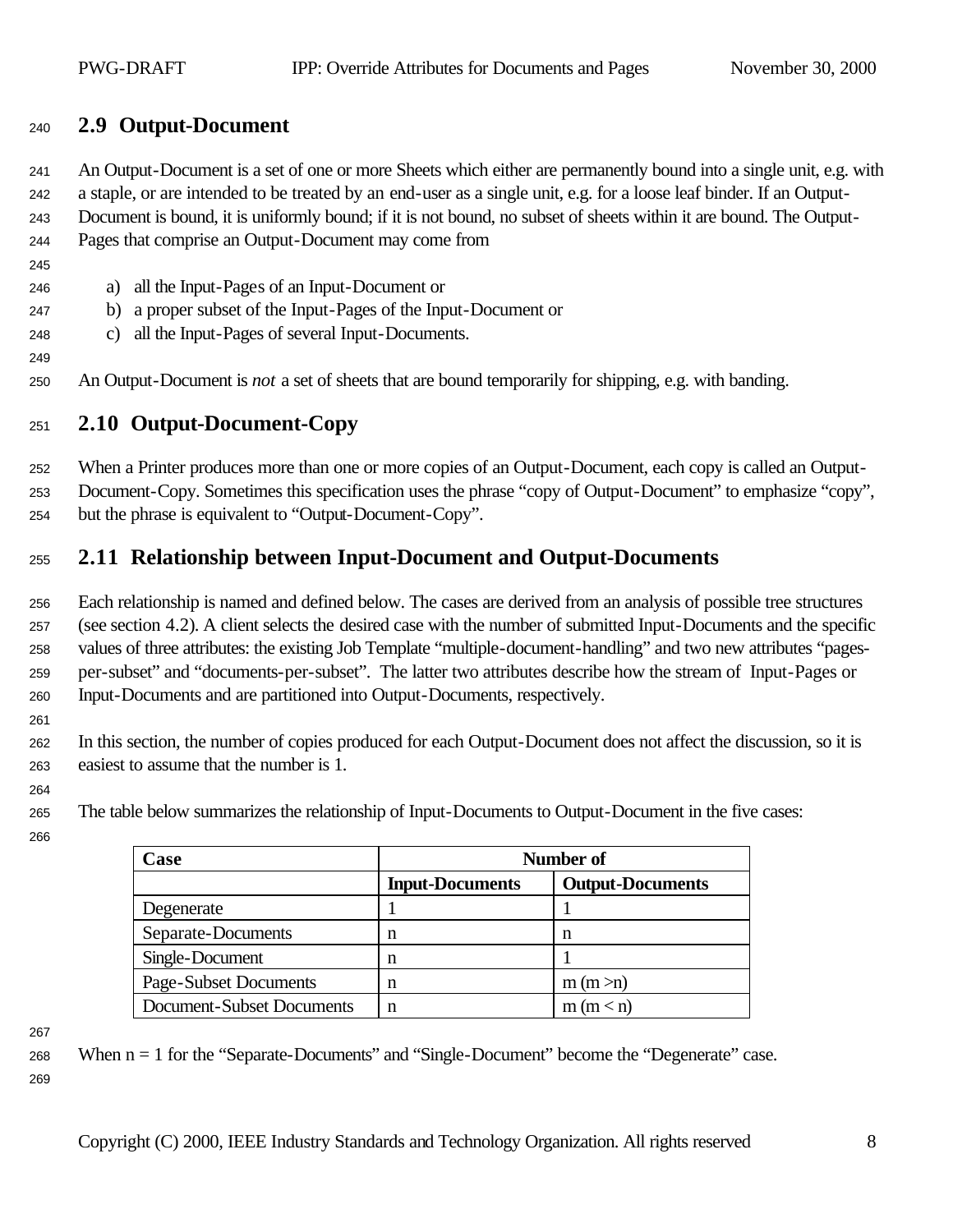- The table below summarizes the attribute values that control the cases.
- 
- The "separate" value means that "multiple-document-handling" is 'separate-documents-collated-copies' or 'separate-documents-uncollated-copies'.
- The "single" value means that "multiple-document-handling" is 'single-document' or 'single-document-new-sheet'.
- The "ignored" value means that the attribute need not be present and is ignored if it is present,
- The "present" value means that the attribute must be present. A different case is implied if it is not present.
- The "not present" value means that the attribute must not be present. A different case is implied if it is present.
- 

| Case                      | "multiple- | "pages-per- | "documents-per- |
|---------------------------|------------|-------------|-----------------|
|                           | document-  | subset"     | subset"         |
|                           | handling"  |             |                 |
| Separate-Documents        | separate   | not present | not present     |
| Single-Document           | single     | ignored     | ignored         |
| Page-Subset Documents     | separate   | present     | not present     |
| Document-Subset Documents | separate   | not present | present         |

 The Degenerate row is omitted because it follows the rules for the "Separate-Documents" and "Single-Documents" rules when the number of Input-Documents is 1.

There is an error if both "pages-per-subset" and "document-per-subset" are present in the "separate" case.

## **2.11.1 Degenerate Case**

 In the Degenerate Case, the Job consists of exactly one Output-Document and exactly one Input- Document. The single Input-Document produces the single Output-Document. This case represents the most common case of printing. For example, if a user is Printing a single MS Word file, the MS Word file is the Input-Document and the printed pages are the Output-Document. This case is the degenerate case of Separate-Documents and Single-Document. It occurs when the number of Input-Documents is 1 and either

- a) "multiple-document-handling" is 'separate-documents-collated-copies' or 'separate-documents-uncollated-copies' and neither "pages-per-subset" nor "documents-per-subset" are present or.
- b) "multiple-document-handling" is 'single-document' or 'single-document-new-sheet', and both "pages-per-subset" and "documents-per-subset" are ignored if present
- **2.11.2 Separate Documents Case**

 In the Separate Documents Case, the Job consists of one or more Output-Documents where each Input- Document produces one Output-Document. For example, if a user prints 10 Java files in one Job and wants 10 separately stapled Output-Documents, each of the 10 Java files is an Input-Document, and the printed Output-Pages from each of the 10 Java files is a separate Output-Document that is stapled separately. This case occurs when "multiple-document-handling" is 'separate-documents-collated-copies'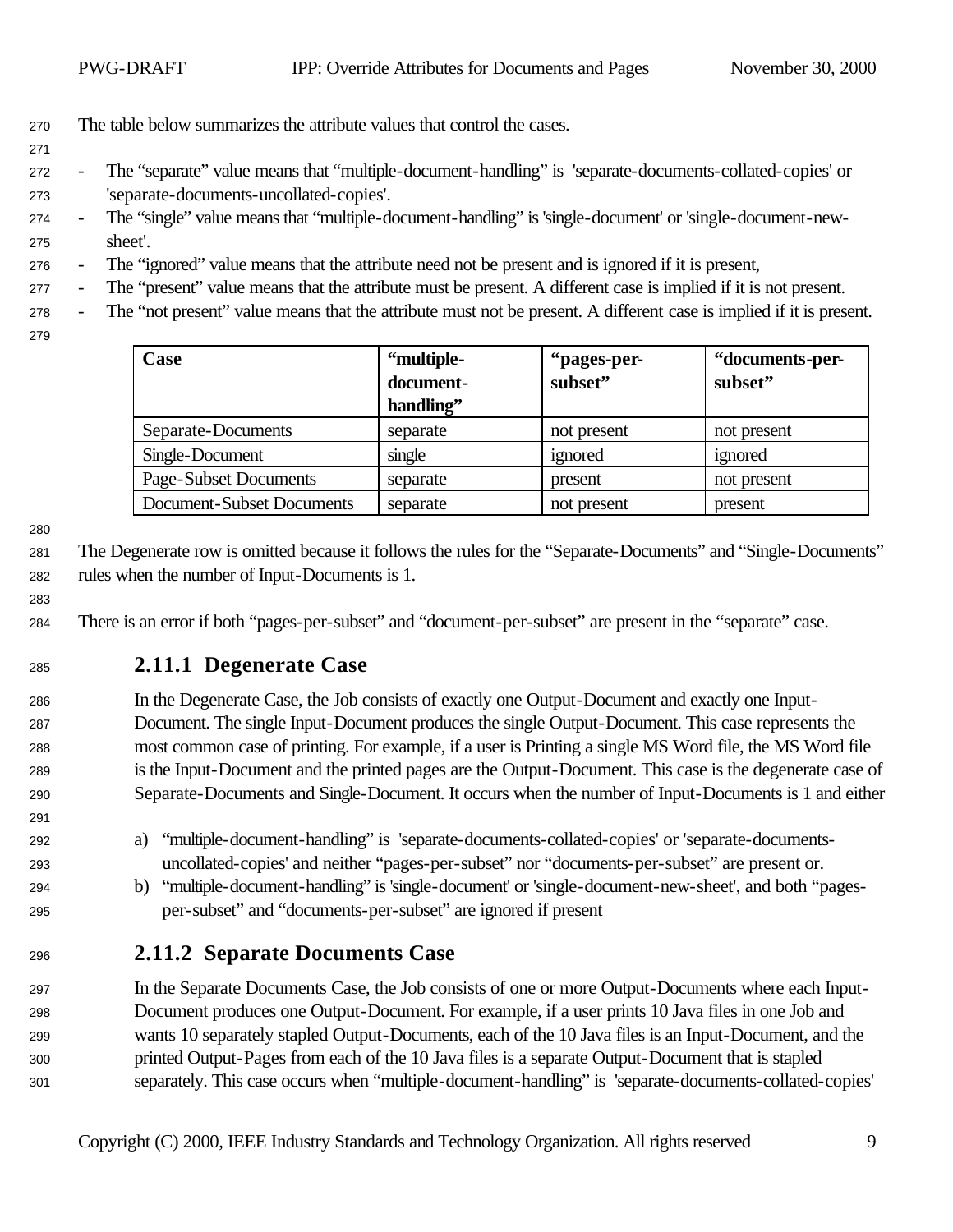or 'separate-documents-uncollated-copies' and the new attributes "pages-per-subset" and "documents-per-subset" are not present.

## **2.11.3 Single Document Case**

 In the Single Document Case, the job consists of a single Output-Document produced from one or more Input-Documents. For example, if a user prints 10 Java files in one Job and wants all Output-Pages of the 10 Java files to be produced as 1 stapled Output-Document, then each of the 10 Java files is an Input- Document, and all printed Output-Pages from all of the 10 Java files is a single Output-Document that is stapled. This case occurs when "multiple-document-handling" is 'single-document' or 'single-document-new-sheet'; the value of "pages-per-subset" and "documents-per-subset" are both ignored if present.

## **2.11.4 Page-Subset Document Case**

 In the Page-Subset Case, the Job consists of one or more Output-Documents and one or more Input- Documents. The new attribute "pages-per-subset" contains a sequence of integers which specifies how to partition the stream of Input-Pages into subsets, each of which produces an Output Document. For example, if a user prints 1 PostScript file with 1000 pages, where each 4 Output-Pages represents an insurance policy, then the PostScript file is the Input-Document and each group of 4 Output-Pages is an Output-Document. The resulting Output-Documents would be the same if the same 1000 Input-Pages were spread across 2 or more PostScript files. This case occurs when "multiple-document-handling" is 'separate-documents-collated-copies' or 'separate-documents-uncollated-copies' and the new attribute "pages-per-subset" contains 1 or more integer values. The new attribute "documents-per-subset" is not present.

## **2.11.5 Document-Subset Document Case**

This case is defined here for completeness, but it is not supported by this extension.

 In the Document-Subset Document Case, the Job consists of one or more Output-Documents and one or more Input-Documents. The new attribute "documents-per-subset" contains a sequence of integers which specifies how to partition Job's Input-Documents into subsets, each of which produces an Output Document. For example, if a user prints 25 Java files in one Job and wants 2 separately stapled Output- Documents, one with 15 Java files and one with 10 Java files, then each of the Java files is an Input- Document, and the printed Output-Pages from the first 15 Java files and next 10 Java files are two separate Output-Documents that are stapled separately. This case occurs when "multiple-document- handling" is 'separate-documents-collated-copies' or 'separate-documents-uncollated-copies' and "documents-per-subset" contains 1 or more integer values. The new attribute "pages-per-subset" is not present.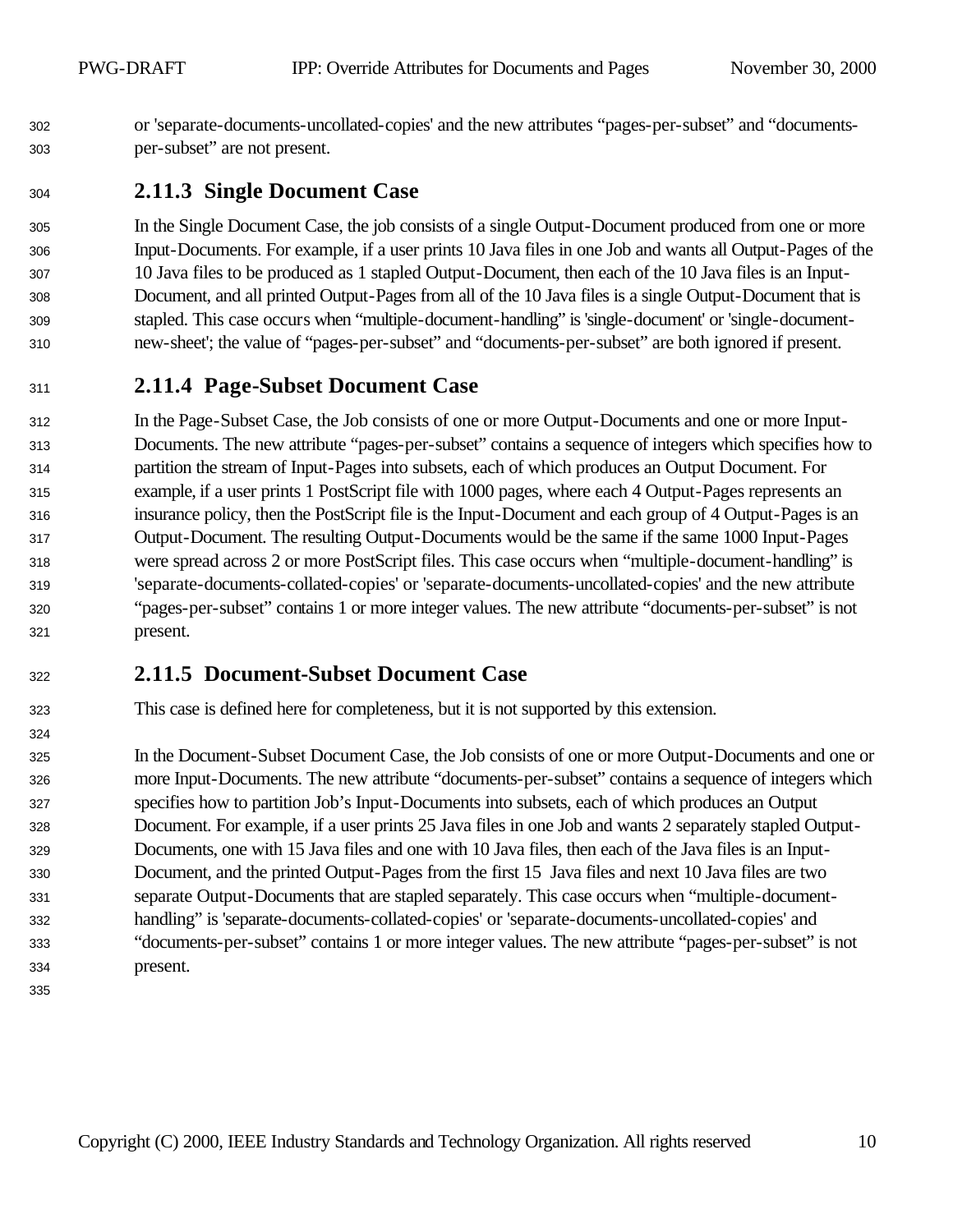## **2.12 Document-Overrides**

 In IPP/1.1 each attribute value is the same for the entire Job. When an attribute is a "Document-Overrides" attributes, it is different for identified Input-Documents or Output-Documents.

#### **2.13 Page-Overrides**

 In IPP/1.1 each attribute value is the same for the entire Job. When an attribute is a "Page-Overrides" attributes, it is different for identified Input-Pages or Output-Pages.

#### **2.14 Subset-Finishing**

 Subset-Finishing is the ability to subdivide the stream of Input-Pages from one or more Input-Documents into multiple Output-Documents and to apply the same or different finishing to each individual Output-Document.

#### **2.15 Affects**

 Each attribute is said to 'affect' some part of a job. For example, "media" affects a sheet, "finishings" affects an Output-Document, "page-ranges" affects an Input-Document and "job-priority" affects a job. This nuance must be explicit in the Overrides-Extension because the parts of a job that an attribute affects limit the parts of a job that an attribute can be associated with (see the next section for a definition of "associates"). For example, "job-priority" affects a job; so it can be associated with a Job, but not an Input-Document or Input-Page. Likewise, "finishings" affects an Output-Document; so it can be associated with a Job or an Output-Document, but not with an Output-Page.

#### **2.16 Associates**

 The word "associates" combines the meaning of the two terms in subsections of this section, namely "directly associates" and "effectively associates". When an attribute is either directly associated or effectively associated with some part of a job, it is said to be "associated" with that part of a job.

#### **2.16.1 Directly Associates**

 When an attribute is said to be 'directly associated' with some part of a job, it affects that part or some other part. The part that it affects depends on the attribute and what the attribute is directly associated with. For example if "media" is directly associated with a job, it affects all sheets in the job. If "media" is directly associated with an Output-Document, it affects all sheets in that Output-Document. If "media" is directly associated with an Output-Page, it affects the sheet containing that Output-Page.

## **2.16.2 Effectively Associates**

 When an attribute is said to be directly associated with some part of a job 'A' that is semantically connected with another part 'B', the attribute is said to be "effectively associated" with 'B'. For example,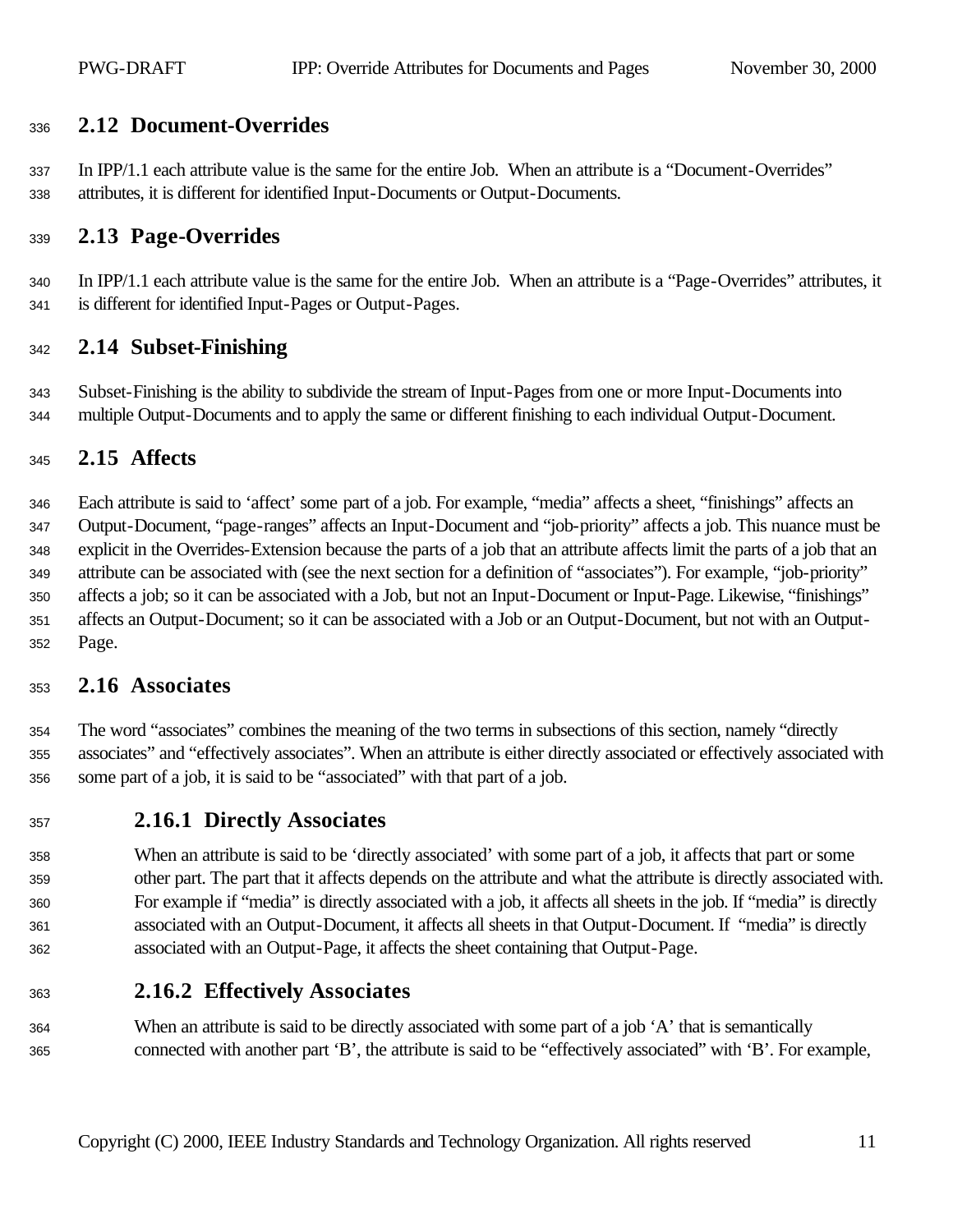in the Separate-Documents Case, when an attribute is directly associated with an Input-Document, it is effectively associated with the corresponding Output-Document.

### **2.17 Job-Submission Operations**

 The Job-Submission Operations are the IPP operations that create jobs and send document content, namely Print-Job, Print-URI, Create-Job, Send-Document and Send-URI.

## **3. Requirements**

The following is a list of requirements for the Overrides-Extension.

- 1. The Override-Extension MUST contain a mechanism for specifying Job attributes that are overrides for particular Input-Documents or Output-Documents. A Printer and a client OPTIONALLY support this mechanism.
- 2. There MUST be a mechanism for specifying Job attributes that are overrides for particular Input-Pages or Output-Pages. A Printer and a client OPTIONALLY support this mechanism.
- 3. There MUST be a mechanism for specifying Job attributes that are overrides for particular document copies of Output-Documents. A Printer and a client OPTIONALLY support this mechanism.
- 4. The mechanism for overrides MUST be supported by all Job-Submission operations and Validate-Job.
- 5. The extension MUST support the four relationships of Input-Documents and Output-Documents: Degenerate Case, Separate-Documents Case, Single-Document Case and Page-Subset Document Case.
- 6. The extension MUST support Subset-Finishing.

## **4. Overview**

 In IPP 1.1 all attributes that a client includes with job creation operations affect the entire Job in a uniform way. That is, there is no way for one Output-Document in a given Job to be stapled and another drilled. Also, there is no way for the first sheet of each Output-Document to be on a different media or to have a different value of "sides" from the other Sheets in the Output-Document. In addition, there is no way for one document copy to be printed on paper and another on transparencies. An IPP/1.1 client can specify features, such as finishing, media and sides only at the job level.

 The Override Extension defined in this document allows some Output-Pages, some Output-Documents and some Input-Documents to be affected by attribute values that are overrides to those specified for the Job as a whole. For example, the first Output-Page of an Output-Document has a different media from the rest, or the second Output- Document is stapled and the rest are not, or the page-ranges of the first Input-Document selects a few Input-Pages and the rest of the Input-Documents are printed in full, or one copy of an Output-Document has a different media from the rest.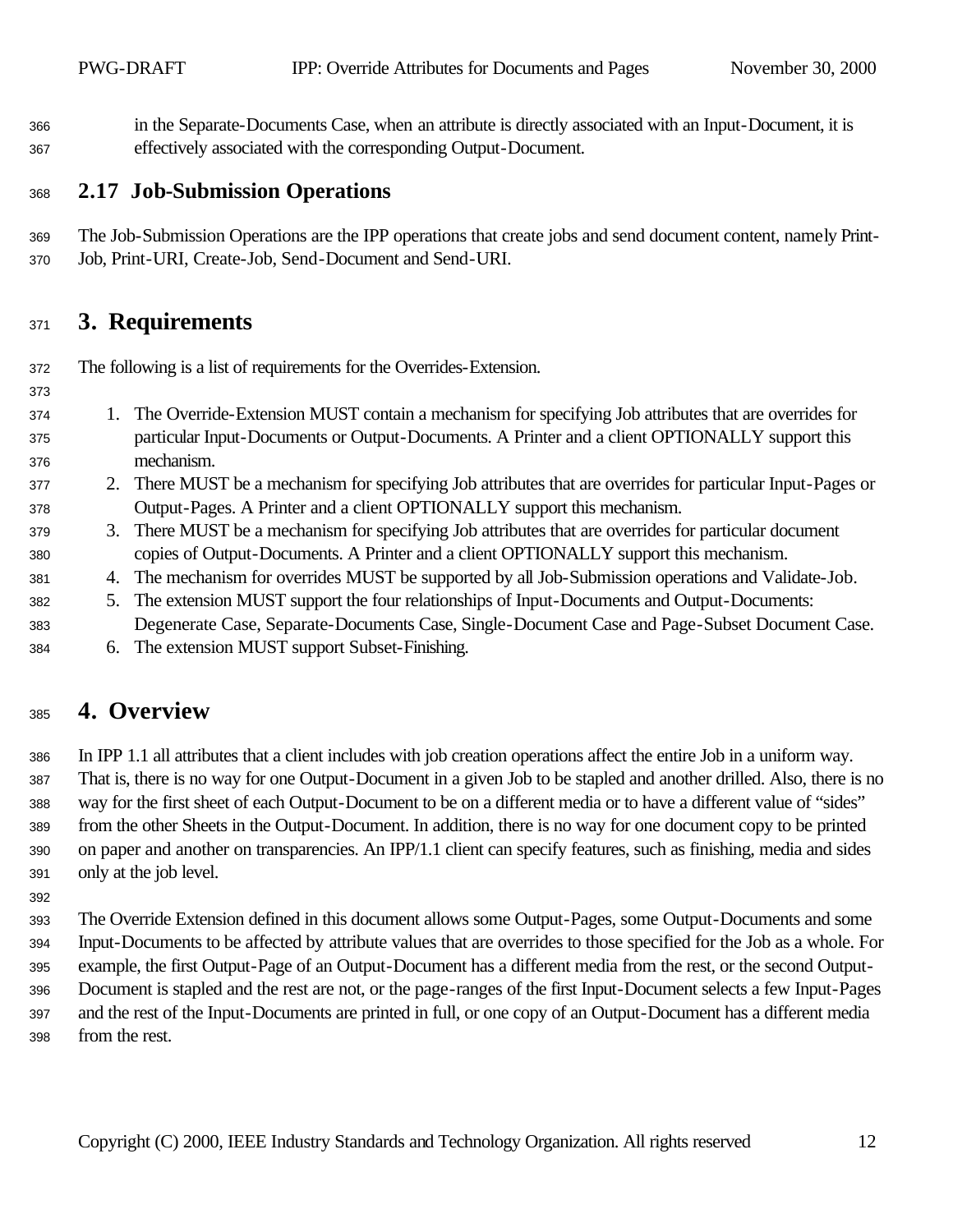## **4.1 Numbering of Components**

| 400        | The Override Extension defines a system for numbering of components.                                                                                                                                      |  |
|------------|-----------------------------------------------------------------------------------------------------------------------------------------------------------------------------------------------------------|--|
| 401        |                                                                                                                                                                                                           |  |
| 402        | Each Input-Document has a number. The single Input-Document that a client sends with Print-Job or Print-<br>$\overline{\phantom{a}}$                                                                      |  |
| 403        | URI and the first Input-Document that a client sends with Send-Document or Send-URI has a number of                                                                                                       |  |
| 404        | 1. Each subsequent Input-Document that a clients sends has a number that is one higher than the previous.                                                                                                 |  |
| 405        | Each Input-Page in an Input-Document is numbered sequentially, starting at 1 for the first Input-Page. If a                                                                                               |  |
| 406        | Job has several Input-Documents, the first Input-Page of each Input-Document has the number of 1, which                                                                                                   |  |
| 407        | is relative to that Input-Document.                                                                                                                                                                       |  |
| 408        | Each Output-Document has a number. The first Output-Document has a number of '1', and each                                                                                                                |  |
| 409<br>410 | subsequent Output-Document has a number that is one higher than the previous Output-Document. The<br>Output-Documents are numbered as if the value of "copies" were 1, i.e. if an Input-Document produces |  |
| 411        | multiple copies, each copy of a particular Output-Document has the same number.                                                                                                                           |  |
|            |                                                                                                                                                                                                           |  |
| 412        | Each Output-Page in an Output-Document is numbered sequentially, starting at 1 for the first Output-Page.<br>$\overline{\phantom{a}}$                                                                     |  |
| 413        | If a Job has several Output-Documents, the first Output-Page of each has the number of 1, which is                                                                                                        |  |
| 414        | relative to that Output-Document                                                                                                                                                                          |  |
|            |                                                                                                                                                                                                           |  |
| 415        | Each copy of an Output-Document has a number. The first copy of each Output-Document has a number                                                                                                         |  |
| 416        | of '1', and each subsequent copy has a number that is one higher than the previous copy. If a job has                                                                                                     |  |
| 417        | multiple Output-Documents, the first copy of each has a number of '1'.                                                                                                                                    |  |

## **4.2 Relationship of Numbered Components**

 The previous section described how to number Input-Documents, Output-Documents, Input-Pages and Output- Pages. This section describes the relationship between the number on each of these four components. The relationship differs for each of the five cases defined in section 2.10. The following diagrams of tree structure show each of the five cases and the relationship of the numbers in those cases.

 These diagrams assume that the number of copies of Output-Documents is 1. When the number of copies exceeds 1, some parts of these diagrams would have further replication, but the numeric relationships of the four displayed components would not change.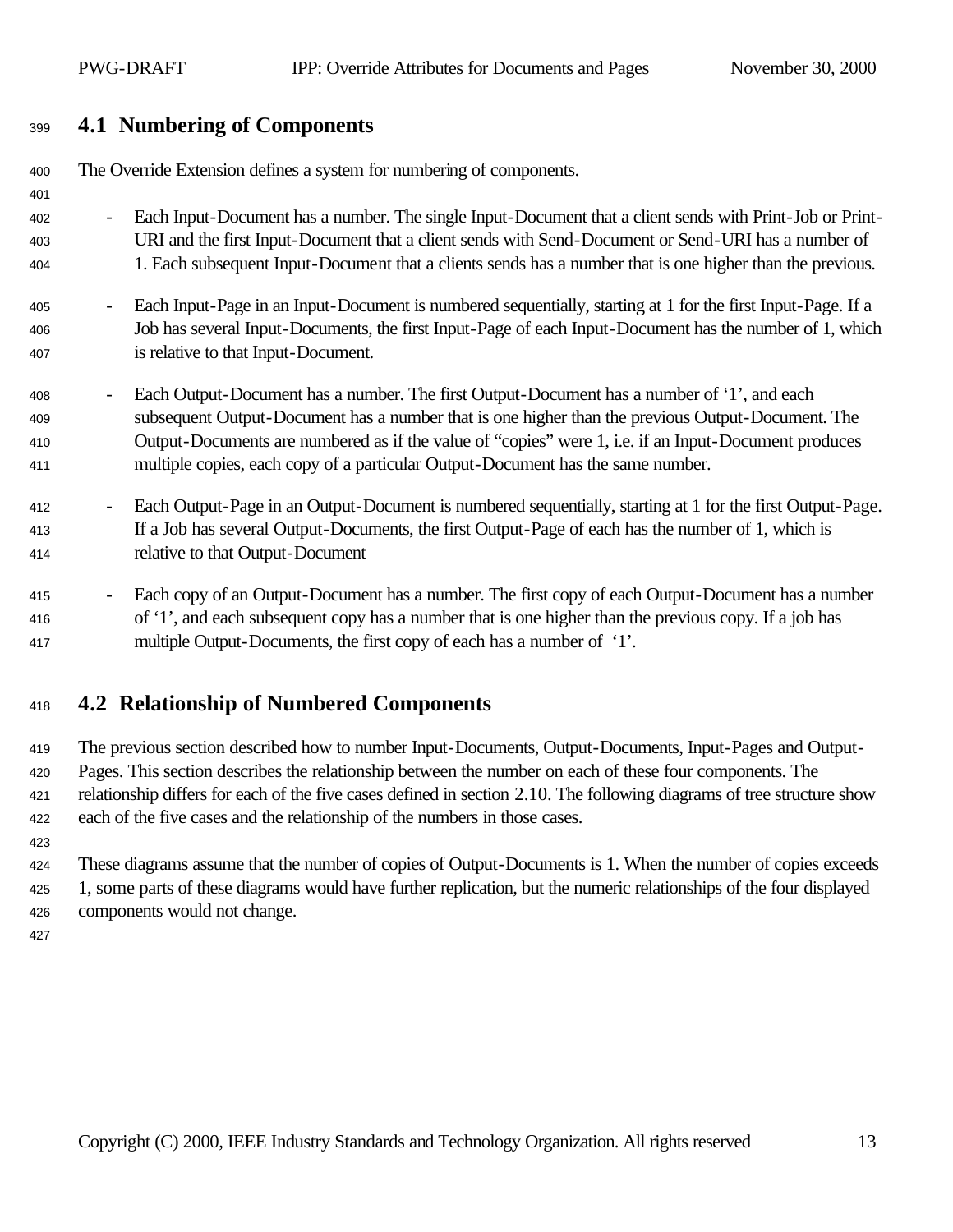## **4.2.1 Degenerate Case:**

| 429        |                                                                                                                                                                                                                                                                                                                                                                                                                                                             |
|------------|-------------------------------------------------------------------------------------------------------------------------------------------------------------------------------------------------------------------------------------------------------------------------------------------------------------------------------------------------------------------------------------------------------------------------------------------------------------|
| 430        | Job &                                                                                                                                                                                                                                                                                                                                                                                                                                                       |
| 431        | Input-Document 1 &                                                                                                                                                                                                                                                                                                                                                                                                                                          |
| 432        | Output-Document 1                                                                                                                                                                                                                                                                                                                                                                                                                                           |
| 433        |                                                                                                                                                                                                                                                                                                                                                                                                                                                             |
| 434        |                                                                                                                                                                                                                                                                                                                                                                                                                                                             |
| 435        | $\mathcal{L}(\mathcal{L}(\mathcal{L}(\mathcal{L}(\mathcal{L}(\mathcal{L}(\mathcal{L}(\mathcal{L}(\mathcal{L}(\mathcal{L}(\mathcal{L}(\mathcal{L}(\mathcal{L}(\mathcal{L}(\mathcal{L}(\mathcal{L}(\mathcal{L}(\mathcal{L}(\mathcal{L}(\mathcal{L}(\mathcal{L}(\mathcal{L}(\mathcal{L}(\mathcal{L}(\mathcal{L}(\mathcal{L}(\mathcal{L}(\mathcal{L}(\mathcal{L}(\mathcal{L}(\mathcal{L}(\mathcal{L}(\mathcal{L}(\mathcal{L}(\mathcal{L}(\mathcal{L}(\mathcal{$ |
| 436        | Input-Page 1 & Input-Page n &                                                                                                                                                                                                                                                                                                                                                                                                                               |
| 437        | Output-Page 1 Output-Page n                                                                                                                                                                                                                                                                                                                                                                                                                                 |
| 438        |                                                                                                                                                                                                                                                                                                                                                                                                                                                             |
| 439        |                                                                                                                                                                                                                                                                                                                                                                                                                                                             |
| 440        | Conditions that define this case:                                                                                                                                                                                                                                                                                                                                                                                                                           |
|            |                                                                                                                                                                                                                                                                                                                                                                                                                                                             |
| 441<br>442 | Job contains exactly 1 Input-Document                                                                                                                                                                                                                                                                                                                                                                                                                       |
| 443        | Either conditions for "Separate-Documents" or "Single-Documents" are met.<br>$\blacksquare$                                                                                                                                                                                                                                                                                                                                                                 |
|            |                                                                                                                                                                                                                                                                                                                                                                                                                                                             |
| 444        | Observations about this case:                                                                                                                                                                                                                                                                                                                                                                                                                               |
| 445        |                                                                                                                                                                                                                                                                                                                                                                                                                                                             |
| 446        | Job coincides with Output-Document 1 and Input-Document 1                                                                                                                                                                                                                                                                                                                                                                                                   |
| 447        | Output-Page i coincides with Input-Page i                                                                                                                                                                                                                                                                                                                                                                                                                   |
|            |                                                                                                                                                                                                                                                                                                                                                                                                                                                             |
| 448        | <b>4.2.2 Separate-Documents Case:</b>                                                                                                                                                                                                                                                                                                                                                                                                                       |
| 449        |                                                                                                                                                                                                                                                                                                                                                                                                                                                             |
| 450        | Job                                                                                                                                                                                                                                                                                                                                                                                                                                                         |
| 451        |                                                                                                                                                                                                                                                                                                                                                                                                                                                             |
| 452        |                                                                                                                                                                                                                                                                                                                                                                                                                                                             |
| 453        |                                                                                                                                                                                                                                                                                                                                                                                                                                                             |
| 454        | Input-Document 1 &<br>Input-Document 2 &                                                                                                                                                                                                                                                                                                                                                                                                                    |
| 455        | Output-Document 2<br>Output-Document 1                                                                                                                                                                                                                                                                                                                                                                                                                      |
| 456        |                                                                                                                                                                                                                                                                                                                                                                                                                                                             |
| 457        |                                                                                                                                                                                                                                                                                                                                                                                                                                                             |
| 458        | $\mathbf{z}$ , $\mathbf{z}$ , $\mathbf{z}$ , $\mathbf{z}$<br>$\bullet$ , $\bullet$ , $\bullet$ , $\bullet$ , $\bullet$ , $\bullet$                                                                                                                                                                                                                                                                                                                          |
| 459        | Input-Page 1 & Input-Page n & Input-Page 1 & Input-Page p                                                                                                                                                                                                                                                                                                                                                                                                   |
| 460        | Output-Page 1 Output-Page p<br>Output-Page 1 Output-Page n                                                                                                                                                                                                                                                                                                                                                                                                  |
| 461        |                                                                                                                                                                                                                                                                                                                                                                                                                                                             |
| 462        | Conditions that define this case:                                                                                                                                                                                                                                                                                                                                                                                                                           |
| 463        |                                                                                                                                                                                                                                                                                                                                                                                                                                                             |
|            | Job contains more than one or more Input-Documents, though one Input-Document is technically the                                                                                                                                                                                                                                                                                                                                                            |
| 464        |                                                                                                                                                                                                                                                                                                                                                                                                                                                             |
| 465        | Degenerate Case.                                                                                                                                                                                                                                                                                                                                                                                                                                            |
|            |                                                                                                                                                                                                                                                                                                                                                                                                                                                             |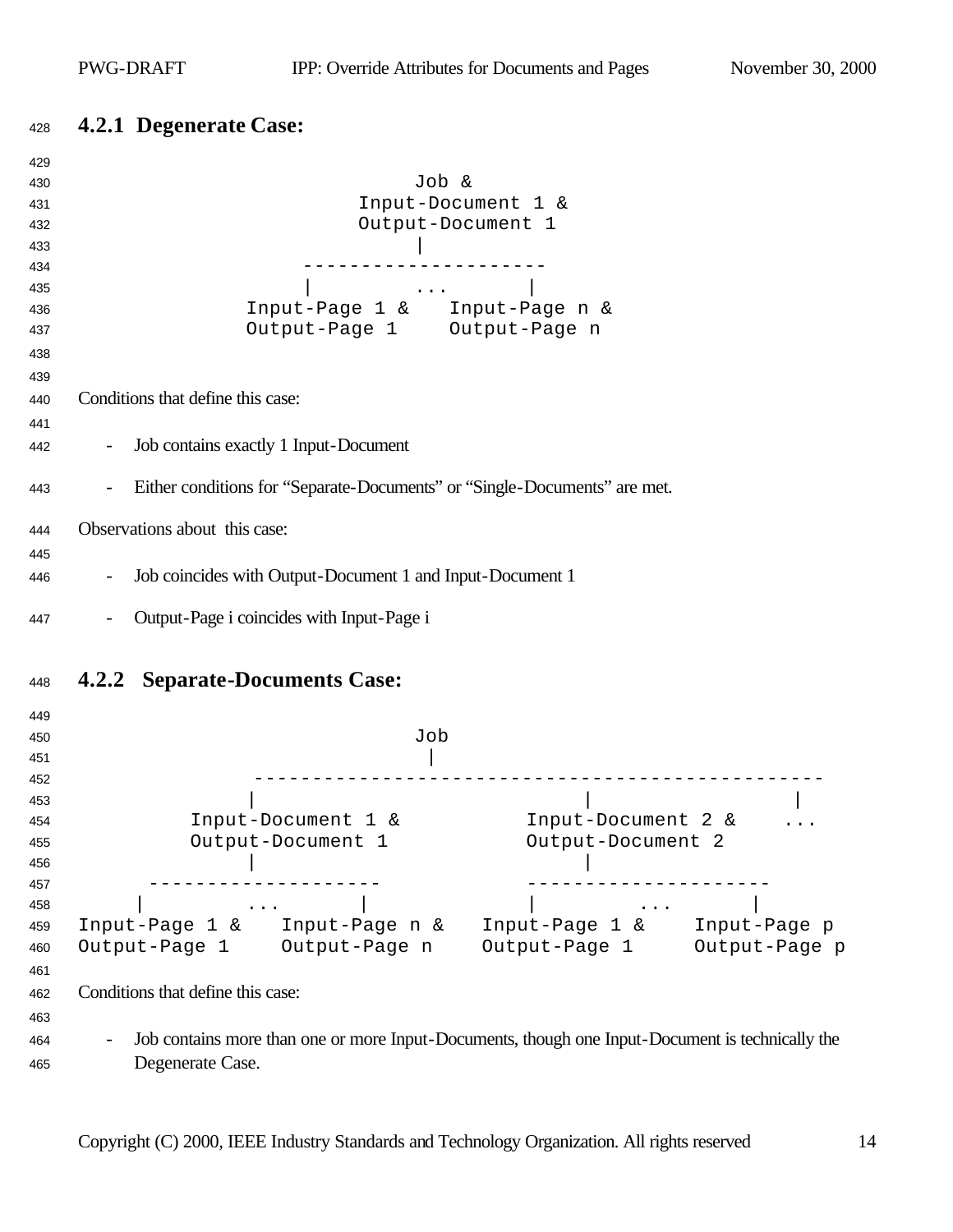|                   | PWG-DRAFT                         |                                                                                                                                                                                                                                                                                                                                                                                                                                                                                            | IPP: Override Attributes for Documents and Pages                                                                                                                                              | November 30, 2000 |
|-------------------|-----------------------------------|--------------------------------------------------------------------------------------------------------------------------------------------------------------------------------------------------------------------------------------------------------------------------------------------------------------------------------------------------------------------------------------------------------------------------------------------------------------------------------------------|-----------------------------------------------------------------------------------------------------------------------------------------------------------------------------------------------|-------------------|
| 466<br>467        | uncollated-copies'                |                                                                                                                                                                                                                                                                                                                                                                                                                                                                                            | "multiple-document-handling" is 'separate-documents-collated-copies' or 'separate-documents-                                                                                                  |                   |
| 468               |                                   | "pages-per-subset" is not present                                                                                                                                                                                                                                                                                                                                                                                                                                                          |                                                                                                                                                                                               |                   |
| 469               |                                   | "documents-per-subset" is not present                                                                                                                                                                                                                                                                                                                                                                                                                                                      |                                                                                                                                                                                               |                   |
| 470               | Observations about this case:     |                                                                                                                                                                                                                                                                                                                                                                                                                                                                                            |                                                                                                                                                                                               |                   |
| 471<br>472        |                                   | Output-Document i coincides with Input-Document i                                                                                                                                                                                                                                                                                                                                                                                                                                          |                                                                                                                                                                                               |                   |
| 473               |                                   | Output-Page i coincides with Input-Page i                                                                                                                                                                                                                                                                                                                                                                                                                                                  |                                                                                                                                                                                               |                   |
| 474               |                                   |                                                                                                                                                                                                                                                                                                                                                                                                                                                                                            |                                                                                                                                                                                               |                   |
| 475               | 4.2.3 Single-Document Case:       |                                                                                                                                                                                                                                                                                                                                                                                                                                                                                            |                                                                                                                                                                                               |                   |
| 476<br>477<br>478 |                                   | Job & Output Document 1                                                                                                                                                                                                                                                                                                                                                                                                                                                                    |                                                                                                                                                                                               |                   |
| 479               |                                   |                                                                                                                                                                                                                                                                                                                                                                                                                                                                                            |                                                                                                                                                                                               |                   |
| 480<br>481        |                                   | Input-Document 1                                                                                                                                                                                                                                                                                                                                                                                                                                                                           | Input-Document 2                                                                                                                                                                              |                   |
| 482               |                                   |                                                                                                                                                                                                                                                                                                                                                                                                                                                                                            |                                                                                                                                                                                               |                   |
| 483               |                                   |                                                                                                                                                                                                                                                                                                                                                                                                                                                                                            |                                                                                                                                                                                               |                   |
| 484<br>485<br>486 |                                   | $\mathcal{L}(\mathcal{L}(\mathcal{L}(\mathcal{L}(\mathcal{L}(\mathcal{L}(\mathcal{L}(\mathcal{L}(\mathcal{L}(\mathcal{L}(\mathcal{L}(\mathcal{L}(\mathcal{L}(\mathcal{L}(\mathcal{L}(\mathcal{L}(\mathcal{L}(\mathcal{L}(\mathcal{L}(\mathcal{L}(\mathcal{L}(\mathcal{L}(\mathcal{L}(\mathcal{L}(\mathcal{L}(\mathcal{L}(\mathcal{L}(\mathcal{L}(\mathcal{L}(\mathcal{L}(\mathcal{L}(\mathcal{L}(\mathcal{L}(\mathcal{L}(\mathcal{L}(\mathcal{L}(\mathcal{$<br>Output-Page 1 Output-Page n | $\mathbf{r} = \mathbf{r} \cdot \mathbf{r}$ , where $\mathbf{r} = \mathbf{r} \cdot \mathbf{r}$<br>Input-Page 1 & Input-Page n & Input-Page 1 & Input-Page p<br>Output-Page n+1 Output-Page n+p |                   |
| 487<br>488<br>489 | Conditions that define this case: |                                                                                                                                                                                                                                                                                                                                                                                                                                                                                            |                                                                                                                                                                                               |                   |
| 490<br>491        | Degenerate Case.                  |                                                                                                                                                                                                                                                                                                                                                                                                                                                                                            | Job contains more than one or more Input-Documents, though one Input-Document is technically the                                                                                              |                   |
| 492               |                                   |                                                                                                                                                                                                                                                                                                                                                                                                                                                                                            | "multiple-document-handling" is 'single-document' or 'single-document-new-sheet';                                                                                                             |                   |
| 493               | Observations about this case:     |                                                                                                                                                                                                                                                                                                                                                                                                                                                                                            |                                                                                                                                                                                               |                   |
| 494               |                                   | Output-Document 1 coincides with the Job                                                                                                                                                                                                                                                                                                                                                                                                                                                   |                                                                                                                                                                                               |                   |
| 495               |                                   |                                                                                                                                                                                                                                                                                                                                                                                                                                                                                            |                                                                                                                                                                                               |                   |
| 496               |                                   |                                                                                                                                                                                                                                                                                                                                                                                                                                                                                            | The numbering of Output-Pages is continuous through all Input-Documents, but the numbering of Input-                                                                                          |                   |
| 497               |                                   |                                                                                                                                                                                                                                                                                                                                                                                                                                                                                            | Pages starts at 1 in each Input-Document. That is, Input-Page i in Input-Document m coincides with                                                                                            |                   |
| 498<br>499        | Documents 1 through m-1.          |                                                                                                                                                                                                                                                                                                                                                                                                                                                                                            | Output-Page $i + k$ , where k is the number of Input-Pages in all previous Input-Documents, i.e. Input-                                                                                       |                   |
|                   |                                   |                                                                                                                                                                                                                                                                                                                                                                                                                                                                                            |                                                                                                                                                                                               |                   |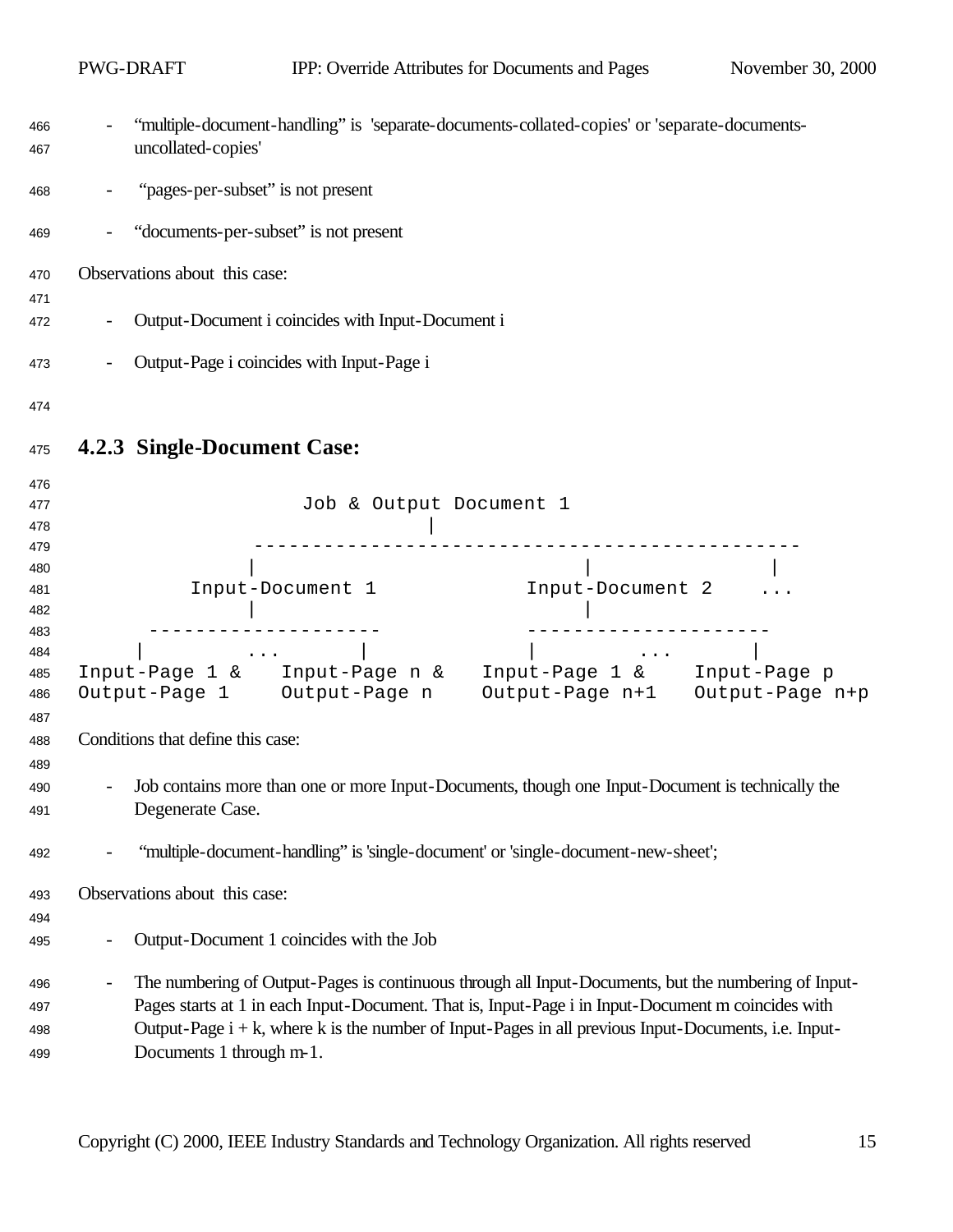|            | PWG-DRAFT                               |                                                                                                                            | IPP: Override Attributes for Documents and Pages | November 30, 2000 |
|------------|-----------------------------------------|----------------------------------------------------------------------------------------------------------------------------|--------------------------------------------------|-------------------|
| 500        |                                         | "pages-per-subset" is ignored if present                                                                                   |                                                  |                   |
| 501        |                                         | "documents-per-subset" is ignored if present                                                                               |                                                  |                   |
| 502        |                                         |                                                                                                                            |                                                  |                   |
| 503        | <b>4.2.4 Page-Subset Document Case:</b> |                                                                                                                            |                                                  |                   |
| 504        |                                         |                                                                                                                            |                                                  |                   |
| 505        |                                         | Job                                                                                                                        |                                                  |                   |
| 506        |                                         |                                                                                                                            |                                                  |                   |
| 507        |                                         |                                                                                                                            |                                                  |                   |
| 508        |                                         | $\ldots$ .                                                                                                                 |                                                  |                   |
| 509        |                                         | Input-Document 1                                                                                                           | Input-Document q                                 |                   |
| 510        |                                         |                                                                                                                            |                                                  |                   |
| 511<br>512 |                                         |                                                                                                                            |                                                  |                   |
| 513        |                                         |                                                                                                                            |                                                  |                   |
| 514        |                                         | $\bullet$ , $\bullet$ , $\bullet$ , and $\bullet$ , and $\bullet$<br>Output-Document 1 Output-Document m Output-Document r |                                                  |                   |
| 515        |                                         |                                                                                                                            |                                                  |                   |
| 516        |                                         |                                                                                                                            |                                                  | similar           |
| 517        |                                         |                                                                                                                            |                                                  |                   |
| 518        |                                         | Input-Page 1 & Input-Page n & Input-Page 1+k & Input-Page p+k                                                              |                                                  |                   |
| 519        |                                         | Output-Page 1 Output-Page n Output-Page 1 Output-Page p                                                                    |                                                  |                   |
| 520        |                                         |                                                                                                                            |                                                  |                   |
| 521        | Conditions that define this case:       |                                                                                                                            |                                                  |                   |
| 522        |                                         |                                                                                                                            |                                                  |                   |
| 523        |                                         | Job contains one or more Input-Documents                                                                                   |                                                  |                   |
| 524        |                                         | "multiple-document-handling" is 'separate-documents-collated-copies' or 'separate-documents-                               |                                                  |                   |
| 525        | uncollated-copies'                      |                                                                                                                            |                                                  |                   |
| 526        | "pages-per-subset" is present.          |                                                                                                                            |                                                  |                   |
| 527        |                                         | "documents-per-subset" is not present                                                                                      |                                                  |                   |
| 528        | Observations about this case:           |                                                                                                                            |                                                  |                   |
| 529        |                                         |                                                                                                                            |                                                  |                   |
| 530        |                                         | The diagram shows that Output-Documents 1 through m are contained in Input-Document 1, and Output-                         |                                                  |                   |
| 531        |                                         | Documents m+1 through t are contained in Input-Document 2 and so on. However, this diagram is not                          |                                                  |                   |
| 532        |                                         | completely accurate. The Input-Pages from all Input-Documents are more accurately viewed as a                              |                                                  |                   |
| 533        |                                         | continuous stream of Input-Pages that are partitioned into Output-Documents as specified by the attribute                  |                                                  |                   |
| 534        |                                         | "pages-per-subset". For example, an Output-Document could come from the last 3 Input-Pages of an                           |                                                  |                   |
|            |                                         | Input-Document and the first 4 Input-Pages of the next Input-Document.                                                     |                                                  |                   |
| 535        |                                         |                                                                                                                            |                                                  |                   |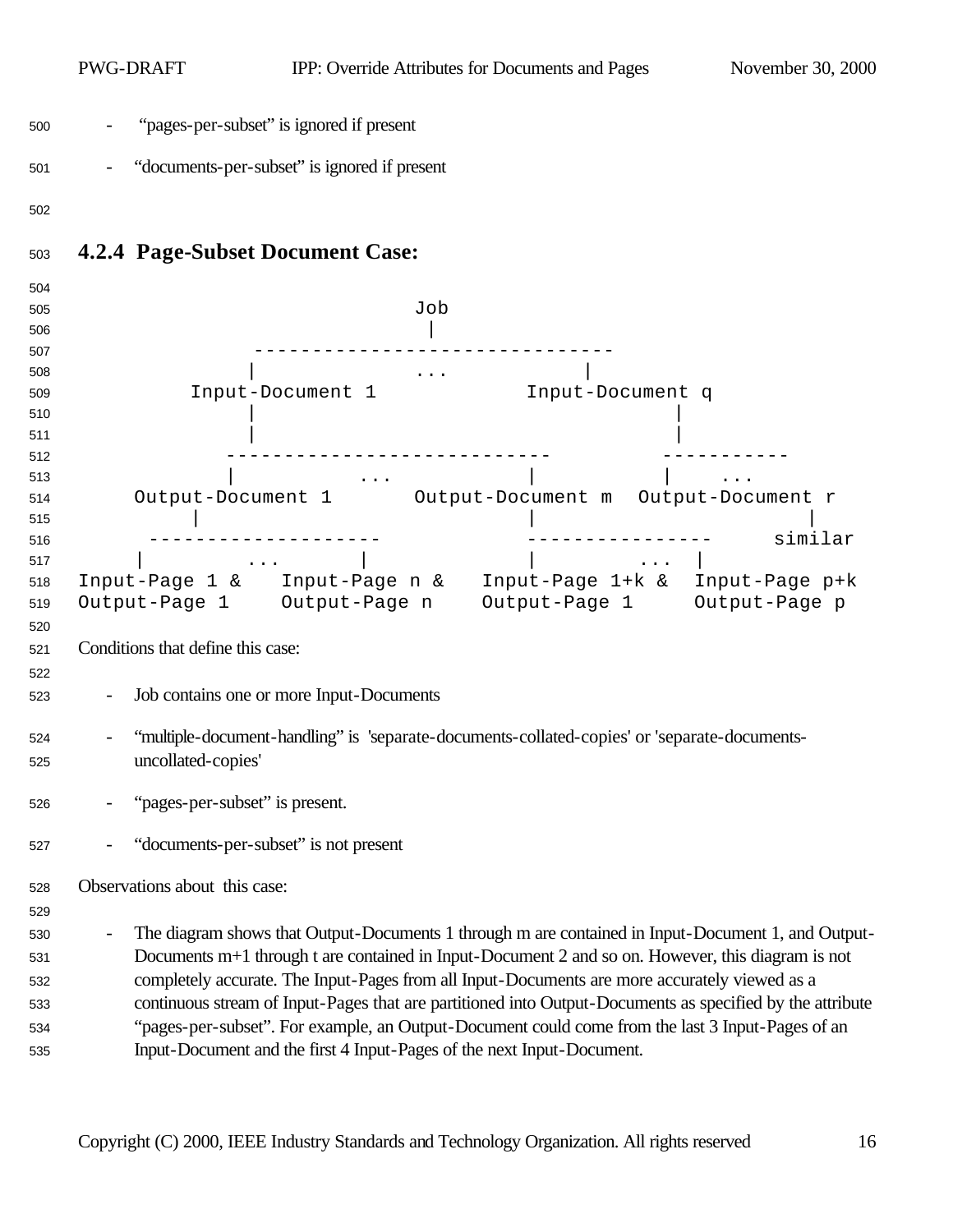- The Input-Pages in each Input-Document are numbered sequentially starting from 1 and the Output-Pages in each Output-Document are numbered sequentially starting from 1. For the first Output-Document, the numbers of the Input-Pages and Output-Pages coincide. For subsequent Output-Documents, the numbers differ. For example, the first Output-Page of the second Output-Document coincides with Input-Page w, where w is the number of Output-Pages in the first Output-Document. To be specific, Output-Page i in Output-Document m coincides with Input-Page i + k of the Job, where k is the number of Output-Pages in all previous Output-Documents of the job, e.g. Output-Documents 1 through m-1.

- "pages-per-subset" specifies the number of pages in each Output-Document.
- 

## **4.2.5 Document-Subset Document Case:**

| 547 | NOTE: this case is here for completeness and is not supported by the Overrides-Extension.    |
|-----|----------------------------------------------------------------------------------------------|
| 548 |                                                                                              |
| 549 | Job                                                                                          |
| 550 |                                                                                              |
| 551 |                                                                                              |
| 552 |                                                                                              |
| 553 | Output-Document 1<br>Output-Document q                                                       |
| 554 |                                                                                              |
| 555 | similar                                                                                      |
| 556 |                                                                                              |
| 557 |                                                                                              |
| 558 | Input-Document 1<br>Input-Document m                                                         |
| 559 |                                                                                              |
| 560 |                                                                                              |
| 561 |                                                                                              |
| 562 | Input-Page 1 & Input-Page n & Input-Page 1 & Input-Page p                                    |
| 563 | Output-Page 1+k Output-Page p+k<br>Output-Page 1 Output-Page n                               |
| 564 |                                                                                              |
| 565 | Conditions that define this case:                                                            |
| 566 |                                                                                              |
| 567 | Job contains one or more Input-Documents                                                     |
| 568 | "multiple-document-handling" is 'separate-documents-collated-copies' or 'separate-documents- |
| 569 | uncollated-copies'                                                                           |
|     |                                                                                              |
| 570 | "pages-per-subset" is not present.                                                           |
|     |                                                                                              |
| 571 | "documents-per-subset" is present                                                            |
|     |                                                                                              |
| 572 | Observations about this case:                                                                |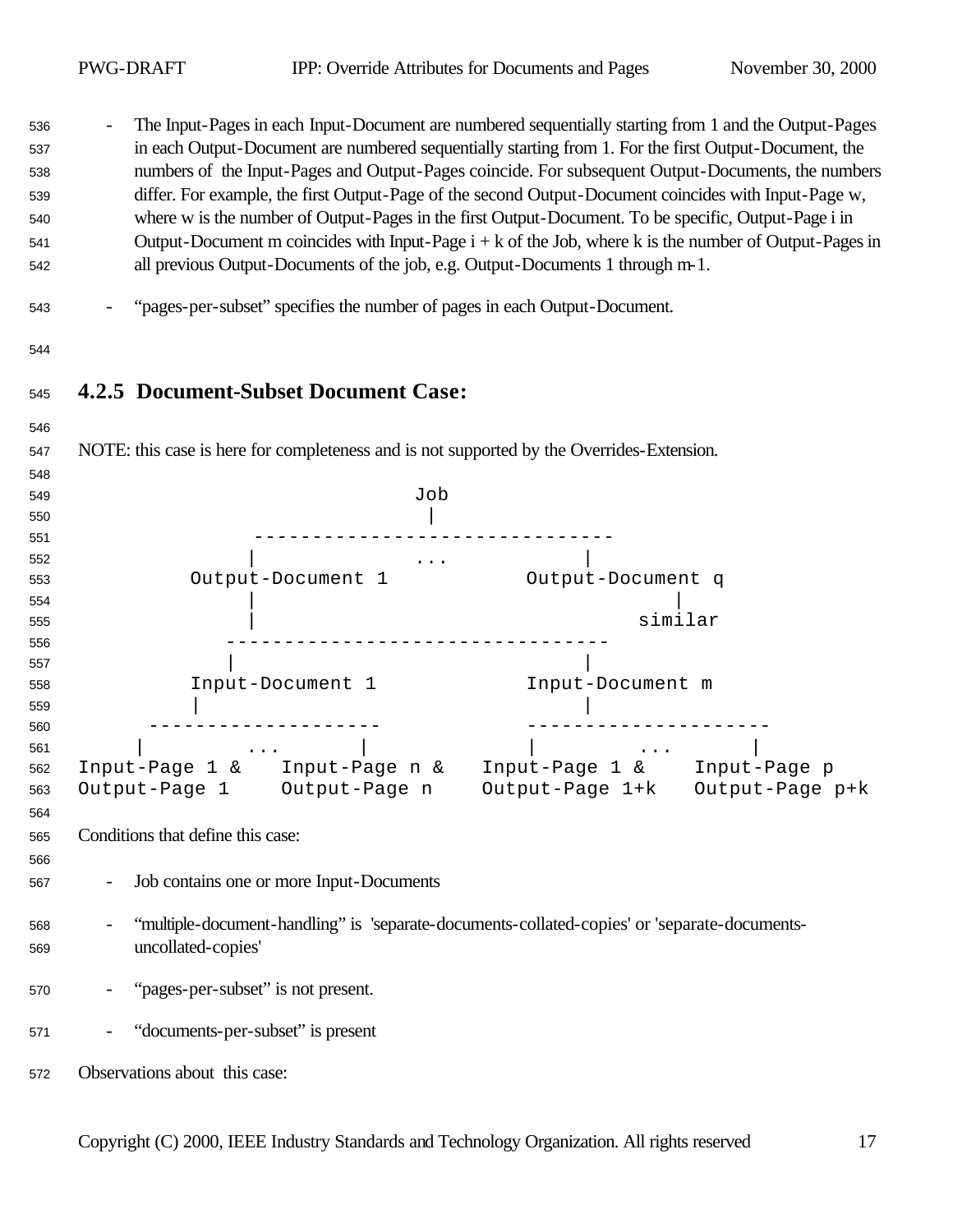| 574 | - Input-Documents 1-m are contained in Output-Document 1, and Input-Documents m+1 through t are |
|-----|-------------------------------------------------------------------------------------------------|
| 575 | contained in Output-Document 2 and so on.                                                       |

- Input-Page i in Input-Document m coincides with Output-Page  $i + k$  of Output-Document j, where k is the number of Input-Pages in all previous Input-Documents of Output-Document j, e.g. Input-Documents 1 through m-1.
- "documents-per-subset" has the number of Input-Documents in each Output-Document.

#### **4.3 Association of Attributes**

 The Override Extension allows attribute associations with Input-Pages, Output-Pages, Input-Documents and Output-Documents, and it continues to allow associations with Jobs. The Override Extension specifies rules for associations, and it categorizes attributes according to what they affect. The categories of attributes and the members in the Overrides-Extension are:

- Input Documents: "page-ranges", "document-format", "document-name", "compression" and "document-natural-language".
- Output-Documents: "finishings"
- Sheets: "media" and "sides"
- The table below shows what each of the three categories of attributes can be associated with:
- 

|                   |                | Category of attribute |               |
|-------------------|----------------|-----------------------|---------------|
| Associates with:  | Input-Document | Output-Document       | <b>Sheets</b> |
| Input-Document    | yes            | yes                   | ves           |
| Output-Document   | no             | yes                   | ves           |
| <b>Input-Page</b> | no             | no                    | ves           |
| Output-Page       | no             | no                    | ves           |

- The meaning of these associations and their limitation is specified in section 16.
- 
- The Override-Extension mechanism seems to be general enough to add new Document-Overrides and Page-
- Overrides attributes without changing or extending the general mechanism. That is, an existing or new Job attribute
- becomes a Document-Overrides or Page-Overrides attribute when a description of that attributes says so, but no
- changes need be made to the ways overrides work. If the new attribute belongs to one of the three above categories, it follows the rules of that category. If it belongs to a new categories, the rules of association must be defined.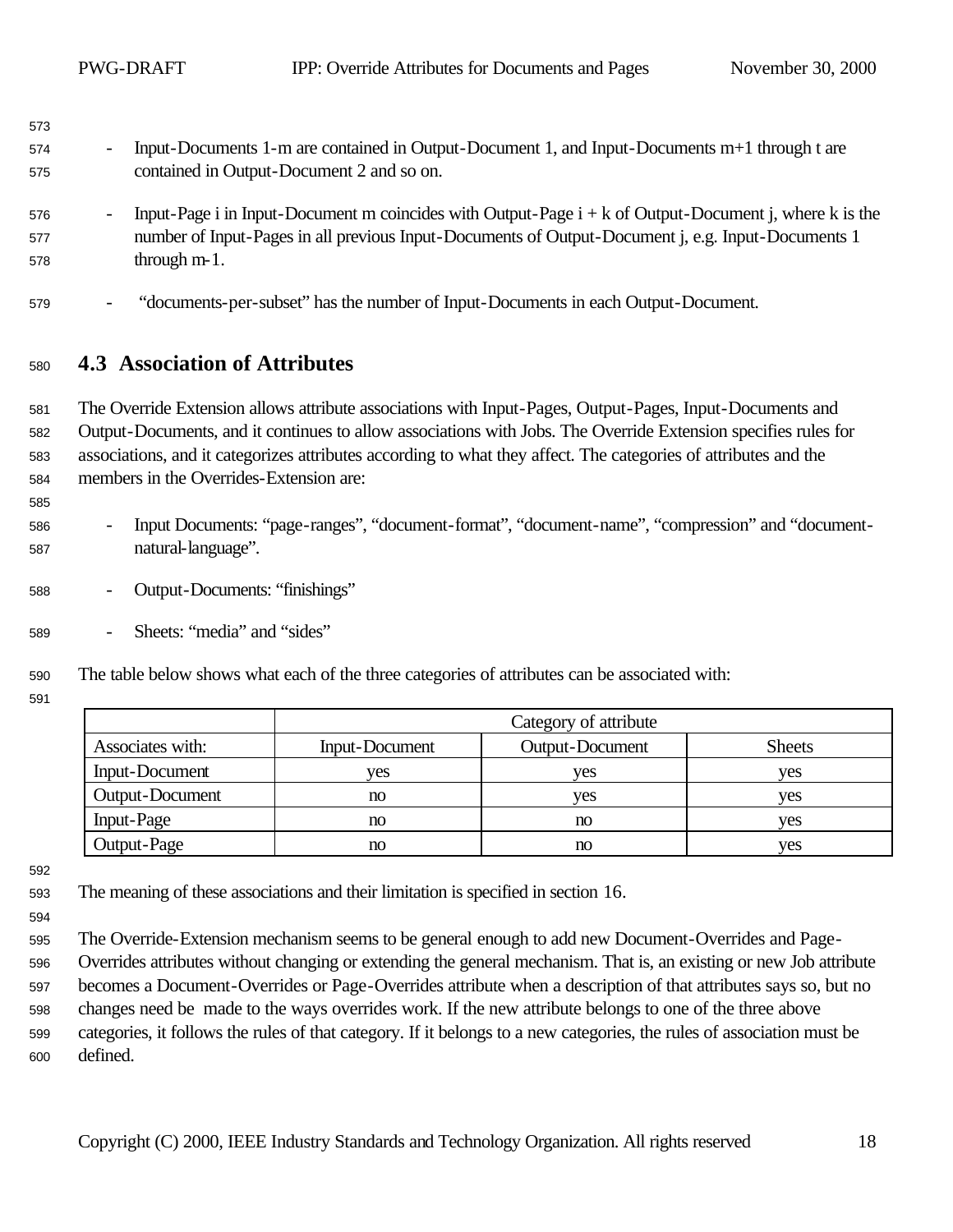## **4.4 Effect of the "document-copies" attribute**

 The "document-copies" attribute causes some copies of a document to be printed differently from others. For example, 10 copies are duplex printed on letter paper with a staple. One copy is simplex printed on transparencies without a staple. As another example, the first page of 100 copies of a 3 page document are printed on letterhead paper and the first page of the  $101<sup>st</sup>$  copy of the document is printed on regular letter paper.

 If an attribute can affect an Output-Document, it can affect particular Output-Document-Copies. If an attribute can affect Sheets, it can affect Sheets of particular Output-Document-Copies.

 Normally, when an attribute is associated with Input-Documents, Output-Documents, Input-Pages or Output-Pages, that attribute is effectively associated with corresponding Input-Documents, Output-Documents or Sheets.

 When an association includes the "document-copies" attribute, it has the following meaning for each effective association. If the attribute effectively associates with:

- Input-Documents, the Printer ignores the "document-copies" attribute.

- Output-Documents, the attribute affects the specified copies of the Output-Documents.
- Sheets: the attribute affects the sheets of the specified copies of Output-Documents.

## **4.5 Subset Finishing**

 In IPP/1.1 a Printer applies the "finishings" attribute to all Output-Documents in a given job. This proposal supports "Subset Finishing" which we define as the ability to partition the Input-Pages of an Input-Document into one or more Output-Documents and to apply different types of finishing to each of the individual Output-Documents contained within a single job.

 This model supports subset finishing with the new attribute "pages-per-subset" which specifies the number of Input- Pages per Output-Document. This model treats Subset-Finishing as a Job level sub-setting of the Input-Documents into Output-Documents and as a Document Override attribute rather than a Page Override attribute for two reasons.

- Page-Overrides, as their name suggests, are overrides for a few Input-Pages or Output-Pages that differ from the rest of the Input-Pages or Output-Pages in the Job. With Subset-Finishing, all Input-Pages belong to some subset. So, sub-setting is not an override; it encompasses the entire Job. Only the finishing part of Subset-Finishing can have overrides and those overrides apply to a subset, much like they apply to Output- Documents. Because subsets behave like Output-Documents, it is easiest to describe the sub-setting operation as creating Output-Documents.
- If the attributes "media", "sides" and "finishings" were all treated as Page-Override attributes, then there would have to one rule for splitting and merging groups when "finishings" is associated with the group and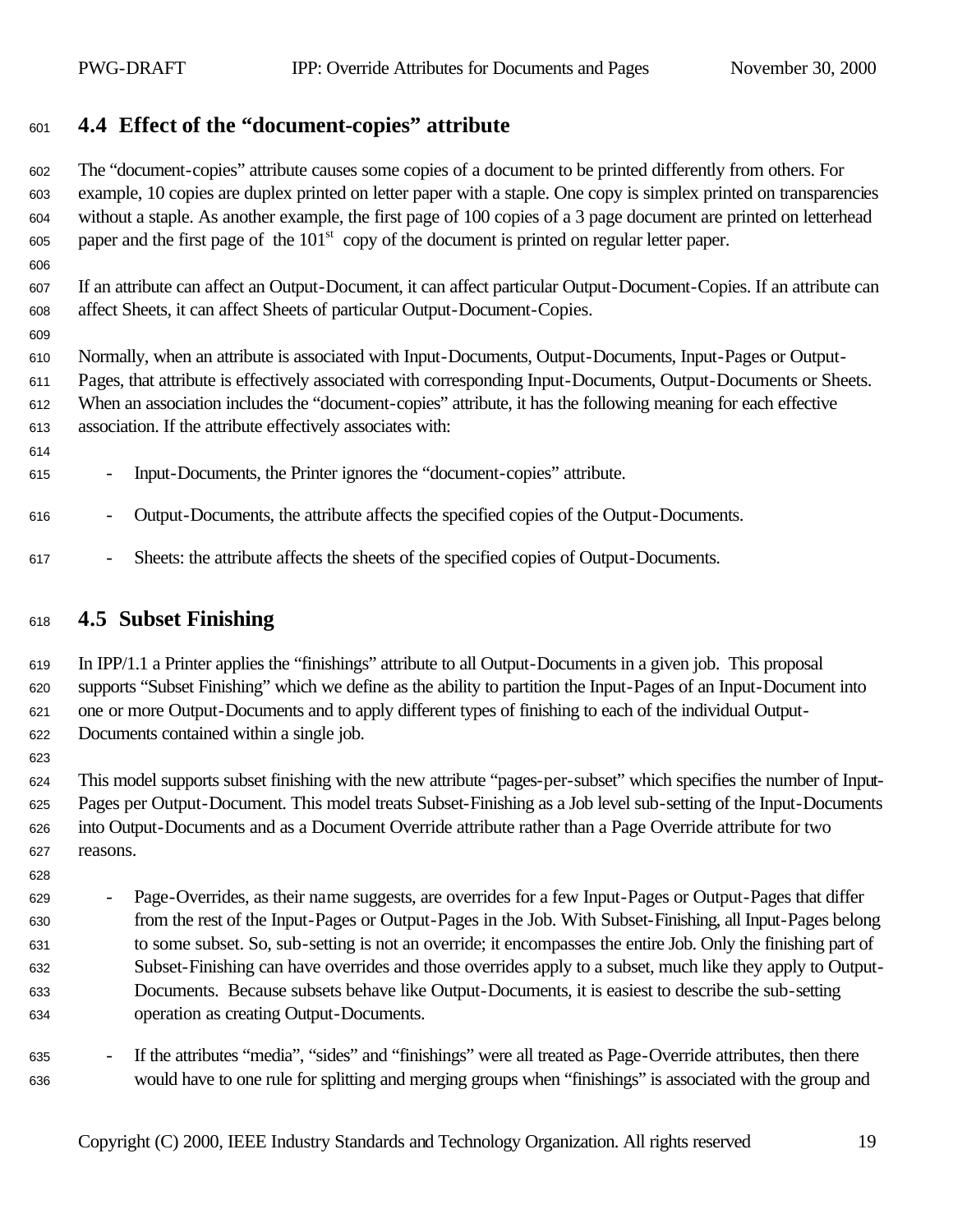another rule when it is not associated with the group. If a Page-Override specifies "sides" is duplex for pages 1-10 and "media" is added to pages 5 and 6, there can be three Page-Override groups, one for pages 1-4 with "sides", one for pages 5 and 6 with "sides" and "media" and one for pages 7-10 with sides. If "media" is removed, the groups can be merged back to the original single group. If "finishings = staple" had been present in the original group of pages 1-10, such a split would change finishing from one staple in pages 1-10 to 3 staples, one in pages 1-6, one in page 5-6 and one in pages 7-10.

The remainder of this document describes the changes necessary to support the Overrides Extension.

## **5. New Job Template Attributes**

 The Override Extension adds three new Job Template attributes: "document-overrides", "page-overrides" and "pages-per-subset". The first two attributes support override attributes, and the third supports subset finishing.

| 649 |                     |                        |                        |
|-----|---------------------|------------------------|------------------------|
| 650 | Job Attribute       | Printer: Default Value | Printer: Supported     |
| 651 |                     | Attribute              | Values Attribute       |
| 652 |                     |                        |                        |
| 653 | $document-$         | none                   | document-overrides-    |
| 654 | overrides           |                        | supported              |
| 655 | (1setOf collection) |                        | (1setOf type2 keyword) |
| 656 |                     |                        |                        |
| 657 | page-overrides      | none                   | page-overrides-        |
| 658 |                     |                        | supported              |
| 659 | (1setOf collection) |                        | (1setOf type2 keyword) |
| 660 |                     |                        |                        |
| 661 | pages-per-subset    | none                   | pages-per-subset       |
| 662 |                     |                        | supported              |
| 663 | (lsetOf integer)    |                        | (boolean)              |
| 664 |                     |                        |                        |

#### **5.1 document-overrides (1setOf collection)**

 This OPTIONAL Job Template attribute contains attributes that are associated with Input-Documents and Output- Documents and that are treated as document overrides. Such attributes are called "Document-Overrides" attributes. The remainder of this section describes features that an implementation MUST support or MAY support if an implementation supports this attribute.

If this attribute is not present in a Job, there are no Document-Overrides within the Job. If it is present, the value

consists of one or more 'collection' values, where each 'collection' value identifies one or more Input-Documents

or Output-Document and contains one or more Job Template attributes which act as overrides to the

corresponding Job Template attribute values for the specified Input-Documents or Output-Documents.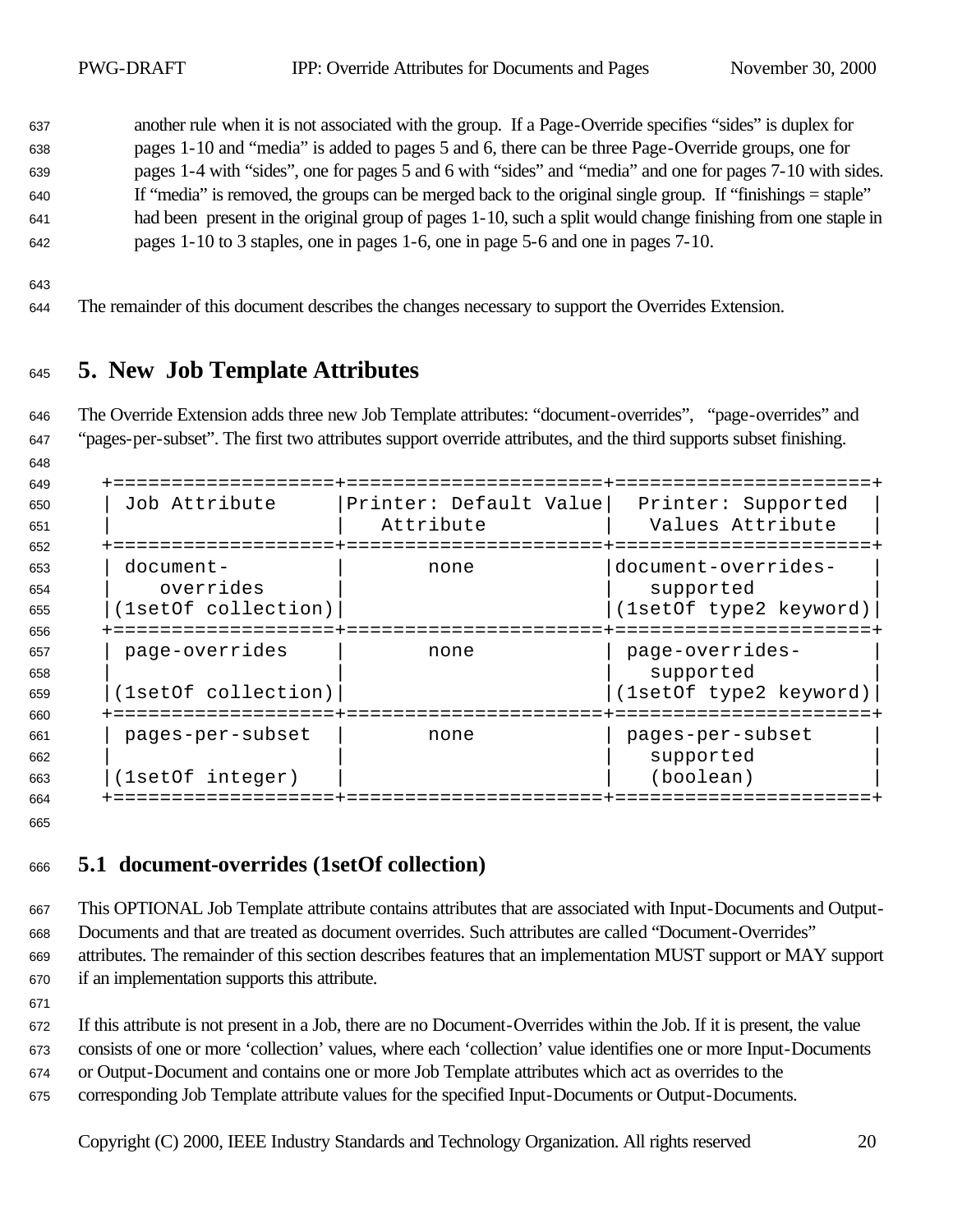The first attribute of each 'collection' value MUST be either "input-documents" or "output-documents" and this attribute identifies Input-Documents or Output-Documents, respectively. The second attribute of each 'collection' MAY be "document-copies" and this attribute identifies the Output-Document-Copies. The remaining attributes in the 'collection' value are the one or more Job Template attributes that are overrides for the specified Input-Documents or Output-Documents. The allowed attributes are listed in section 5.1.8

 There may be more than one way for a client to arrange Document-Overrides attributes in 'collection' values. For example, if a job contains 10 Output-Documents to be printed 1-sided on letter paper with no stapling and Output- Document 1 is to be two sided with stapling and Document 2 is to be two sided with no stapling, there are two possible ways to group the overrides. The client could specify the two overrides for Output-Document 1 in one 'collection' value and the single override for Output-Document 2 in a second 'collection' value, or it could specify "two-sided" for Output-Documents 1 and 2 in one 'collection' value and "stapled" for Output-Document 1 in another 'collection' value.

If the "input-documents", "output-documents" or "document-copies" identify Input-Documents, Output-

Documents or Output-Document-Copies that don't exist, the Printer silently ignores them and associates the

Document-Overrides with those Input-Documents, Output-Documents or Output-Document-Copies that do exist.

 A client MUST NOT allow two 'collection' values to be associated with the same Input-Document, Output- Document or Output-Document-Copy and to contain the same Document-Overrides attribute with different values. If the client violates the preceding rule, the Printer can use either value, and it MUST issue a warning. It does so by adding 'job-warnings-detected' to the "job-state-reasons" and by increasing the value of the "job-warnings- count" Job Description attribute by 1. If the Printer detects this conflict while it is processing a Job-Submission operation, it MUST return the ignored values in the Unsupported attributes.

- When a Client receives this attribute in a Get-Jobs or Get-Job-Attributes, the value MUST contain the same 'collection' values received in Job-Submission operations, except for those 'collection' values the Printer returned in the Unsupported Attributes.
- Each 'collection' value of this attribute has either of the two forms as defined below. The 'collection' values NEED NOT all be of the same form.

 For the first form, the client MUST supply "input-documents" as the first attribute. If the client supplies the "document-copies" attribute, it MUST be the second attribute. The client OPTIONALLY supplies the remaining attributes in any order. If the Printer supports the Create-Job operation, then it MUST support the attribute labeled with "CMUST" below; otherwise support is OPTIONAL.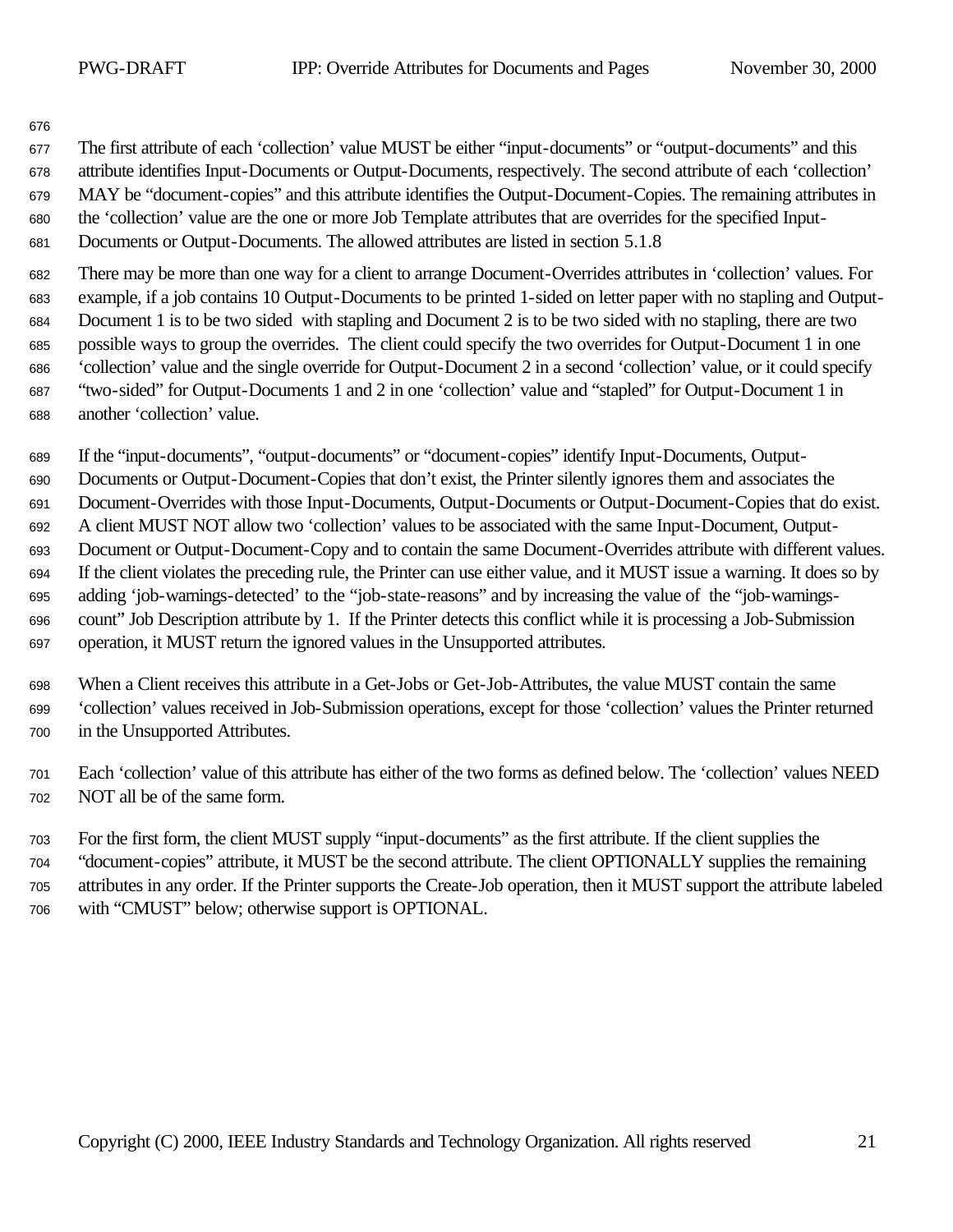| <b>Attribute name</b>     | <b>syntax</b>                 | In request  | <b>Printer</b> |
|---------------------------|-------------------------------|-------------|----------------|
|                           |                               |             | <b>Support</b> |
| input-documents           | 1setOf rangeOfInteger(MAX)    | <b>MUST</b> | <b>MUST</b>    |
| document-copies           | 1setOf rangeOfInteger(MAX)    | <b>MAY</b>  | <b>MAY</b>     |
| document-format           | mimeMediaType                 | <b>MAY</b>  | <b>CMUST</b>   |
| document-name             | name (MAX)                    | <b>MAY</b>  | <b>CMUST</b>   |
| compression               | type3 keyword                 | <b>MAY</b>  | <b>CMUST</b>   |
| document-natural-language | naturalLanguage               | <b>MAY</b>  | <b>MAY</b>     |
| page-ranges               | 1setOf rangeOfInteger (1:MAX) | <b>MAY</b>  | <b>MAY</b>     |
| finishings                | 1setOf type2 enum             | <b>MAY</b>  | <b>MAY</b>     |
| sides                     | type2 keyword                 | <b>MAY</b>  | <b>MAY</b>     |
| media                     | type3 keyword   name(MAX      | <b>MAY</b>  | <b>MAY</b>     |

<sup>707</sup> For the second form, the client MUST supply "output-documents" as the first attribute. If the client supplies the

<sup>708</sup> "document-copies" attribute, it MUST be the second attribute. The client OPTIONALLY supplies the remaining <sup>709</sup> attributes in any order.

| <b>Attribute name</b> | <u>syntax</u>                | In request  | <b>Printer</b><br><b>Support</b> |
|-----------------------|------------------------------|-------------|----------------------------------|
| output-documents      | 1setOf rangeOfInteger(MAX)   | <b>MUST</b> | <b>MUST</b>                      |
| document-copies       | 1setOf rangeOfInteger(MAX)   | <b>MAY</b>  | <b>MAY</b>                       |
| finishings            | 1setOf type2 enum            | <b>MAY</b>  | <b>MAY</b>                       |
| sides                 | type2 keyword                | <b>MAY</b>  | <b>MAY</b>                       |
| media                 | type3 keyword   name $(MAX)$ | <b>MAY</b>  | <b>MAY</b>                       |

<sup>710</sup> The following sections describe each member attribute in the above tables.

## <sup>711</sup> **5.1.1 input-documents (1setOf rangeOfInteger (1:MAX))**

- <sup>712</sup> This attribute identifies one or more Input-Documents by specifying a range of numbers (see section 4.1 for <sup>713</sup> the rules on associating a number with each Input-Document ). The Document-Overrides apply to the <sup>714</sup> identified Input-Documents.
- <sup>716</sup> A Printer MUST support this attribute. A client MUST supply this attribute in each 'collection' value and it <sup>717</sup> MUST be the first attribute of each 'collection' value. If this attribute is present, then the client MUST <sup>718</sup> NOT supply "output-documents".
- <sup>720</sup> When a client supplies this attribute in a "document-overrides" attribute of a Send-Document or Send-URI <sup>721</sup> request, this attribute MUST NOT identify Input-Documents which were sent in an earlier operation. If a <sup>722</sup> Printer receives such a value in a 'collection' value, it MUST treat all attribute values in such a 'collection' <sup>723</sup> value, but not other sibling 'collection' values, as unsupported values and return the entire collection value <sup>724</sup> in the Unsupported Attributes group.
- 725

715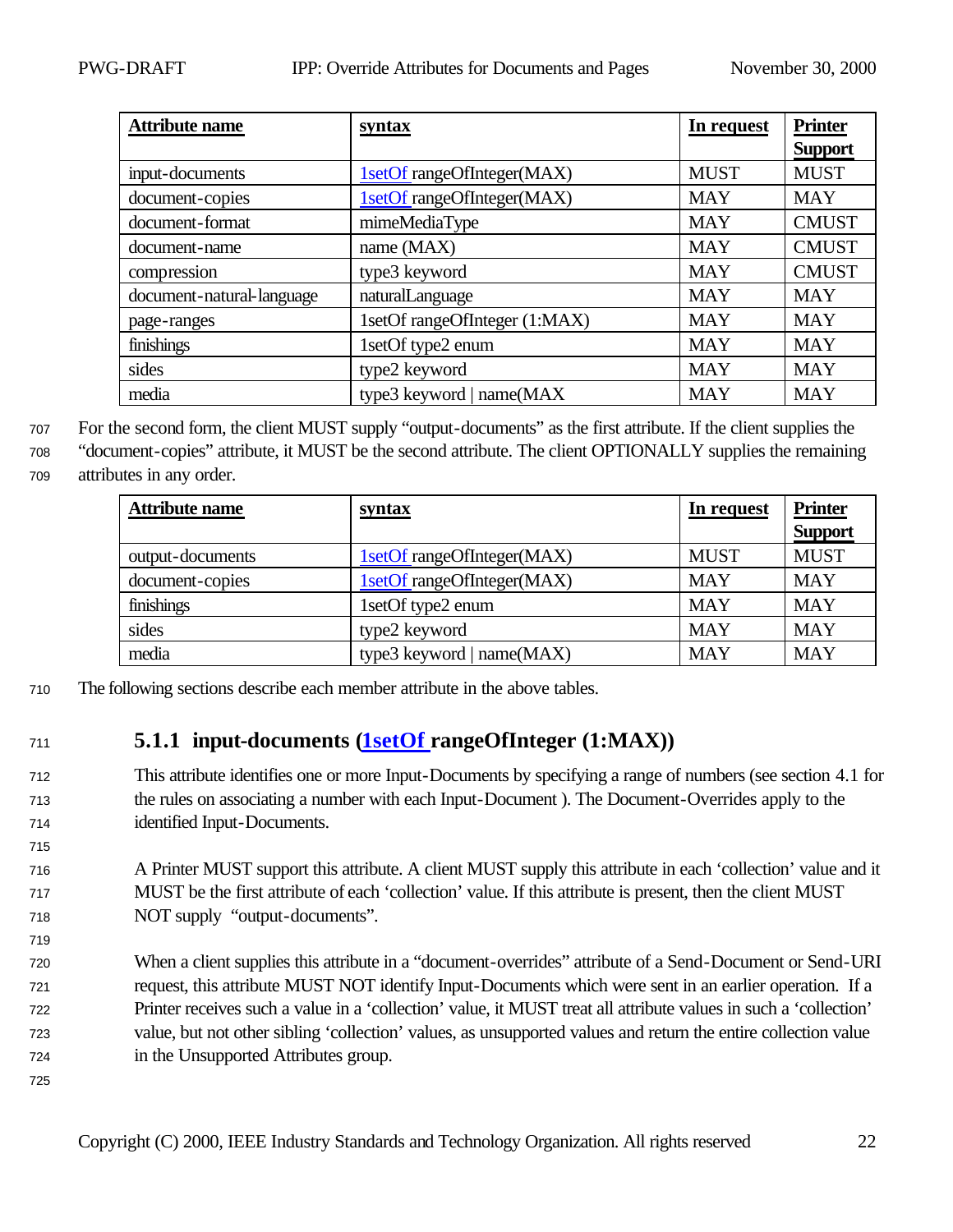- Note: because the Printer silently ignores values that reference non-existent Input-Documents, a value of 'MAX' is equivalent to the number of Input-Documents.
- See section 5 for details of usage of this attribute.
- There is no "input-documents-supported" attribute, since the member attribute MUST be supported and for the full range.
- 

## **5.1.2 output-documents (1setOf rangeOfInteger (1:MAX))**

- This attribute identifies one or more Output-Documents by specifying a range of numbers (see section 4.1 for the rules on associating a number with each Output-Document). The Document-Overrides apply to the identified Output-Documents.
- A Printer MUST support this attribute. A client MUST supply this attribute in each 'collection' value and it MUST be the first attribute of each 'collection' value. If this attribute is present, then the client MUST NOT supply "input-documents".
- When a client supplies this attribute in a "document-overrides" attribute of a Send-Document or Send-URI request, this attribute MUST NOT identify Output-Documents whose first Input-Page was sent in an earlier operation. If a Printer receives such a value in a 'collection' value, it MUST treat all attribute values in such a 'collection' value, but not other sibling 'collection' values, as unsupported values and return the entire collection value in the Unsupported Attributes group.
- Note: because the Printer silently ignores values that reference non-existent Output-Documents, a value of 'MAX' is equivalent to the number of Output-Documents.
- There is no "output-documents-supported" attribute, since the member attribute MUST be supported and for the full range.

## **5.1.3 document-copies (1setOf rangeOfInteger (1:MAX))**

- This attribute identifies one or more Output-Document-Copies by specifying a range of numbers. The Document-Overrides apply to the identified Output-Document-Copies within Output-Documents specified either directly by "output-documents" or indirectly by "input-documents" (see section 16 for further details).
- A Printer MAY support this attribute. A client MAY supply this attribute in each 'collection' value. If the client supplies this attribute, it MUST be the second attribute of each 'collection' value. If this attribute is present, then the client MUST also supply "input-documents" or "output-documents".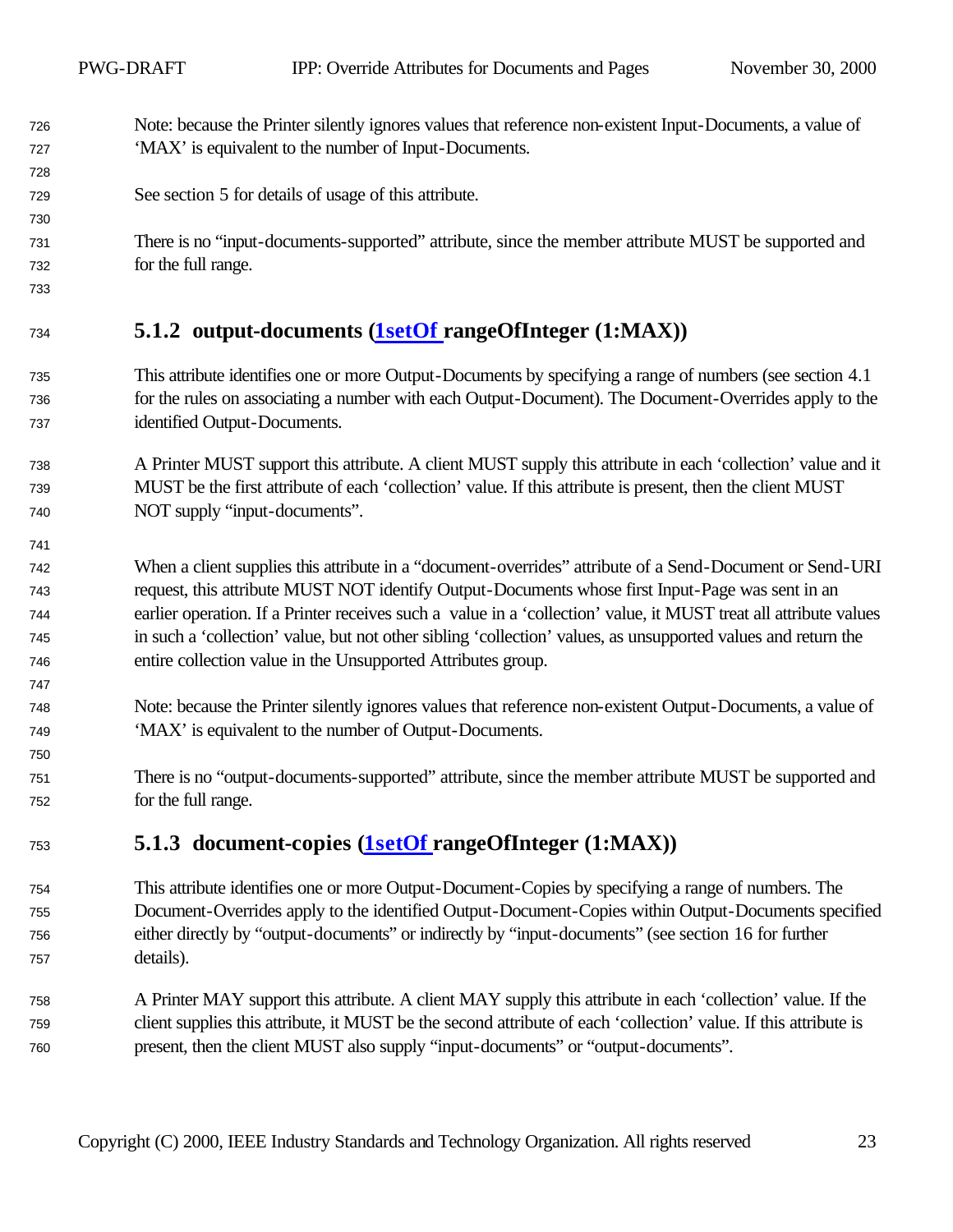- If the first member attribute is "input-documents", this attribute applies only to the other member attributes that affect Output-Documents and Sheets. The Printer MUST ignore this attribute for the other member attributes that affect Input-Documents.
- Note: because the Printer silently ignores values that reference non-existent copies, a value of 'MAX' is equivalent to the number of copies.
- There is no "document-copies-supported" attribute, since the full range MUST be supported, if the "document-copies" member attribute is supported.

## **5.1.4 document-format (mimeMediaType)**

 This attribute has the same meaning as in IPP/1.1. It indicates the document-format for one or more specified Input-Documents. The Printer MUST support this attribute. A client OPTIONALLY supplies it.

## **5.1.5 document-name (name (MAX))**

 This attribute has the same meaning as in IPP/1.1. It indicates the document-name for one or more specified Input-Documents. The Printer MUST support this attribute. A client OPTIONALLY supplies it.

#### **5.1.6 compression (type3 keyword)**

 This attribute has the same meaning as in IPP/1.1. It indicates the compression for one or more specified Input-Documents. The Printer MUST support this attribute. A client OPTIONALLY supplies it.

## **5.1.7 document-natural-language (naturalLanguage)**

 This attribute has the same meaning as in IPP/1.1. It indicates the document-natural-language for one or more specified Input-Documents. The Printer MAY support this attribute. A client OPTIONALLY supplies it.

## **5.1.8 page-ranges (1setOf rangeOfInteger (1:MAX))**

 This attribute has the same meaning as in IPP/1.1. It redefines each Input-Document to contain only the specified Input-Pages. See section 5.2.3 for how this attribute interacts with "pages". The "multiple- document-handling" attribute affects the algorithm for numbering Input-Pages when this attribute is a Job attribute but when it is a Document-Override attribute. When this attribute is a Document-Override attribute, the values of the "page-ranges" attribute specify the Input-Pages to select from each of the identified Input-Documents separately, For example, if this attribute has the value "3:5" and is associated with two Input-Documents A and B, Input-Document A redefined to contain just two pages: 3 and 5, and Input-Document B also contains just pages 3 and 5. The Printer MAY support this attribute. A client OPTIONALLY supplies it.

See section 5.2.4 for details of how this attribute affects number of pages with the "pages" attribute.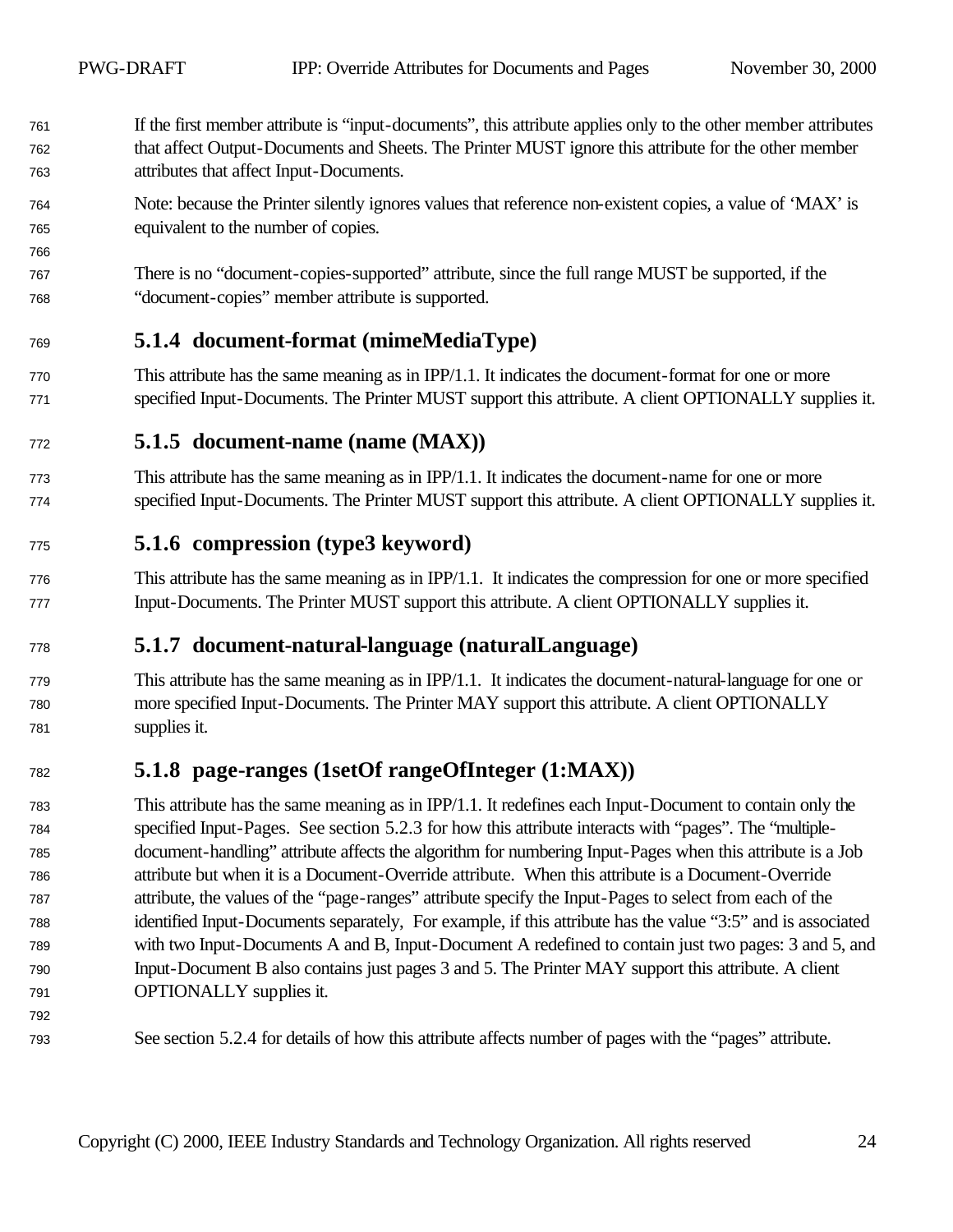#### **5.1.9 finishings (1setOf type2 enum)**

 This attribute has the same meaning as in IPP/1.1. It indicates the finishings for one or more specified Output-Documents. As a Job Template attribute, it affects each Output-Document produced by the Job. For example, all the sheets of each Output-Document are stapled together. As a Document-Overrides attributes, it affects only the specified Output-Documents. The Printer MAY support this attribute. A client OPTIONALLY supplies it.

 The next section gives further information about this attribute, but this information is the same for all Output-Document attributes that might be added later.

#### **5.1.9.1 Common Behavior for Output-Document Attributes**

- This attribute is directly associated with an Input-Document or Output-Document. This means that it is effectively associated with one or more Output-Documents according to the rules of section 16, and this attribute affects those Output-Documents.
- If the "document-copies" attribute is present, the attribute affects only the specified copies of the Output-Documents.

#### **5.1.10 sides (type2 keyword)**

810 This attribute has the same meaning as in IPP/1.1. It indicates the sides for one or more specified Output- Pages. As a Job Template attribute, it affects each Sheet produced by the Job. As a Document-Overrides attributes, it affects only the specified Sheets. The Printer MAY support this attribute. A client OPTIONALLY supplies it.

 The next section gives further information about this attribute, but this information is the same for all Sheet attributes, including "media" which is discussed in section 5.1.11

#### **5.1.10.1 Common Behavior for Sheet Attributes**

- This attribute is directly associated with an Input-Document or Output-Document. This means that it is effectively associated with one or more Output-Pages according to the rules of section 15, and this attribute affects the Sheets containing the specified Output-Pages.
- If the "document-copies" attribute is present, the attribute affects only the Output-Pages in the specified copies of the Output-Documents.
- Because this attribute affects a Sheet, but is effectively associated with an Output-Page, a Sheet that contains two or more Output-Pages may have conflicting values of this attribute. This observation leads to two rules, one for the first Output-Page that this attribute is effectively associated with and one for the last Output-Page that this attribute is effectively associated with.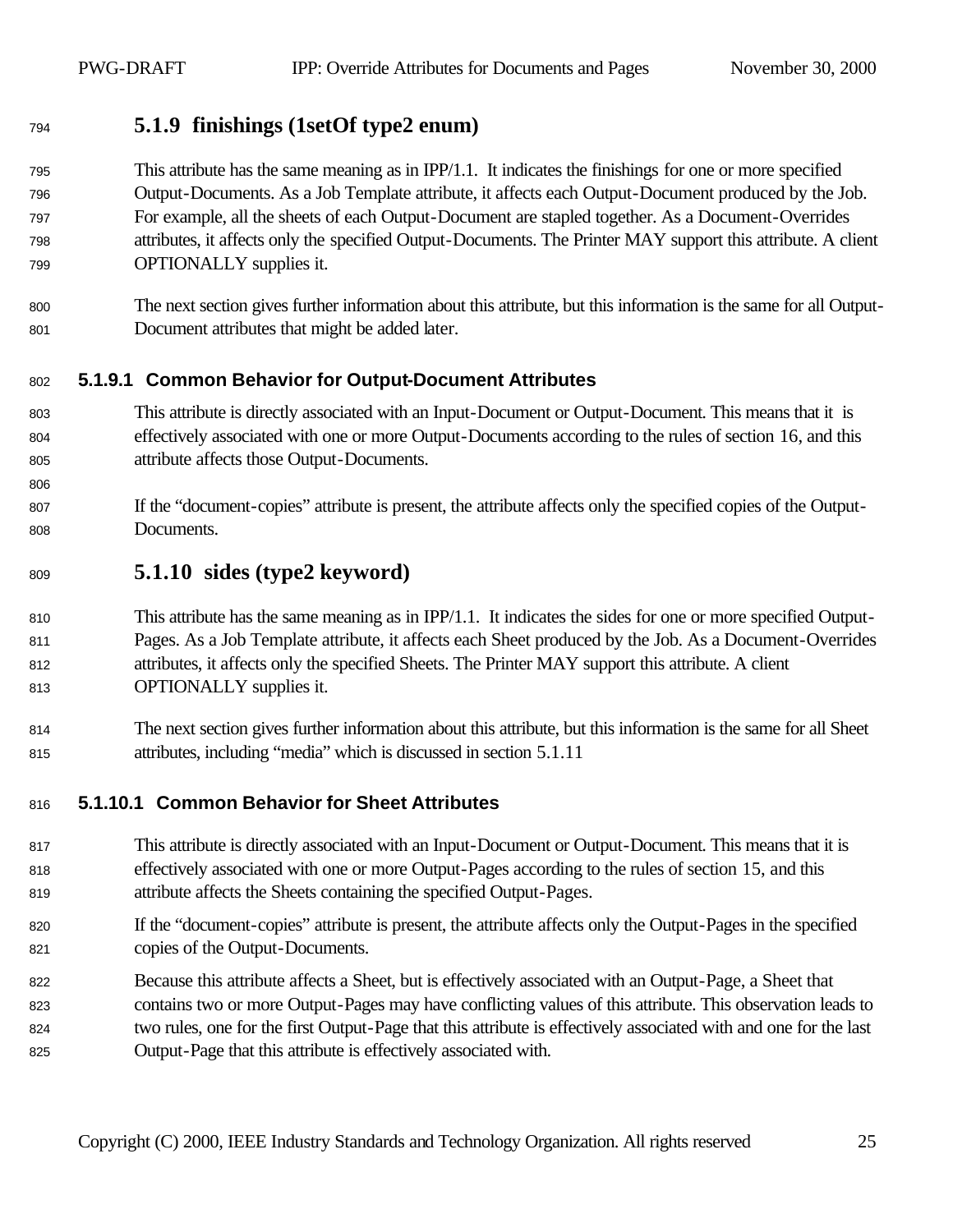- a) For the first Output-Page: if the value of this attribute is effectively associated with Output-Page i, and if Output-Page i is not the first Output-Page contained on a Sheet and if the value of this attribute differs from the value of this attribute for the preceding Output-Page i-1, then Output- Page i MUST start a new Sheet and the Printer MUST issue a warning by adding 'job-warnings- detected' to the "job-state-reasons" and by increasing the value of the "job-warnings-count" Job Description attribute by 1.
- b) For the last Output-Page: if the value of this attribute is effectively associated with Output-Page i, and if Output-Page i is not the last Output-Page contained on a Sheet and if the value of this attribute differs from the value of this attribute for the following Output-Page i+1, then Output-Page i+1 MUST start a new Sheet and the Printer MUST issue a warning by adding 'job-warnings- detected' to the "job-state-reasons" and by increasing the value of the "job-warnings-count" Job Description attribute by 1.

## **5.1.11 media (type3 keyword | name(MAX))**

- This attribute has the same meaning as in IPP/1.1. It indicates the media for one or more specified Output- Pages. As a Job Template attribute, it affects each Sheet produced by the Job. As a Document-Overrides attributes, it affects only the specified Sheets. The Printer MAY support this attribute. A client OPTIONALLY supplies it.
- See section 5.1.10.1 for additional information. The section describes the common behavior of all Sheet attributes.

## **5.1.12 Handling of Error conditions**

- If a client omits a required member attribute or includes two member attributes that should never both be present (e.g. "input-document" and "output-document"), a Printer MUST reject all attributes in the 'collection' value and treat the 'collection' values, but not other sibling 'collection' values, as unsupported.
- 849 If a client puts a member attribute in some position other than its required position (e.g. "input-documents" MUST be first), a Printer MUST either:
- a) use the specified value of the member attribute and ignore its wrong position or
- b) reject all attributes in the 'collection' value and treat the 'collection' values, but not other sibling 'collection' values, as unsupported.

## **5.1.13 Why not "document-overrides-default"**

 There is no "document-overrides-default" attribute because it adds complicated rules for a Printer to implement. The problems are best illustrated with examples.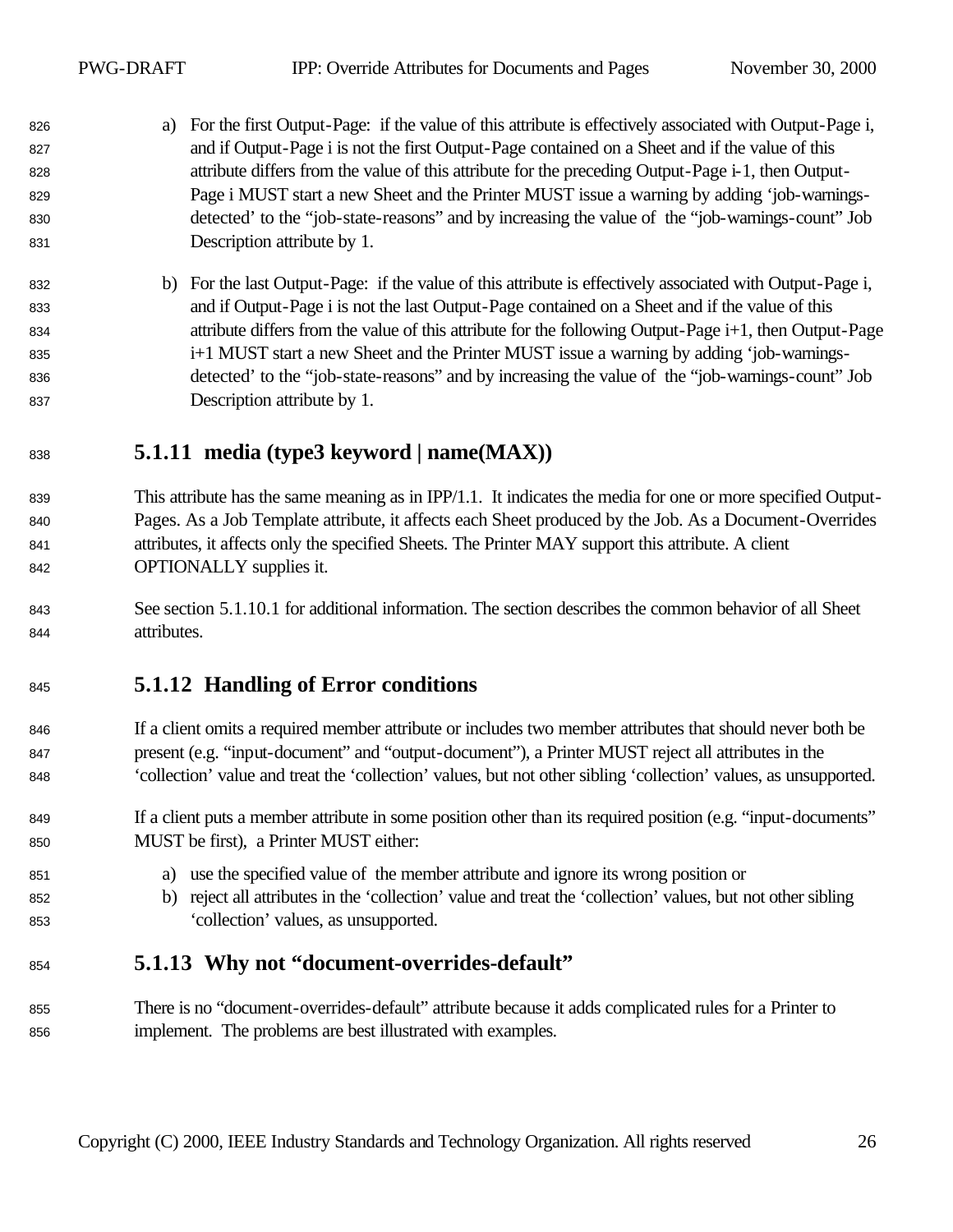If there were a "document-overrides-default" and it contained a "sides" and "media" override for the first Output-Page, and if a client submitted a Job with no "sides" attribute and with "media" as a Job attribute with no overrides, a possible meaning is that the Printer uses the client's requested media for the entire Job and the sides specified by the "sides-default" and the "sides" value in "document-overrides-default". So in this example, the Printer ignores the "document-overrides-default" attribute for "media", but uses it for "sides" because the Printer uses it for an attribute "xxx" only when it uses "xxx-default".

## **5.1.14 document-overrides-supported (1setOf type2 keyword)**

 This attribute specifies the supported values of the "document-overrides" attribute. A client can use this attribute to determine what Document-Overrides attributes the Printer supports.

 This attribute contains the name of each attribute that the Printer supports in a 'collection' value of the "document-overrides" attribute. This attribute MUST contain the keywords "input-documents" and "output-documents" because a Printer MUST support these attributes. This attribute MUST also contain the name of each attribute that can be a document-override. For example, this attribute contains the keyword "sides" if and only if the Printer supports "sides" in a 'collection' value of the "document-overrides" attribute.

 There are no corresponding "input-documents-supported", "output-documents-supported" and "document-copies-supported" Printer attributes. However, the supported values for all of the other member attributes are indicated by the corresponding "xxx-supported" Printer attributes which are the same values as for the corresponding "xxx" operation or Job Template attribute. For example, if "document-format" and "sides" are supported as member attributes of the "document-exceptions" collection, then the "document-format-supported" and the "sides-supported" Printer attribute indicates the values that are supported at the job level and as a Document Exception.

Standard keyword values are:

| 880 |                                                                                                                        |
|-----|------------------------------------------------------------------------------------------------------------------------|
| 881 | 'none': no attributes are supported in the "document-overrides" attribute<br>$\overline{\phantom{a}}$                  |
| 882 | 'input-documents': the "input-document" member attribute is supported<br>$\overline{\phantom{a}}$                      |
| 883 | 'output-documents': the "output-document" member attribute is supported<br>$\overline{\phantom{a}}$                    |
| 884 | 'document-copies': the "document-copies" member attribute is supported<br>$\overline{\phantom{a}}$                     |
| 885 | 'document-format': The "document-format" member attribute is supported<br>$\overline{\phantom{a}}$                     |
| 886 | 'document-name': The "document-name" member attribute is supported<br>$\overline{\phantom{a}}$                         |
| 887 | 'compression': The "compression" member attribute is supported<br>$\overline{\phantom{a}}$                             |
| 888 | 'document-natural-language': The "document-natural-language" member attribute is supported<br>$\overline{\phantom{a}}$ |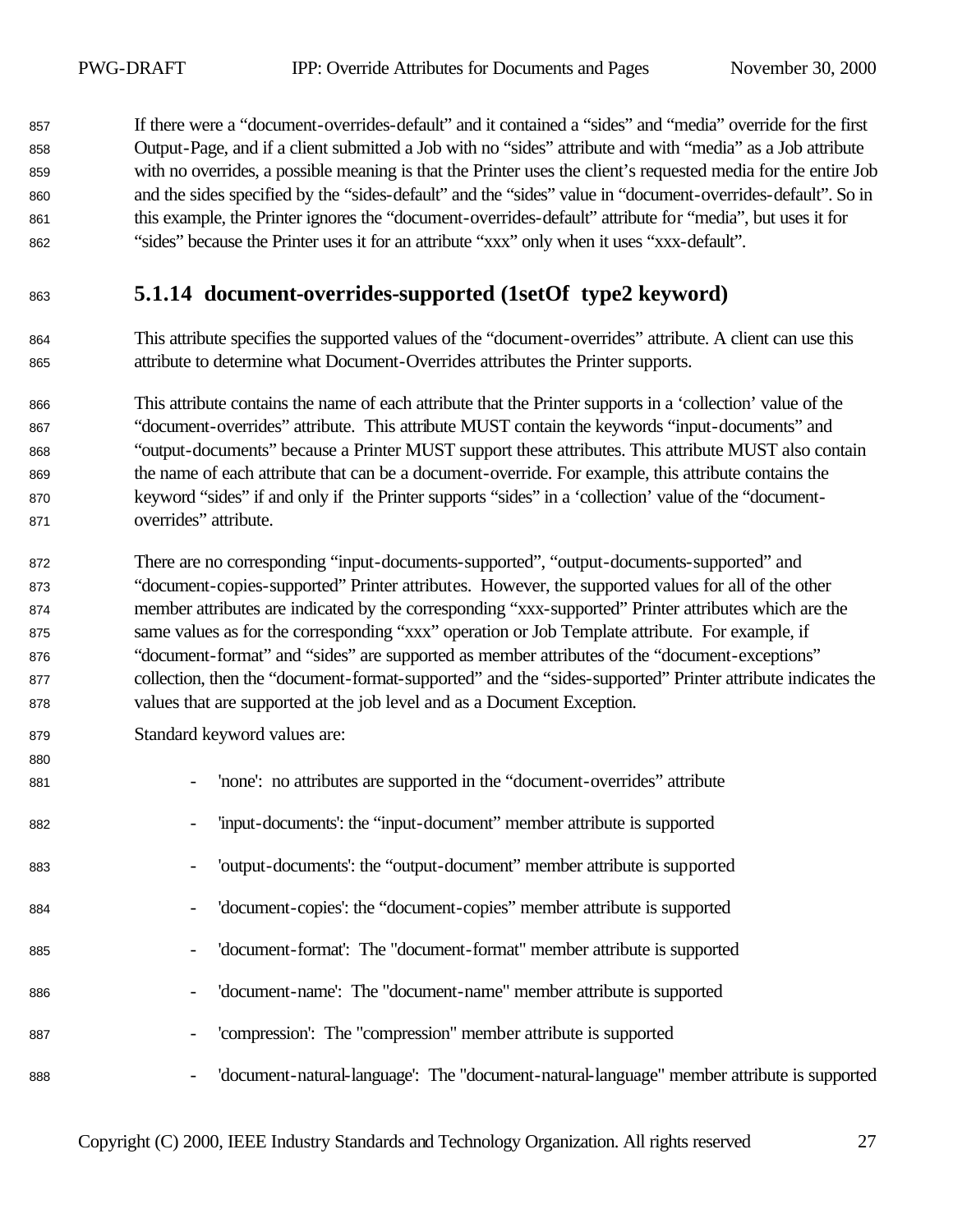PWG-DRAFT IPP: Override Attributes for Documents and Pages November 30, 2000

| 889 | 'page-ranges': The "page-ranges" member attribute is supported |
|-----|----------------------------------------------------------------|
| 890 | - 'finishings': The "finishing" member attribute is supported  |
| 891 | - 'sides': The "sides" member attribute is supported           |
| 892 | 'media': The "media" member attribute is supported             |

## **5.2 page-overrides (1setOf collection)**

 This OPTIONAL Job Template attribute contains attributes that are associated with Input-Pages and Output- Pages and that are treated as page overrides. Such attributes are called "Page-Overrides" attributes. The remainder of this section describes features that an implementation MUST support or MAY support if an implementation supports this attribute

 If this attribute is not present in a Job, there are no Page-Overrides attributes within the Job. If it is present, the value consists of one or more 'collection' values, where each 'collection' value identifies one or more Input-Pages or Output-Pages and contains one or more Job Template attributes which act as overrides to the corresponding Job Template attributes for the specified Input-Pages or Output-Pages.

The first attribute of each 'collection' value MUST be either "input-documents" or "output-documents".

 The second attribute MAY be "document-copies". If present, this attributes identifies the copies of the Output- Document. If this attribute is not present in a 'collection' value, then the 'collection' value applies to all Output-Document-Copies.

- If "document-copies" is present, the "pages" attribute MUST be the third attribute; otherwise, it MUST be the second attribute. The "pages" attribute identifies either
- 

- the Input-Pages relative to the Input-Document specified by "input-documents" or
- the Output-Pages relative to the Output-Document specified by "output-documents".
- The Page-Overrides attributes applies to the identified Input-Pages or Output-Pages, which need not be contiguous.
- 
- The remaining attributes in the 'collection' value are the Job Template attributes that are overrides for the specified Input-Pages or Output-Pages.
- There may be more than one way for a client to arrange Page-Override attributes in 'collection' values. For
- example, if an Output-Document contains 10 Output-Pages to be printed 1-sided on white letter paper and
- Output-Page 1 is to be two sided with blue letter paper and Document 2 is to be two sided with white letter
- paper, there are two possible ways to group the overrides. The client could specify the two overrides for Output-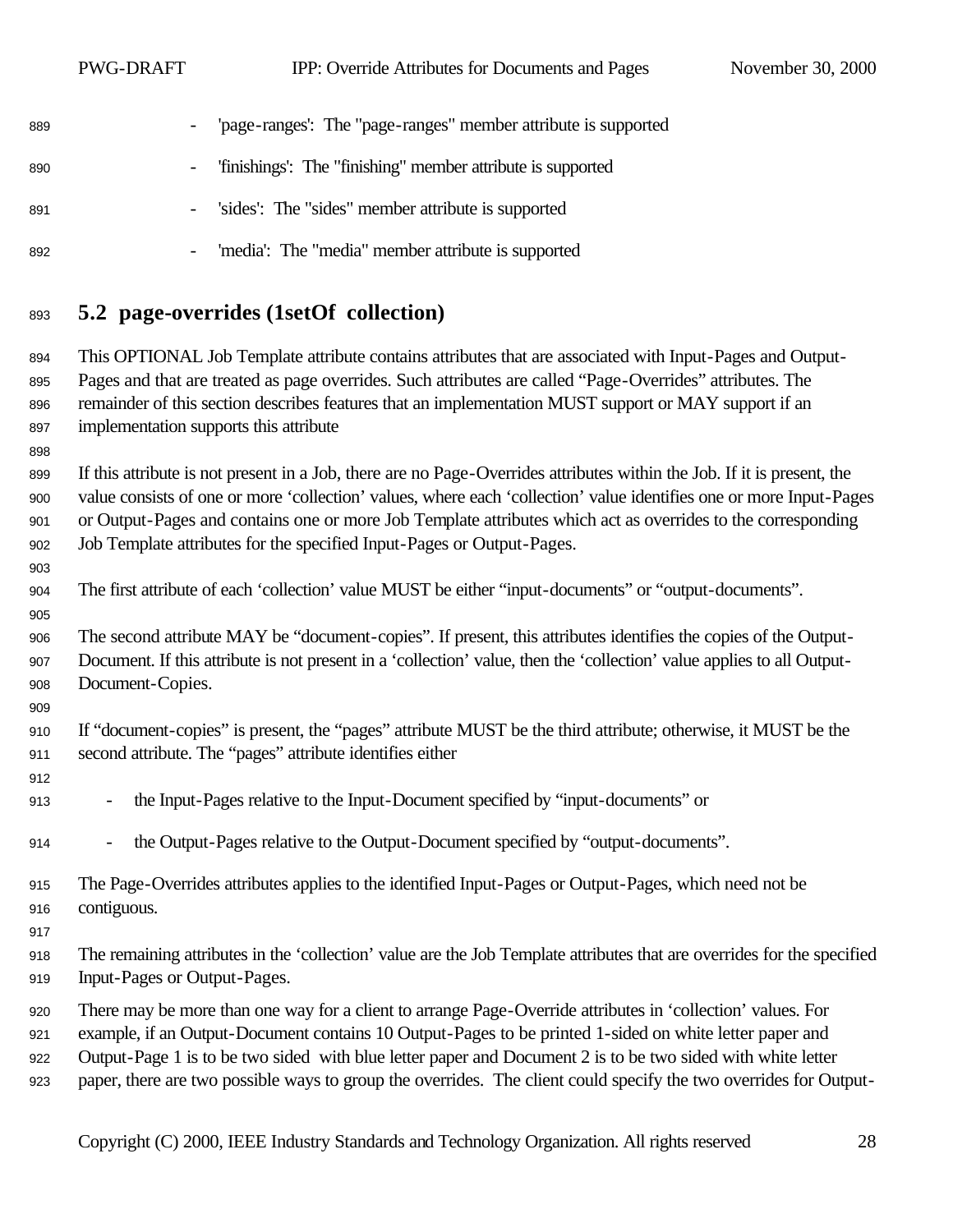<sup>924</sup> Page 1 in one 'collection' value and the single override for Output-Page 2 in second 'collection' values, or it could <sup>925</sup> specify "two-sided" for Output-Pages 1 and 2 in one 'collection' value and "blue letter paper" for Output-<sup>926</sup> Document 1 in another 'collection' value.

 If the "pages", "document-copies" and the "input-documents" or "output-documents" identify Input-Pages, Output-Pages that either don't exist or are within nonexistent Output-Document-Copies, Input-Documents or Output-Documents, the Printer silently ignores them and associates the Page-Overrides with those Input-Pages or Output-Pages that do exist. A client MUST not allow two 'collection's values to be associated with the same Input-Page or Output-Page and to contain the same Page-Override attribute with different values. If there is such a conflict, the Printer can use either value, and it MUST issue a warning. It does so by adding 'job-warnings- detected' to the "job-state-reasons" and by increasing the value of the "job-warnings-count" Job Description attribute by 1. If the Printer detects this conflict while it is processing a Job-Submission operation, it MUST return

- <sup>935</sup> the ignored value in the Unsupported attributes.
- <sup>936</sup> When a Client receives this attribute in a Get-Jobs or Get-Job-Attributes, the value MUST contain the same <sup>937</sup> 'collection' values received in Job-Submission operations, except for those 'collection' values the Printer returned <sup>938</sup> in the Unsupported Attributes.
- <sup>939</sup> Each 'collection' value of this attribute has either of the two forms as defined below. The 'collection' values NEED <sup>940</sup> NOT all be of the same form.

<sup>941</sup> For the first form, the client MUST supply "input-documents" as the first attribute. If the client supplies the

<sup>942</sup> "document-copies" attribute, it MUST be the second attribute. The "pages" attribute MUST be the next attribute.

| 943 |  | The client OPTIONALLY supplies the remaining attributes in any order. |  |  |  |  |  |
|-----|--|-----------------------------------------------------------------------|--|--|--|--|--|
|-----|--|-----------------------------------------------------------------------|--|--|--|--|--|

| <b>Attribute name</b> | syntax                     | In request  | <b>Printer</b> |
|-----------------------|----------------------------|-------------|----------------|
|                       |                            |             | <b>Support</b> |
| input-documents       | 1setOf rangeOfInteger(MAX) | <b>MUST</b> | <b>MUST</b>    |
| document-copies       | 1setOf rangeOfInteger(MAX) | <b>MAY</b>  | <b>MAY</b>     |
| pages                 | 1setOf rangeOfInteger(MAX) | <b>MUST</b> | <b>MUST</b>    |
| sides                 | type2 keyword              | <b>MAY</b>  | <b>MAY</b>     |
| media                 | type3 keyword   name(MAX   | <b>MAY</b>  | <b>MAY</b>     |

<sup>944</sup> For the second form, the client MUST supply "output-documents" as the first attribute. If the client supplies the

<sup>945</sup> "document-copies" attribute, it MUST be the second attribute. Then the "pages" attribute MUST be the next

<sup>946</sup> attribute. The client OPTIONALLY supplies the remaining attributes in any order.

| <b>Attribute name</b> | <b>syntax</b>              | In request  | <b>Printer</b> |
|-----------------------|----------------------------|-------------|----------------|
|                       |                            |             | <b>Support</b> |
| output-documents      | 1setOf rangeOfInteger(MAX) | <b>MUST</b> | <b>MUST</b>    |
| document-copies       | 1setOf rangeOfInteger(MAX) | <b>MAY</b>  | <b>MAY</b>     |
| pages                 | 1setOf rangeOfInteger(MAX) | <b>MUST</b> | <b>MUST</b>    |
| sides                 | type2 keyword              | <b>MAY</b>  | <b>MAY</b>     |
| media                 | type3 keyword   name(MAX)  | <b>MAY</b>  | <b>MAY</b>     |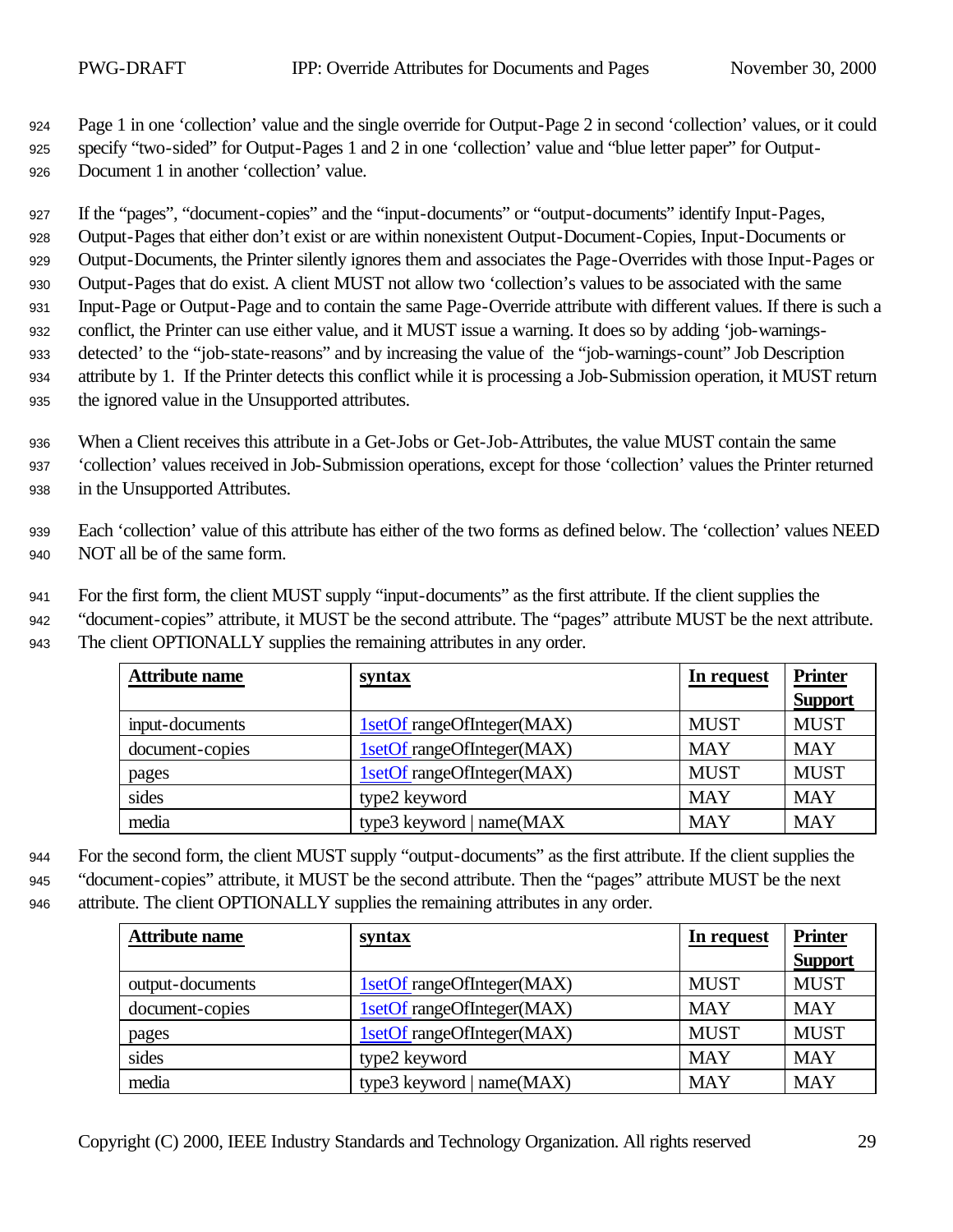The following sections describe each member attribute in the above table.

## **5.2.1 input-documents (1setOf rangeOfInteger (1:MAX))**

See section 5.1.1 for details of this attribute.

#### **5.2.2 output-documents (1setOf rangeOfInteger (1:MAX))**

See section 5.1.2 for details of this attribute.

## **5.2.3 document-copies (1setOf rangeOfInteger (1:MAX))**

 This attribute identifies one or more Output-Document-Copies by specifying a range of numbers. The Page-Overrides apply to the Output-Pages within the identified Output-Documents-Copies within Output- Documents specified either directly by "output-documents" or indirectly by "input-documents" (see section 16 for further details).

- 957 A Printer MAY support this attribute. A client MAY supply this attribute in each 'collection' value. It MUST be the second attribute of each 'collection' value if the client supplies it. If this attribute is present, then the client MUST also supply the "input-documents" or "output-documents" attribute.
- Note: because the Printer silently ignores values that reference non-existent copies, a value of 'MAX' is equivalent to the number of copies.
- There is no "document-copies-supported" attribute, since the full range MUST be supported, if the "document-copies" member attribute is supported.

## **5.2.4 pages (1setOf rangeOfInteger(1:MAX))**

 This attribute identifies one or more Input-Pages or Output-Pages by specifying one or more ranges of numbers (see section 4.1 for the rules on associating a number with each Input-Page or Output-Page). The "1setOf" allows noncontiguous Input-Page or Output-Pages. The Page-Overrides apply to the identified Input-Pages or Output-Pages within the Output-Documents specified directly by "output-documents" or indirectly by "input-documents". The "document-copies" specifies particular copies of Output-Documents.

 If the "page-ranges" attribute (see section 5.1.8) is associated with an Input-Document, the Input-Pages identified by this attribute are the same as when "page-ranges" is not present. However, this attribute may identify pages that are deselected for printing by the "page-ranges" attribute. For example, if the value of "page-ranges" is "5:10" and this attribute identifies Input-Pages "3:6", this attribute identifies two Input-Pages (3 and 4) that are not printed and two that are (5 and 6)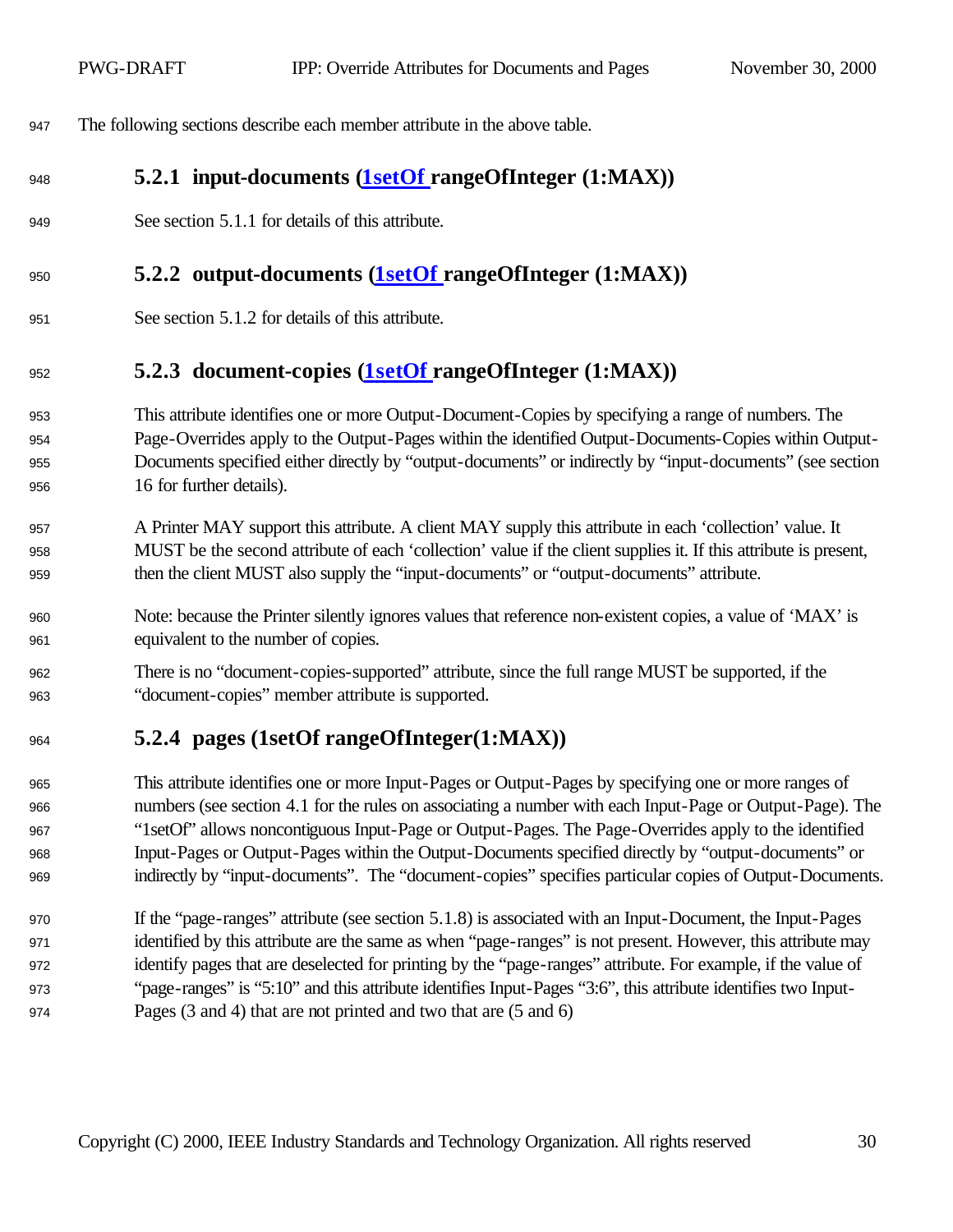If a Printer support the "page-overrides" attribute, it MUST support this attribute. A client MUST supply this attribute in each 'collection' value of the "page-overrides" attribute and it MUST be the second attribute of each 'collection' value.

 When a client supplies this attribute in a Send-Document or Send-URI request, this attribute MUST NOT identify Output-Pages sent in an earlier operation. If a Printer receives such a value in a 'collection' value, it MUST treat all such values, but not other sibling 'collection' values, as unsupported values.

- Note: because the Printer silently ignores values that reference non-existent pages, a value of 'MAX' is equivalent to the number of pages in each specified Input-Document or Output-Document.
- There is no "pages-supported" attribute, since the member attribute MUST be supported and for the full range.
- See section 5 for details of usage of this attribute.

## **5.2.5 sides (type2 keyword)**

- This attribute has the same meaning as in IPP/1.1. It indicates the sides for one or more specified Output- Pages. As a Job Template attribute, it affects each Sheet produced by the Job. As a Page-Overrides attributes, it affects only the specified Sheets. The Printer MAY support this attribute. A client **OPTIONALLY** supplies it.
- See section 5.1.10.1 for additional information. The section describes the common behavior of all Sheet attributes.

## **5.2.6 media (type3 keyword | name(MAX))**

- This attribute has the same meaning as in IPP/1.1. It indicates the media for one or more specified Output- Pages. As a Job Template attribute, it affects each Sheet produced by the Job. As a Page-Overrides attributes, it affects only the specified Sheets. The Printer MAY support this attribute. A client **OPTIONALLY** supplies it.
- See section 5.1.10.1 for additional information. The section describes the common behavior of all Sheet attributes.

## **5.2.7 Handling of Error conditions**

005 See section 5.1.12.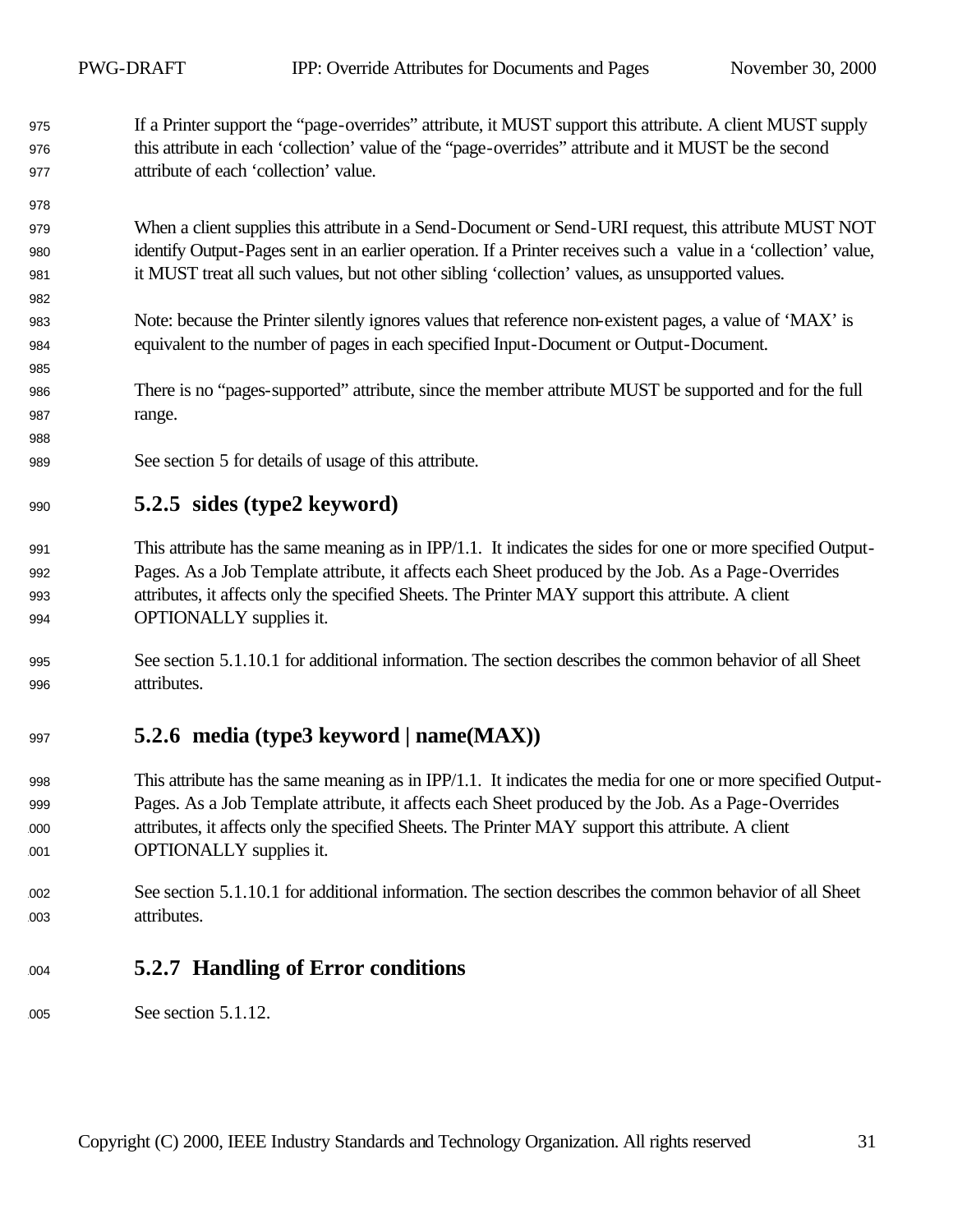#### **5.2.8 Why not "page-overrides-default"**

There is no "page-overrides-default". See section 5.1.12 for the reasons.

## **5.2.9 page-overrides-supported (1setOf type2 keyword)**

- This attribute specifies the supported values of the "page-overrides" attribute. A client can use this attribute to determine what override attributes the Printer supports.
- This attribute contains the name of each attribute that the Printer supports in a 'collection' value of the "page-overrides" attribute. This attribute MUST contain the keywords "input-documents", "output- documents" and "pages" because a Printer MUST support these attributes. This attribute MUST also contain the name of each attribute that can be a page-override. For example, this attribute contains the keyword "sides" if and only if the Printer supports "sides" in a 'collection' value of the "page-overrides" attribute.
- There are no corresponding "input-documents-supported", "output-documents-supported", "document- copies-supported", and "pages-supported" Printer attributes. However, the supported values for all of the other member attributes are indicated by the corresponding "xxx-supported" Printer attributes which are the same values as for the corresponding "xxx" operation or Job Template attribute. For example, if "sides" is supported as a member attribute of the "page-exceptions" collection, then the "sides-supported" Printer attribute indicates the values that are supported at the job level and as a Page Exception.
- Standard keyword values are:

- 'none': no attributes are supported in the "page-overrides" attribute - 'input-documents': the "input-document" member attribute is supported - 'output-documents': the "output-document" member attribute is supported - 'document-copies': the "document-copies" member attribute is supported - 'pages': The "pages " member attribute is supported - 'sides': The "sides" member attribute is supported
- 032 'media': The "media" member attribute is supported
- **5.3 pages-per-subset (1setOf integer)**

034 A client OPTIONALLY supplies this attribute, and a Printer OPTIONALLY supports this attribute. If a Printer supports the Page-Subset Document Case, it MUST support this attribute.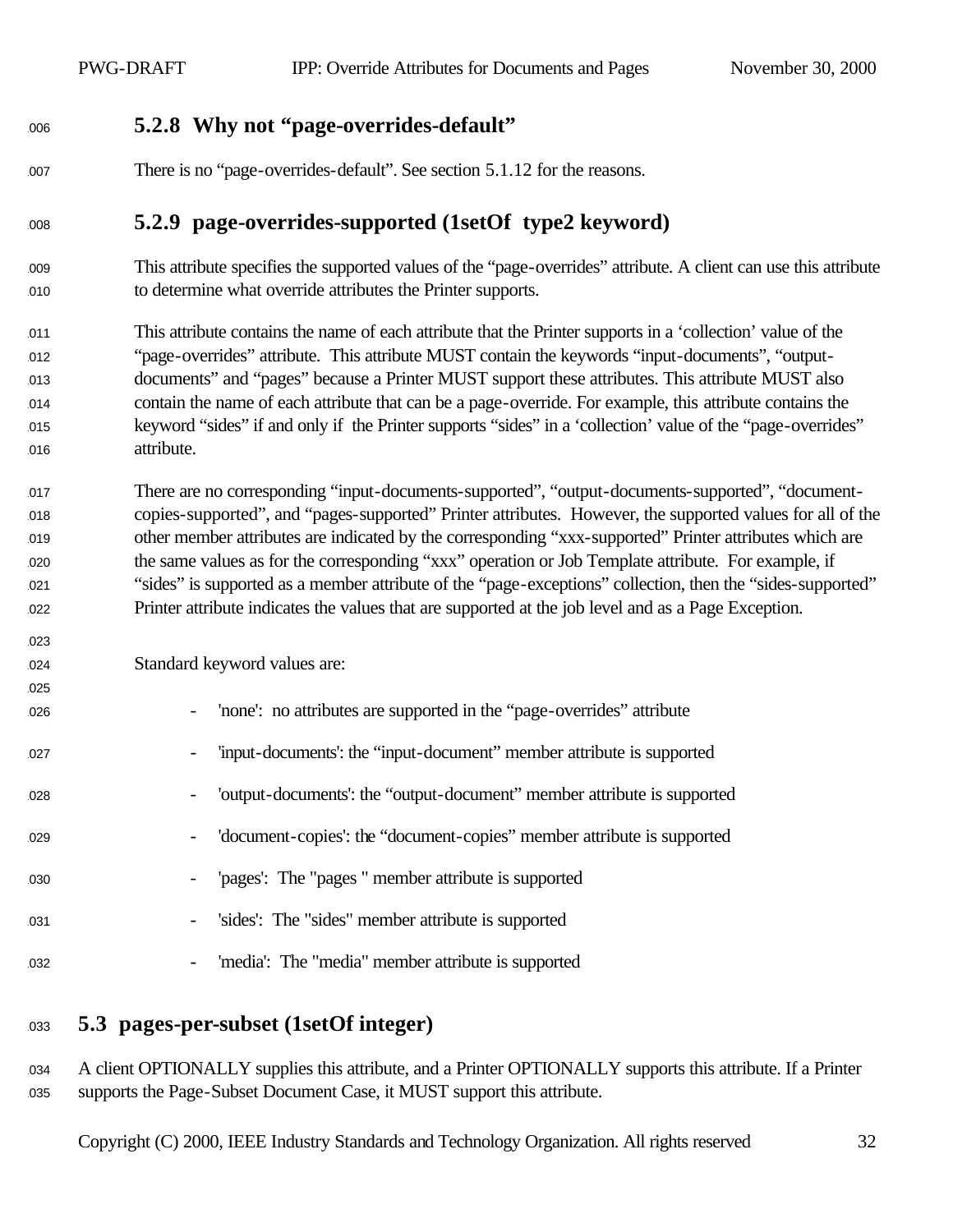When this attribute is present, it effectively partitions one or more Input-Documents into contiguous subsets of Input-Pages. Each subset is defined to be an Output-Document

 The value of the attribute is a set of one or more integers, where each integer specifies the number of Input-Pages in a subset, and the set is treated as a repeating sequence of integers. Thus, when the attribute contains a single integer, the integer specifies the number of Input-Pages in each subset, as a repeating sequence of the single integer. When the number of integers in this attribute exceeds 1, the first integer specifies the number of Input-Pages in the first subset, the second integer specifies the number of Input-Pages in the second subset and so on. If numbers in this attribute are exhausted before partitioning all of the Input-Pages, the Printer starts at the beginning of the sequence again and continues until all Input-Pages are partitioned.

 If the job contains more than one Input-Document, the Input-Pages are treated as a single stream of Input-Pages which are partitioned into contiguous subsets with some subsets possibly belonging to more than one Input-Document.

 If the number of Input-Pages available for the last subset is less than the number specified by this attribute, the Printer MUST treat the last subset as an Output-Document and MUST issue a warning by adding 'job-warnings- detected' to the "job-state-reasons" and by increasing the value of the "job-warnings-count" Job Description 055 attribute by 1.

 If the "multiple-document-handling" attribute is present and has the value 'separate-documents-collated-copies' or 'separate-documents-uncollated-copies', the Printer MUST uses this attribute; otherwise (i.e. the value of the "multiple-document-handling" attribute has the value 'single-document' or 'single-document-new-sheet'), the Printer 060 ignores this attribute.

## **5.3.1 Why not "pages-per-subset-default"**

 There is no "pages-per-subset-default" because there is no mechanism for a client to specify that there are no Input-Page subsets except to omit this attribute, which would cause the Printer to use the "pages-per-subset- default" attribute and create the default subsets. Without this attribute, a client can achieve subsets only by including the "pages-per-subset" attribute in the Job and the default is no subsetting. Also, if there were a defaulting mechanism, it isn't clear that customers would use the same partitioning over and over.

## **5.3.2 pages-per-subset-supported (boolean)**

 This attribute specifies whether the Printer supports the Page-Subset Document Case. If the attribute is present and has a value of "true", the Printer supports the Page-Subset Document Case. Otherwise, the Printer doesn't support the Page-Subset Document Case.

Note: if the value of this attribute is 'true', then the rules described elsewhere in this document imply that: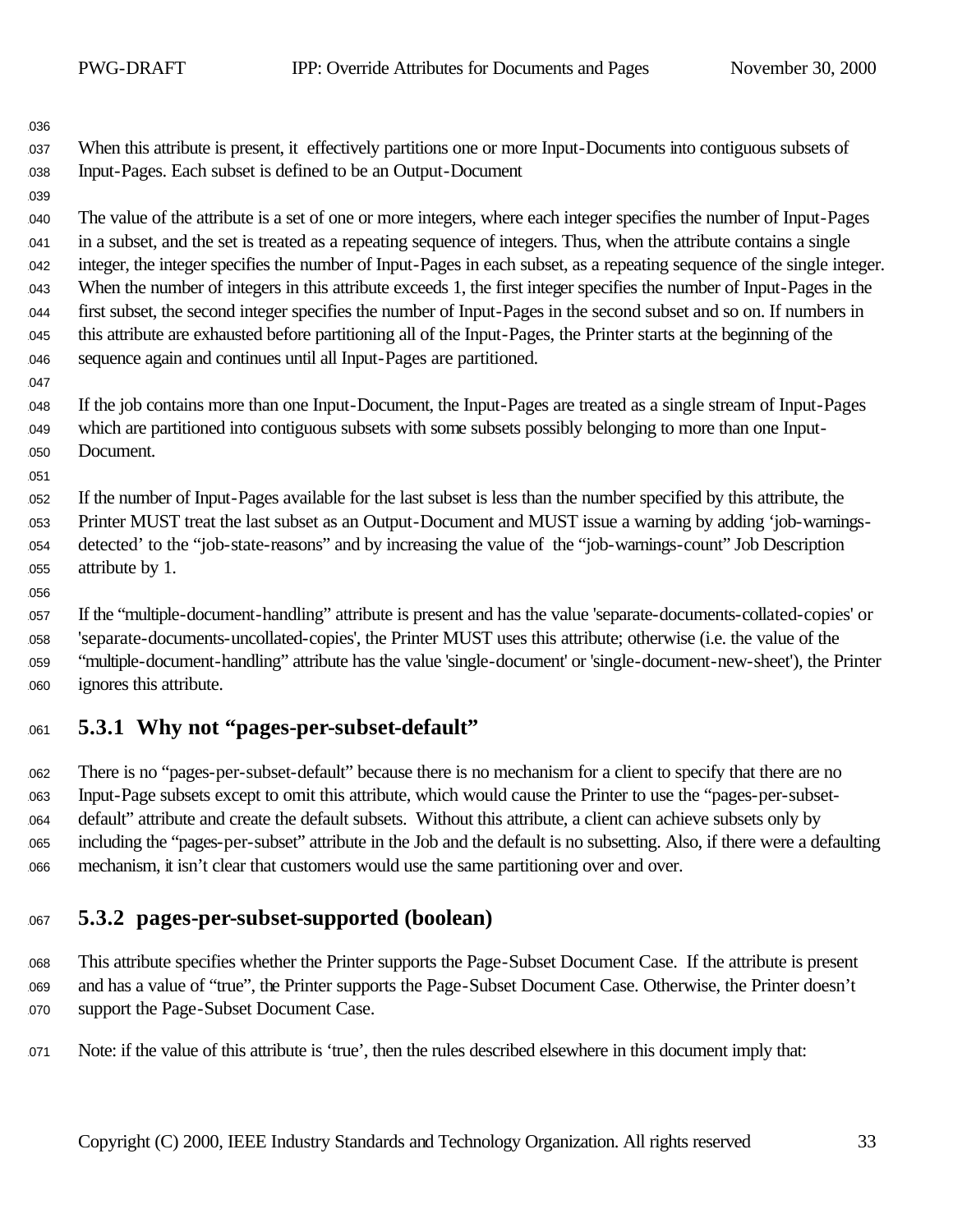- a) Any attribute that affects an Output-Document affects an Output Document created with the "pages-per-subset" attribute.
- b) Any attribute that affects an Output-Page affects the Output-Page of an Output-Document created 075 with the "pages-per-subset" attribute.

## **6. New Job Description attributes**

#### **6.1 job-warnings-count (integer)**

 This OPTIONAL attribute specifies the total number of warnings that a Printer has generated while processing and printing the Job. At the beginning of a Job, the value MUST be 0. It MUST increase by 1, each time the Printer generates a warning.

## **7. New Job Description Values**

#### **7.1 job-warnings-detected value for job-state-reasons (1setOf type2 keyword)**

083 If the Printer supports the value 'job-warnings-detected', the Printer MUST add it to "job-state-reasons" when it generates the first warning message. That is, a single occurrence of this value is present in the "job-state-reasons" if the Printer has generated one or more warnings.

## **8. Extended Role of Some Operation Attributes**

 In IPP/1.1, the following attributes are operation attributes in all Job-Submission operations except Create-Job, but the Printer doesn't put their values into the Job object.

- 
- document-format
- document-name
- compression
- document-natural-language

With the Override Extension, these attributes also become: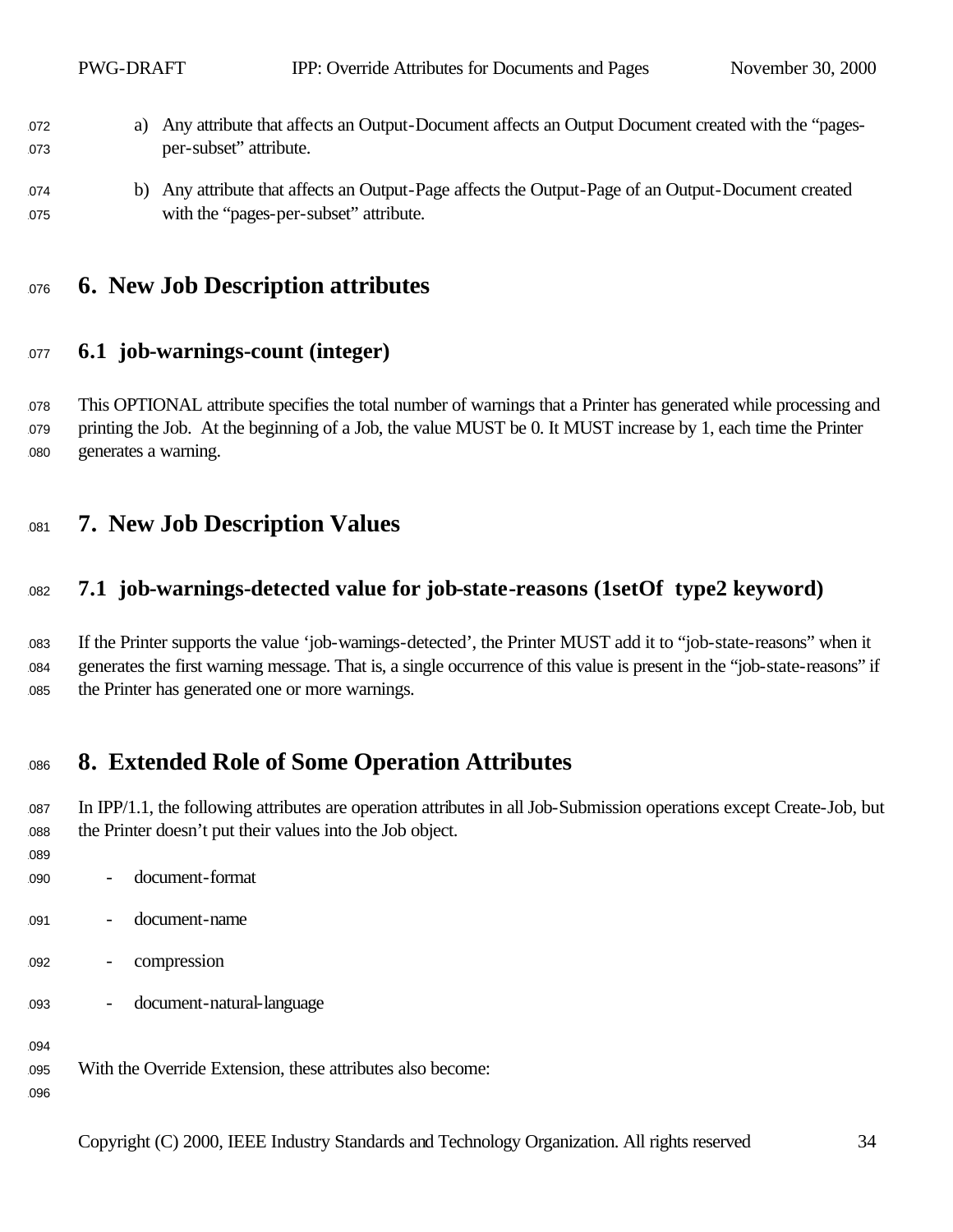| 097<br>098                      | Operation attributes in the Create-Job and Validate-Job operation when all or most Input-Documents have<br>the same attribute value.                                                                                                                                                                                                                                                                                                                                                       |
|---------------------------------|--------------------------------------------------------------------------------------------------------------------------------------------------------------------------------------------------------------------------------------------------------------------------------------------------------------------------------------------------------------------------------------------------------------------------------------------------------------------------------------------|
| 099<br>100                      | Job Template attributes, so their values are accessible to a client via the Get-Job-Attributes and Get-Jobs<br>$\qquad \qquad -$<br>operation.                                                                                                                                                                                                                                                                                                                                             |
| 101<br>102                      | Job Description attributes, for legacy reasons so their values are accessible to a client via the Get-Job-<br>Attributes and Get-Jobs operation via the Job Description group name.                                                                                                                                                                                                                                                                                                        |
| 103<br>104<br>105               | Document-Overrides attributes, so the values are associated with one Input-Document (possible in<br>$\overline{\phantom{0}}$<br>IPP/1.1) and a client can query the attributes via Get-Job-Attributes and Get-Jobs operation (not possible<br>in IPP $/1.1$ ).                                                                                                                                                                                                                             |
| 106<br>107<br>108<br>109<br>110 | If a Printer supports the Override Extension and if it supports an attribute in this section, it MUST support the<br>attribute in the three contexts above. In IPP/1.1, a Printer MUST support all attributes in this section except the<br>"document-natural-language" attribute. This effectively means that if a Printer supports this extension, it MUST<br>support all of the attributes in this section except "document-natural-language" in the three contexts described<br>above. |
| 111<br>112<br>113<br>114        | When one of the attributes in this section is an operation attribute in Print-Job, Print-URI or Create-Job, it<br>becomes a Job Template attribute in the newly created Job object. If one of these attributes is a Document-<br>Overrides attribute, that attribute overrides the Job level attribute for the specified Input-Document.                                                                                                                                                   |
| 115<br>116<br>117               | When one of the attributes in this section is an operation attribute in Validate-Job, it is validated as if it were an<br>operation attribute of Create-Job.                                                                                                                                                                                                                                                                                                                               |
| 118<br>119<br>120<br>121        | When one or more of the attributes in this section is an operation attribute in Send-Document or Send-URI<br>request, they are put into a 'collection' value that is added to the "document-overrides" attribute. See section 5.1<br>for a discussion of possible conflicts.                                                                                                                                                                                                               |
| 122                             | <b>9. Extensions to Printer Operations</b>                                                                                                                                                                                                                                                                                                                                                                                                                                                 |
| 123<br>124                      | The sections below specify the extensions to the groups within IPP 1.1 operations. If an operation or a group<br>within an operation is not mentioned, this extension does not change that operation or group, respectively.                                                                                                                                                                                                                                                               |

## <sup>1126</sup> **9.1 Create-Job and Validate-Job Operation Requests**

127 Attributes are added to the operation attributes group.

129 Group 1: Operation Attributes

1130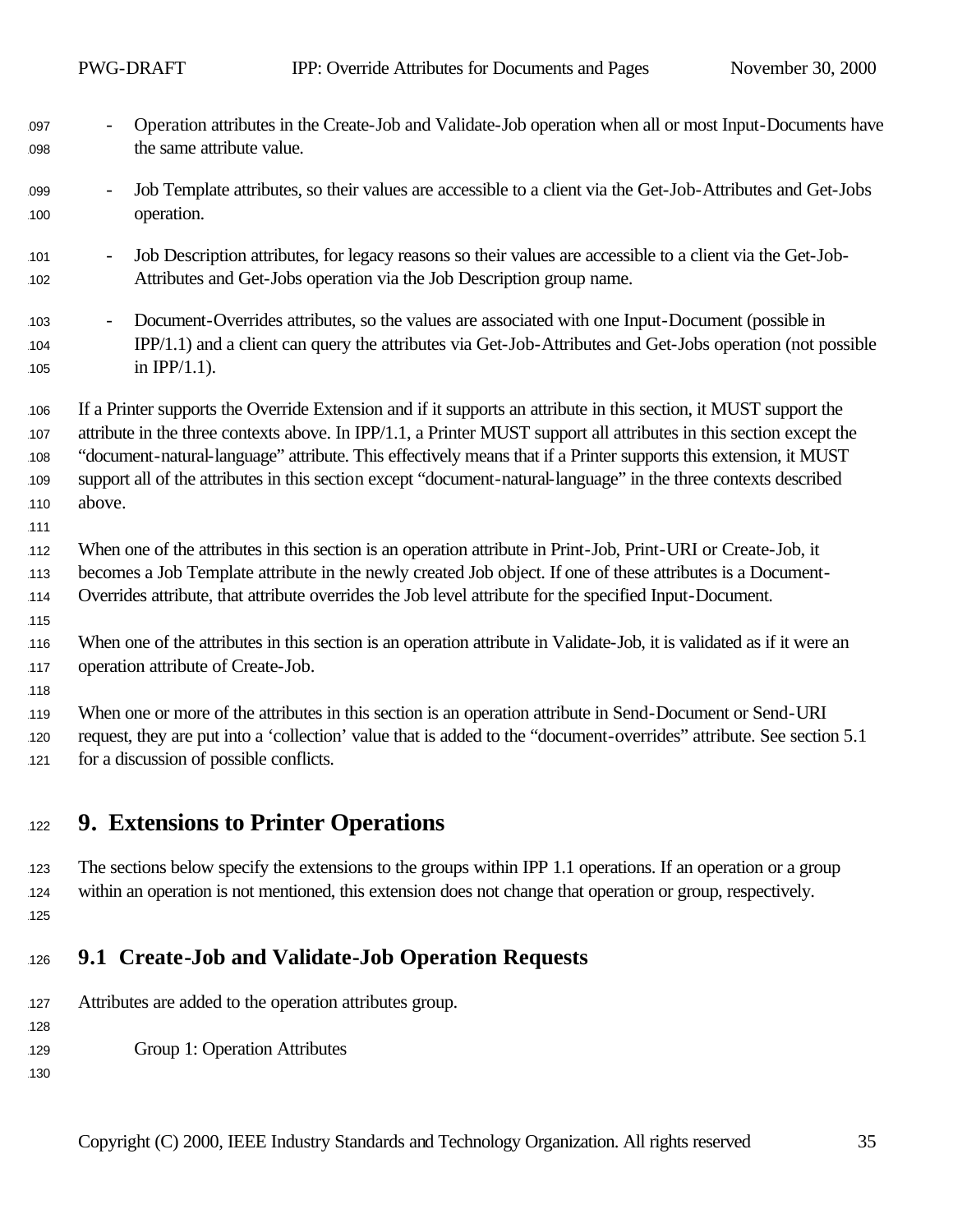| 131 | Add the attributes specified in section 6: "document-format", "document-name", "compression"         |
|-----|------------------------------------------------------------------------------------------------------|
| 132 | and "document-natural-language", so that a client can specify these attributes, at the job level.    |
| 133 | 9.2 Send-Document and Send-URI Operation Requests                                                    |
| 134 | Attributes are added to the Operation Attributes group.                                              |
| 135 |                                                                                                      |
| 136 | Group 1: Operation Attributes                                                                        |
| 137 |                                                                                                      |
| 138 | "input-document-number" (integer):                                                                   |
| 139 |                                                                                                      |
| 140 | The client OPTIONALLY supplies this attribute in order to inform the printer about the order         |
| 141 | of documents when the printer is sending the Input-Documents asynchronously. The first Input-        |
| 142 | Document is 1, and subsequent Input-Documents are numbered sequentially. If the value of             |
| 143 | "last-document" is 'true', then the value of this attribute is also the total number of Input-       |
| 144 | Documents in the Job. If a client supplies this attribute in one Send-Document or Send-URI           |
| 145 | operation in a Job, it MUST send it in all such operations. A Printer deals with missing Input-      |
| 146 | Documents in the same way as without this attribute except that a time-out can occur with            |
| 147 | Input-Documents anywhere in the Job. For example, a Printer could receive Input-Documents            |
| 148 | 1 and 3 and not 2.                                                                                   |
| 149 |                                                                                                      |
| 150 | "document-overrides" (1setOf collection):                                                            |
| 151 |                                                                                                      |
| 152 | The client OPTIONALLY supplies this attribute. See section 5.1 for details. The Printer              |
| 153 | MUST support this attribute if it supports the "document-overrides" Job Template attribute. If       |
| 154 | the job doesn't contain a "document-overrides" attribute, this attribute is added to the Job.        |
| 155 | Otherwise, the 'collection' values from this attribute are appended to the existing "document-       |
| 156 | overrides" attribute. See section 5.1 for rules of resolving conflicts. Also the "input-documents"   |
| 157 | attribute is added to any 'collection' value that contains neither an "input-documents" nor          |
| 158 | "output-documents" attribute.                                                                        |
| 159 |                                                                                                      |
| 160 | "page-overrides" (1setOf collection):                                                                |
| 161 |                                                                                                      |
| 162 | The client OPTIONALLY supplies this attribute. See section 5.2 for details. The Printer              |
| 163 | MUST support this attribute if it supports the "page-overrides" Job Template attribute. If the       |
| 164 | job doesn't contain a "page-overrides" attribute, this attribute is added to the Job. Otherwise,     |
| 165 | the 'collection' values from this attribute are appended to the existing "page-overrides"            |
| 166 | attribute. See section 5.2 for rules of resolving conflicts. Also the "input-documents" attribute is |
| 167 | added to any 'collection' value that contains neither an "input-documents" nor "output-              |
| 168 | documents" attribute.                                                                                |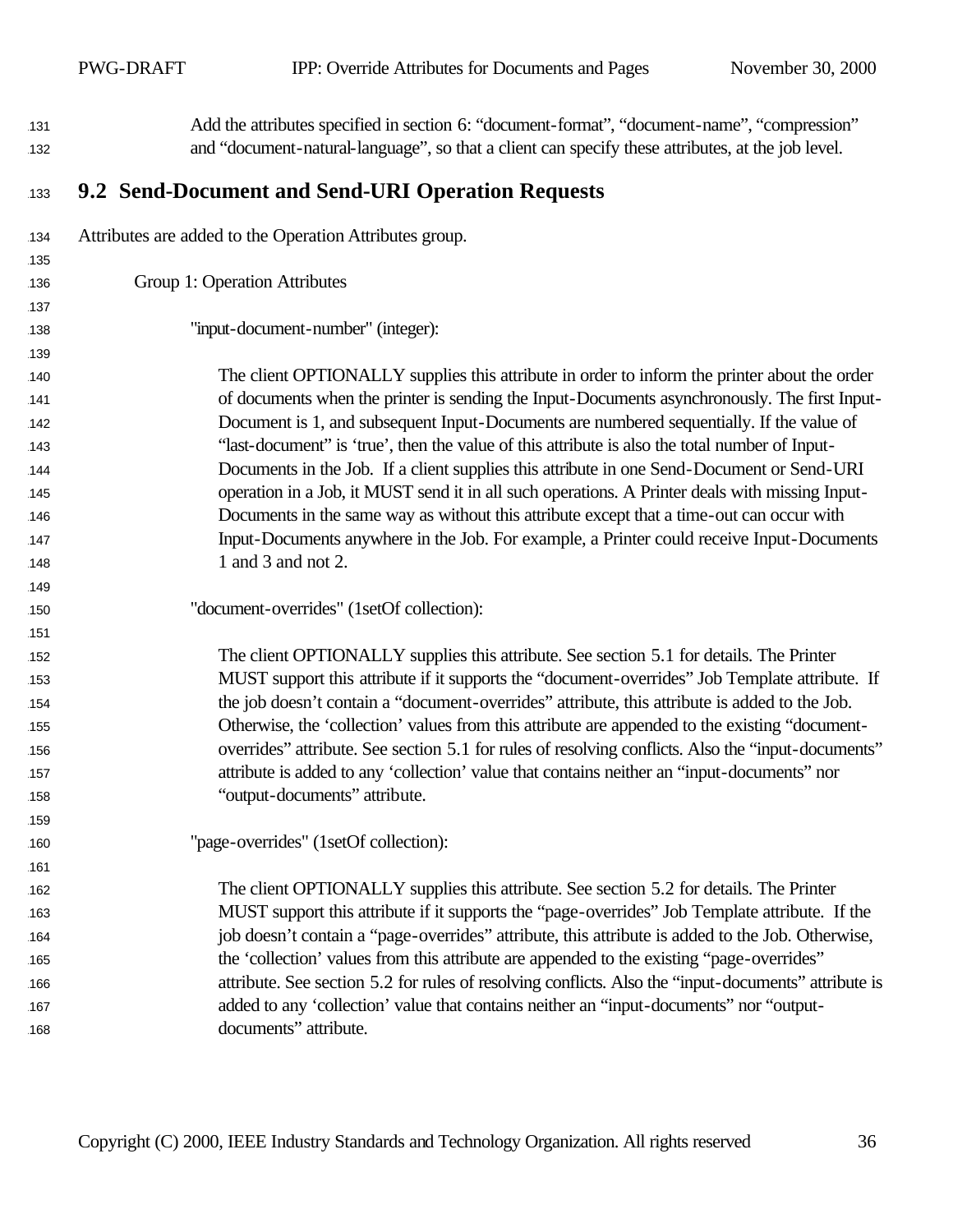## <sup>1169</sup> **10. Examples**

<sup>1170</sup> This section currently contains 3 examples for various relationships of Input-Documents and Output-Documents.

171 The first example is for the Degenerate Case only. The second and third cases are for the Separate-Document <sup>1172</sup> Case, the Single-Documents Case and the Page-Subset Documents Case.

- 173
- <sup>1174</sup> Brackets are used to delimit the beginning and end of each Collection value.

## <sup>1175</sup> **10.1 First Page of Single Document is Letterhead**

- 176 In the first example, the Printer produces 1 copy of a single Output-Document. It is printed on letter-paper 177 using Print-Job. The first Output-Page of the Output-Document is letterhead paper.
- 178

1196

1201

#### <sup>1179</sup> **10.1.1 Degenerate Case.**

180 There is one Input-Document A which produces one Output-Document.

```
181
182 Print-Job
183 job attributes group
184 media: letter
185 page-overrides: {
186 output-documents: 1:1 (I could have used input-documents: 1:1 as well)
187 pages: 1:1
188 media: letterhead }
189 end-of-attributes
190 Input-Document A
1191
```
## <sup>1192</sup> **10.2 First Page of Several Documents is Blue**

- <sup>1193</sup> In the second example, the Printer produces 3 copies of each Output-Document. Each is stapled and printed <sup>1194</sup> on letter-paper, two-sided using Create-Job. The first Output-Page of each Output-Document is blue-letter 195 paper and one-sided. All Input-Documents are PostScript.
- <sup>1197</sup> Attributes that differ between cases are in bold. The values for the attribute "input-documents" changes with 198 each example, but could be "1:100" for all.
- <sup>1199</sup> **10.2.1 Separate-Documents Case.**
- 200 There are two Input-Documents A and B which produce two Output-Documents.

 Create-Job operations attributes group document-format: application/PostScript job attributes group **\* multiple-document-handling: separate-documents-collated-copies**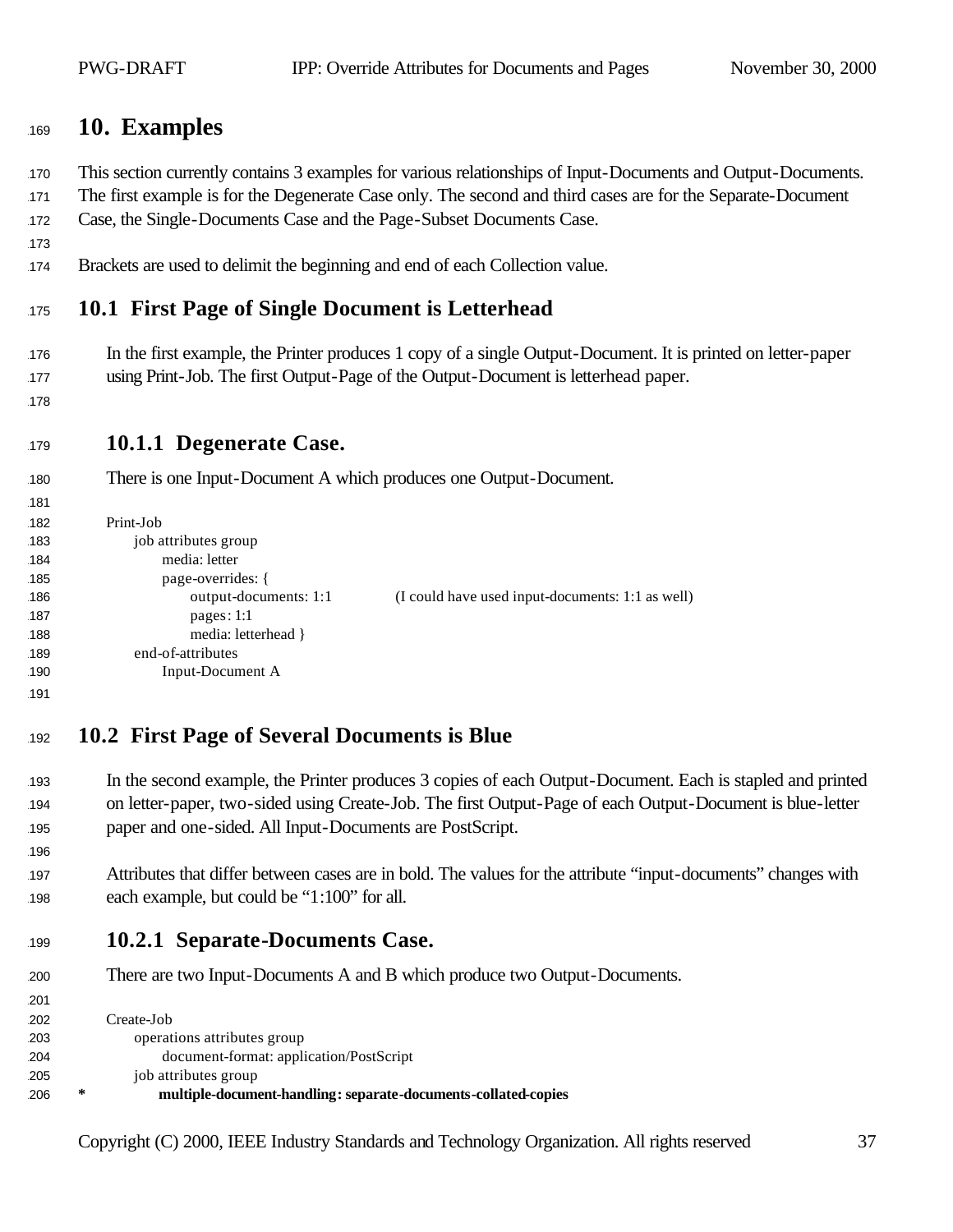| 207 | sides: two-sided-long-edge                  |                                                                     |
|-----|---------------------------------------------|---------------------------------------------------------------------|
| 208 | media: letter                               |                                                                     |
| 209 | copies: 3                                   |                                                                     |
| 210 | finishings: stapling                        |                                                                     |
| 211 | page-overrides: {                           |                                                                     |
| 212 | output-documents: 1:2                       | (I could have used input-documents: 1:2 as well)                    |
| 213 | pages: 1:1                                  |                                                                     |
| 214 | sides: one-sided                            |                                                                     |
| 215 | media: blue-letter }                        |                                                                     |
| 216 | end-of-attributes                           |                                                                     |
| 217 | Send-Document                               |                                                                     |
| 218 | end-of-attributes                           |                                                                     |
| 219 | Input-Document A                            |                                                                     |
| 220 | Send-Document                               |                                                                     |
| 221 | end-of-attributes                           |                                                                     |
| 222 | <b>Input-Document B</b>                     |                                                                     |
| 223 |                                             |                                                                     |
|     |                                             |                                                                     |
| 224 | 10.2.2 Single-Documents Case                |                                                                     |
| 225 |                                             | There are two Input-Documents A and B and only one Output-Document. |
| 226 |                                             |                                                                     |
| 227 | Create-Job                                  |                                                                     |
| 228 | operations attributes group                 |                                                                     |
| 229 | document-format: application/PostScript     |                                                                     |
| 230 | job attributes group                        |                                                                     |
| 231 | multiple-document-handling: single-document |                                                                     |
| 232 | sides: two-sided-long-edge                  |                                                                     |
| 233 | media: letter                               |                                                                     |
| 234 | copies: 3                                   |                                                                     |
| 235 | finishings: stapling                        |                                                                     |
| 236 | page-overrides: {                           |                                                                     |
| 237 | output-documents: 1:1                       | (I could have used input-documents: 1:2)                            |
| 238 | pages: 1:1                                  |                                                                     |
| 239 | sides: one-sided                            |                                                                     |
| 240 | media: blue-letter }                        |                                                                     |
| 241 | end-of-attributes                           |                                                                     |
| 242 | Send-Document                               |                                                                     |
| 243 | end-of-attributes                           |                                                                     |
| 244 | Input-Document A                            |                                                                     |
| 245 | Send-Document                               |                                                                     |
| 246 | end-of-attributes                           |                                                                     |
| 247 | Input-Document B                            |                                                                     |
| 248 |                                             |                                                                     |
|     |                                             |                                                                     |

## **10.2.3 Page-Subset Documents Case**

 There are two Input-Documents A and B. . The first Input-Document contains 10 Pages and the second one 15 pages. There are 7 Output-Documents with 3 pages, 5 pages, 4 pages, 2 pages, 3 pages, 5 pages and 3 pages. The " pages-per-subset" attributes wraps after the first four Output-Documents and starts with "3"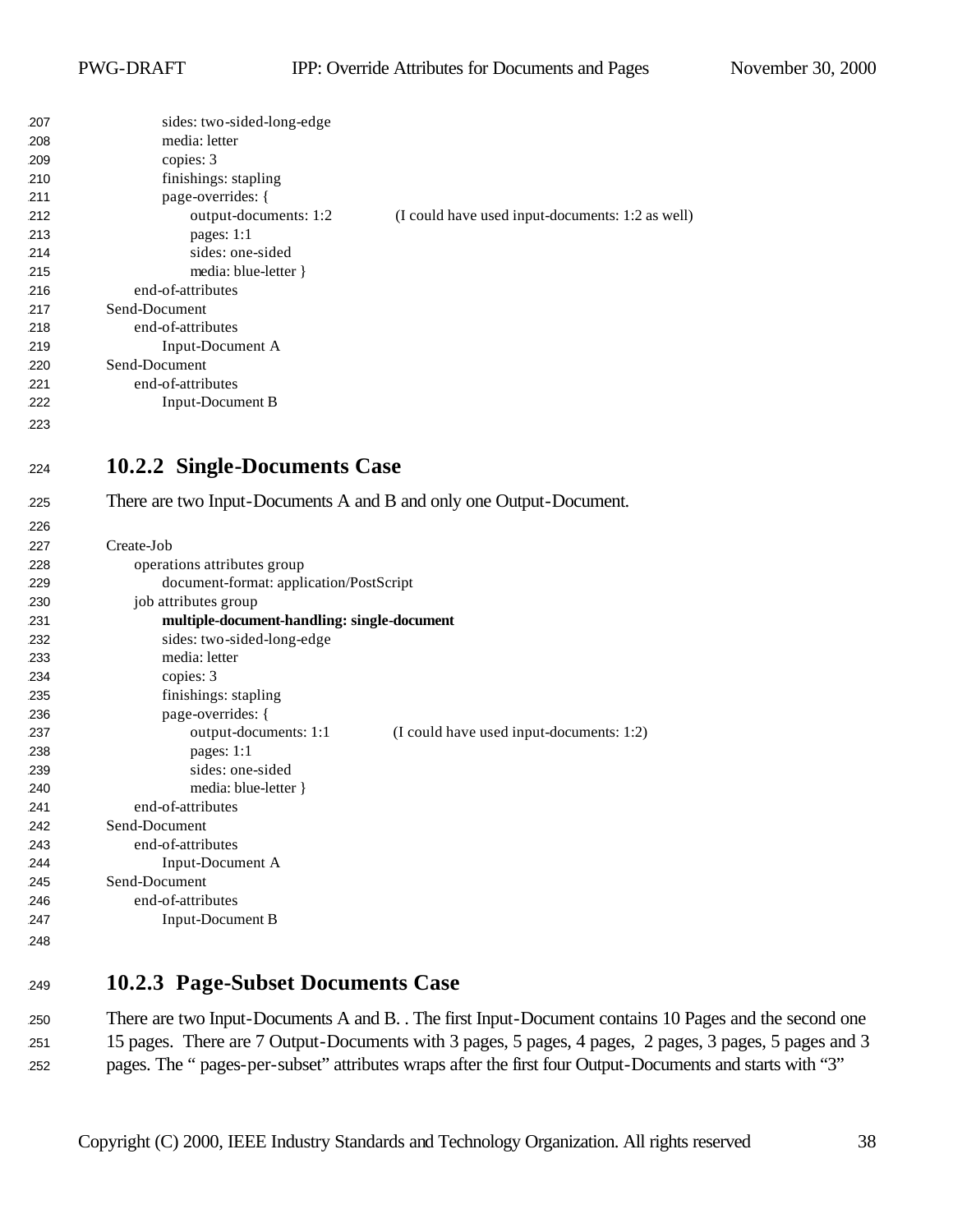again. After consuming 22 Input-Pages, the next number is "4", but only 3 pages remain. So the last Output-254 Document is short. These value show two boundary cases.

| ້   |                                                                |                                                        |
|-----|----------------------------------------------------------------|--------------------------------------------------------|
| 256 | Create-Job                                                     |                                                        |
| 257 | operations attributes group                                    |                                                        |
| 258 | document-format: application/PostScript                        |                                                        |
| 259 | job attributes group                                           |                                                        |
| 260 | multiple-document-handling: separate-documents-collated-copies |                                                        |
| 261 | pages-per-subset: 3, 5, 4, 2                                   |                                                        |
| 262 | sides: two-sided-long-edge                                     |                                                        |
| 263 | media: letter                                                  |                                                        |
| 264 | copies: 3                                                      |                                                        |
| 265 | finishings: stapling                                           |                                                        |
| 266 | page-overrides: {                                              |                                                        |
| 267 | output-documents: 1:7                                          | (I could have used output-documents: 1:100 to be safe) |
| 268 | pages: $1:1$                                                   |                                                        |
| 269 | sides: one-sided                                               |                                                        |
| 270 | media: blue-letter }                                           |                                                        |
| 271 | end-of-attributes                                              |                                                        |
| 272 | Send-Document                                                  |                                                        |
| 273 | end-of-attributes                                              |                                                        |
| 274 | Input-Document A                                               |                                                        |
| 275 | Send-Document                                                  |                                                        |
| 276 | end-of-attributes                                              |                                                        |
| 277 | Input-Document B                                               |                                                        |
|     |                                                                |                                                        |

#### **10.3 First Page is Blue and First Document is not stapled**

 In the third example, the Printer produces 3 copies of each Output-Document. Each is stapled and printed on letter-paper, two-sided using Create-Job. The third and fourth Output-Pages of each Output-Document is blue-letter paper and one-sided. The second Output-Document is not stapled. All files are PostScript except the second which is html.

 Attributes that differ between cases are in bold. The values for the attribute "input-documents" changes with each example, but could be "1:100" for all.

#### **10.3.1 Separate-Documents Case**

- There are two Input-Documents A and B which produce two Output-Documents.
- Here are three solutions presented here in order to show three different places to put the attributes associated with an Input-Document. The differences are in *bold-italic*.
- **10.3.1.1 First solution:**

| 292 | Create-Job                              |
|-----|-----------------------------------------|
| 293 | operations attributes group             |
| 294 | document-format: application/PostScript |
| 295 | job attributes group                    |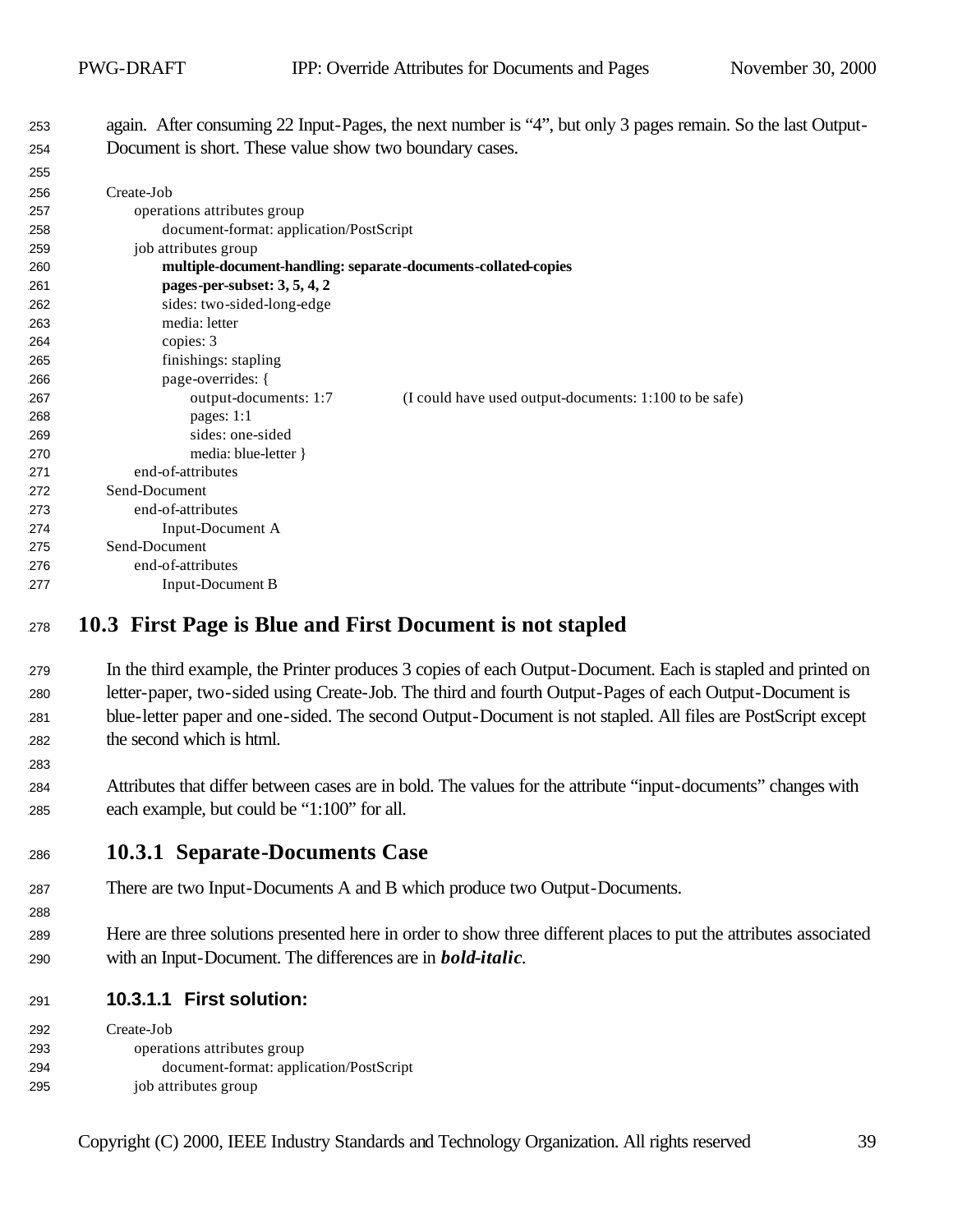| 296 | multiple-document-handling: separate-documents-collated-copies |                                                                |
|-----|----------------------------------------------------------------|----------------------------------------------------------------|
| 297 | sides: two-sided-long-edge                                     |                                                                |
| 298 | media: letter                                                  |                                                                |
| 299 | copies: 3                                                      |                                                                |
| 300 | finishings: stapling                                           |                                                                |
| 301 | document-format: application/PostScript                        |                                                                |
| 302 | document-overrides: {                                          |                                                                |
| 303 | output-documents: 2:2                                          | (I could have used input-documents: $2:2 \&$ merged with next) |
| 304 | finishings: none }                                             |                                                                |
| 305 |                                                                |                                                                |
| 306 | input-documents: 2:2                                           | next value of multi-value                                      |
| 307 | document-format: text/html}                                    |                                                                |
| 308 | page-overrides: {                                              |                                                                |
| 309 | output-documents: 1:2                                          | (I could have used input-documents: 1:2 as well)               |
| 310 | pages: 3:4                                                     |                                                                |
| 311 | sides: one-sided                                               |                                                                |
| 312 | media: blue-letter }                                           |                                                                |
| 313 | end-of-attributes                                              |                                                                |
| 314 | Send-Document                                                  |                                                                |
| 315 | end-of-attributes                                              |                                                                |
| 316 | Input-Document A                                               |                                                                |
| 317 | Send-Document                                                  |                                                                |
| 318 | end-of-attributes                                              |                                                                |
| 319 | Input-Document B                                               |                                                                |
|     |                                                                |                                                                |
| 320 | 10.3.1.2 Second solution:                                      |                                                                |
|     |                                                                |                                                                |
| 321 | Create-Job                                                     |                                                                |
| 322 | operations attributes group                                    |                                                                |
| 323 | document-format: application/PostScript                        |                                                                |
| 324 | job attributes group                                           |                                                                |
| 325 | multiple-document-handling: separate-documents-collated-copies |                                                                |
| 326 | sides: two-sided-long-edge                                     |                                                                |
| 327 | media: letter                                                  |                                                                |
| 328 | copies: 3                                                      |                                                                |
| 329 | finishings: stapling                                           |                                                                |
| 330 | document-format: application/PostScript                        |                                                                |
| 331 | document-overrides: {                                          |                                                                |
| 332 | output-documents: 2:2                                          |                                                                |
| 333 | finishings: none $\}$                                          |                                                                |
| 334 | page-overrides: {                                              |                                                                |
| 335 | output-documents: 1:2                                          | (I could have used input-documents: 1:2 as well)               |
| 336 | pages: 3:4                                                     |                                                                |
| 337 | sides: one-sided                                               |                                                                |
| 338 | media: blue-letter }                                           |                                                                |
| 339 | end-of-attributes                                              |                                                                |
| 340 | Send-Document                                                  |                                                                |
| 341 | end-of-attributes                                              |                                                                |
| 342 | Input-Document A                                               |                                                                |
| 343 | Send-Document                                                  |                                                                |
| 344 | <b>Operation attributes group</b>                              |                                                                |
| 345 | document-format: text/html<br>end-of-attributes                |                                                                |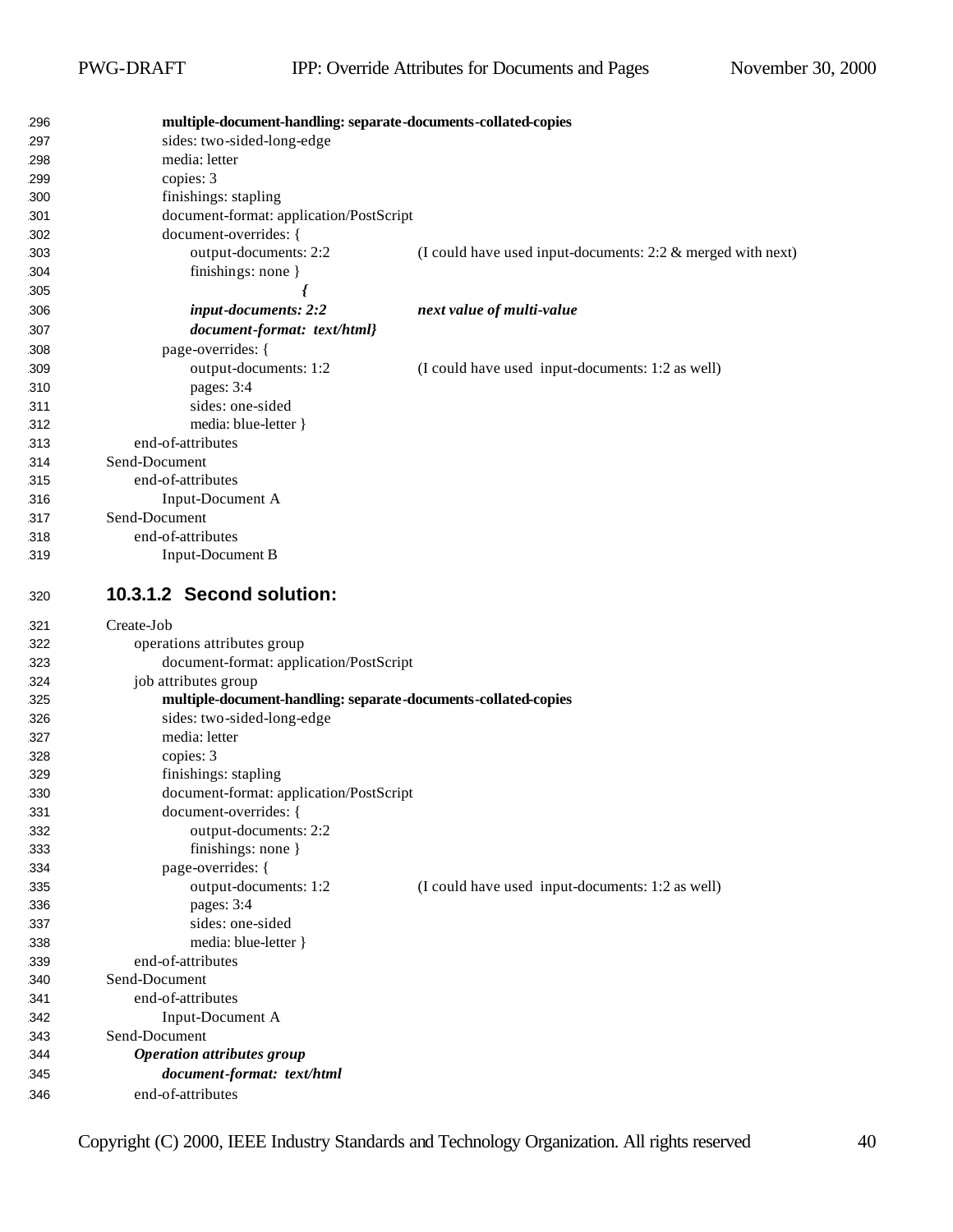Input-Document B

#### **10.3.1.3 Third solution:**

| 349 | Create-Job                                                     |                                                  |
|-----|----------------------------------------------------------------|--------------------------------------------------|
| 350 | operations attributes group                                    |                                                  |
| 351 | document-format: application/PostScript                        |                                                  |
| 352 | job attributes group                                           |                                                  |
| 353 | multiple-document-handling: separate-documents-collated-copies |                                                  |
| 354 | sides: two-sided-long-edge                                     |                                                  |
| 355 | media: letter                                                  |                                                  |
| 356 | copies: 3                                                      |                                                  |
| 357 | finishings: stapling                                           |                                                  |
| 358 | document-format: application/PostScript                        |                                                  |
| 359 | page-overrides: {                                              |                                                  |
| 360 | output-documents: 1:2                                          | (I could have used input-documents: 1:2 as well) |
| 361 | pages: 3:4                                                     |                                                  |
| 362 | sides: one-sided                                               |                                                  |
| 363 | media: blue-letter }                                           |                                                  |
| 364 | end-of-attributes                                              |                                                  |
| 365 | Send-Document                                                  |                                                  |
| 366 | end-of-attributes                                              |                                                  |
| 367 | Input-Document A                                               |                                                  |
| 368 | Send-Document                                                  |                                                  |
| 369 | <b>Operation attributes group</b>                              |                                                  |
| 370 | document-overrides: {                                          |                                                  |
| 371 | input-documents: 2:2                                           |                                                  |
| 372 | document-format: text/html                                     |                                                  |
| 373 | finishings: none }                                             |                                                  |
| 374 | end-of-attributes                                              |                                                  |
| 375 | <b>Input-Document B</b>                                        |                                                  |
| 376 | 10.3.2 Single-Documents Case                                   |                                                  |

- There are two Input-Documents A and B and only one Output-Document.
- 

 Here are three solutions. The Page-Override attributes are in Create-Job in the first solution and in Send- Document in the last two solutions. The Document-Override attribute is directly in the operation attributes of Send-Document in the first two solutions and in the document-overrides attributes of Send-Document in the third solution. The differences are in *bold-italic*.

| 383 | 10.3.2.1 First solution: |
|-----|--------------------------|
|     |                          |

| 384 | Create-Job                                  |
|-----|---------------------------------------------|
| 385 | operations attributes group                 |
| 386 | document-format: application/PostScript     |
| 387 | job attributes group                        |
| 388 | multiple-document-handling: single-document |
| 389 | sides: two-sided-long-edge                  |
| 390 | media: letter                               |
| 391 | copies: 3                                   |
| 392 | finishings: stapling                        |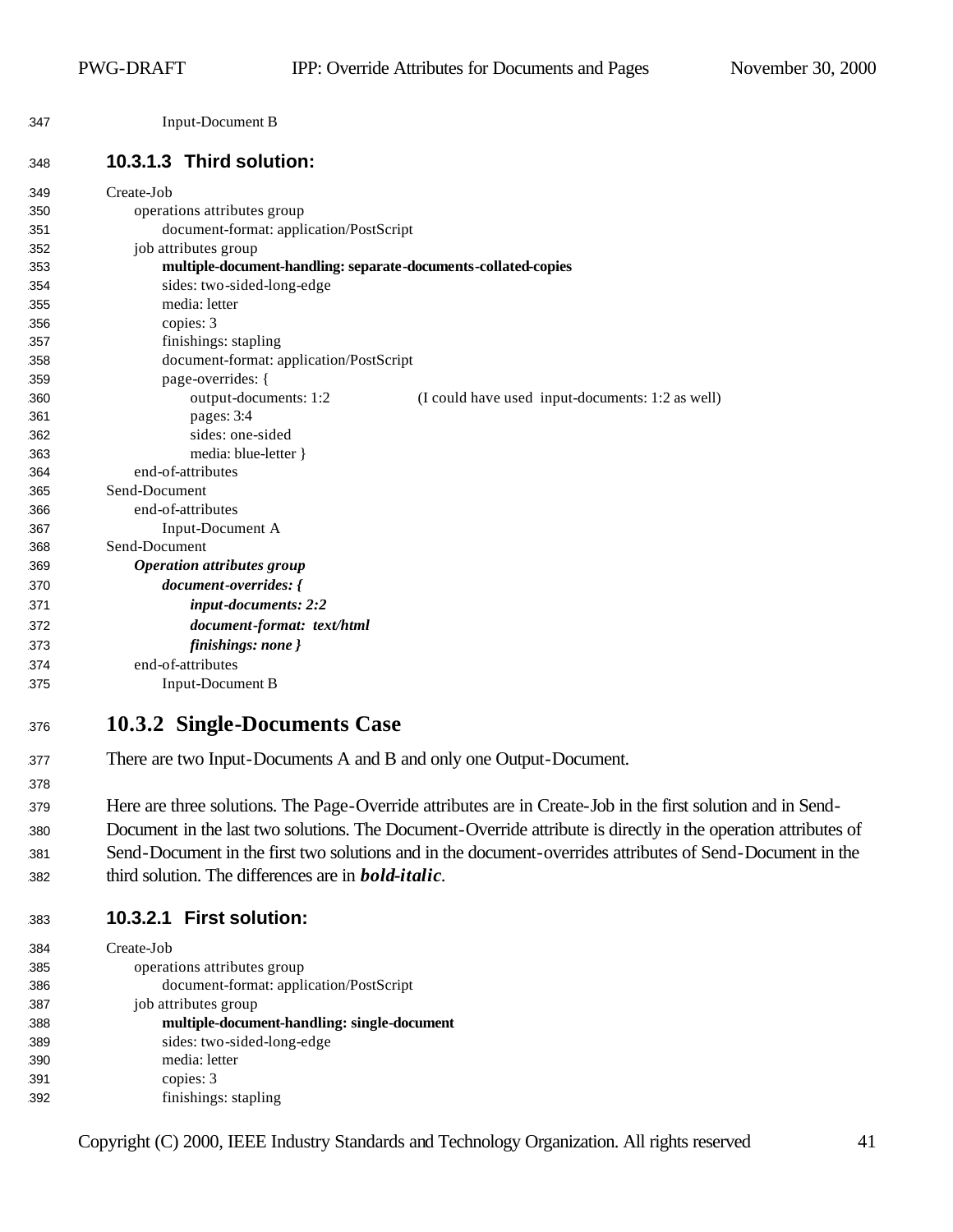| 393        | document-overrides: {                                           |                                                      |
|------------|-----------------------------------------------------------------|------------------------------------------------------|
| 394        | output-documents: 2:2                                           | (This is ignored because there is no $2nd$ document) |
| 395        | finishings: none }                                              |                                                      |
| 396        | page-overrides: {                                               |                                                      |
| 397        | input-documents: 1:1                                            | $(I \text{ could have used output-documents: } 1:1)$ |
| 398        | pages: 3:4                                                      |                                                      |
| 399        | sides: one-sided                                                |                                                      |
| 400        | media: blue-letter }                                            |                                                      |
| 401        | end-of-attributes                                               |                                                      |
| 402        | Send-Document                                                   |                                                      |
| 403        | end-of-attributes                                               |                                                      |
| 404        | Input-Document A                                                |                                                      |
| 405        | Send-Document                                                   |                                                      |
| 406        | Operation attributes group                                      |                                                      |
| 407        | document-format: text/html                                      |                                                      |
| 408        | end-of-attributes                                               |                                                      |
| 409        | Input-Document B                                                |                                                      |
|            |                                                                 |                                                      |
| 410        | 10.3.2.2 Second solution:                                       |                                                      |
|            | Create-Job                                                      |                                                      |
| 411<br>412 |                                                                 |                                                      |
| 413        | operations attributes group                                     |                                                      |
|            | document-format: application/PostScript<br>job attributes group |                                                      |
| 414        | multiple-document-handling: single-document                     |                                                      |
| 415        |                                                                 |                                                      |
| 416        | sides: two-sided-long-edge<br>media: letter                     |                                                      |
| 417<br>418 | copies: 3                                                       |                                                      |
| 419        | finishings: stapling                                            |                                                      |
| 420        | document-overrides: {                                           |                                                      |
| 421        | output-documents: 2:2                                           | (This is ignored because there is no $2nd$ document) |
| 422        | finishings: none }                                              |                                                      |
| 423        | end-of-attributes                                               |                                                      |
| 424        | Send-Document                                                   |                                                      |
| 425        | Operation attributes group                                      |                                                      |
| 426        | page-overrides: {                                               |                                                      |
| 427        | input-documents: 1:1                                            | $(I \text{ could have used output-documents: } 1:1)$ |
|            |                                                                 |                                                      |
| 428        | <i>pages:</i> 3:4                                               |                                                      |
| 429        | sides: one-sided                                                |                                                      |
| 430        | media: blue-letter }                                            |                                                      |
| 431        | end-of-attributes                                               |                                                      |
| 432        | Input-Document A                                                |                                                      |
| 433        | Send-Document                                                   |                                                      |
| 434        | Operation attributes group                                      |                                                      |
| 435        | document-format: text/html                                      | (this can be here or in the document-overrides)      |
| 436        | end-of-attributes                                               |                                                      |
| 437        | Input-Document B                                                |                                                      |
| 438        | 10.3.2.3 Third solution:                                        |                                                      |
| 439        | Create-Job                                                      |                                                      |
| 440        | operations attributes group                                     |                                                      |
| 441        | document-format: application/PostScript                         |                                                      |
|            |                                                                 |                                                      |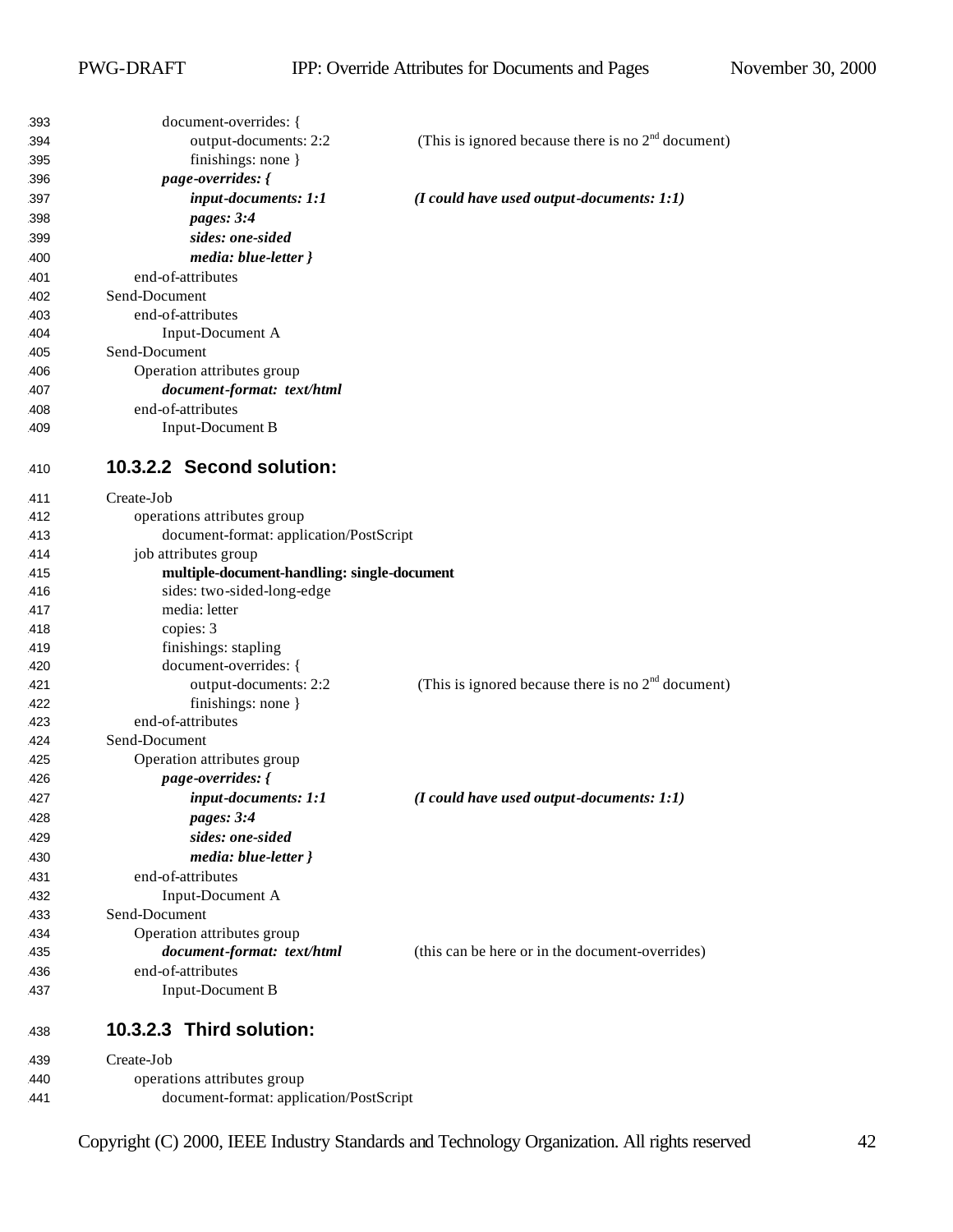| 442 | job attributes group                        |                                                      |
|-----|---------------------------------------------|------------------------------------------------------|
| 443 | multiple-document-handling: single-document |                                                      |
| 444 | sides: two-sided-long-edge                  |                                                      |
| 445 | media: letter                               |                                                      |
| 446 | copies: 3                                   |                                                      |
| 447 | finishings: stapling                        |                                                      |
| 448 | document-overrides: {                       |                                                      |
| 449 | output-documents: 2:2                       | (This is ignored because there is no $2nd$ document) |
| 450 | finishings: none }                          |                                                      |
| 451 | end-of-attributes                           |                                                      |
| 452 | Send-Document                               |                                                      |
| 453 | Operation attributes group                  |                                                      |
| 454 | page-overrides: {                           |                                                      |
| 455 | input-documents: 1:1                        | $(I \text{ could have used output-documents: } 1:1)$ |
| 456 | pages: 3:4                                  |                                                      |
| 457 | sides: one-sided                            |                                                      |
| 458 | media: blue-letter }                        |                                                      |
| 459 | end-of-attributes                           |                                                      |
| 460 | Input-Document A                            |                                                      |
| 461 | Send-Document                               |                                                      |
| 462 | Operation attributes group                  |                                                      |
| 463 | document-overrides: {                       |                                                      |
| 464 | input-documents: 2:2                        |                                                      |
| 465 | document-format: text/html }                |                                                      |
| 466 | end-of-attributes                           |                                                      |
| 467 | <b>Input-Document B</b>                     |                                                      |
|     |                                             |                                                      |

#### **10.3.3 Page-Subset Documents Case**

 There are two Input-Documents A and B. . The first Input-Document contains 10 Pages and the second one 15 pages. There are 7 Output-Documents with 3 pages, 5 pages, 4 pages, 2 pages, 3 pages, 5 pages and 3 pages. The "pages-per-subset" attributes wraps after the first four Output-Documents and starts with "3" again. After consuming 22 Input-Pages, the next number is "4", but only 3 pages remain. So the last Output-Document is short.

| 475 | Create-Job                                                     |                                                       |
|-----|----------------------------------------------------------------|-------------------------------------------------------|
| 476 | operations attributes group                                    |                                                       |
| 477 | document-format: application/PostScript                        |                                                       |
| 478 | job attributes group                                           |                                                       |
| 479 | multiple-document-handling: separate-documents-collated-copies |                                                       |
| 480 | pages-per-subset: 3, 5, 4, 2                                   |                                                       |
| 481 | sides: two-sided-long-edge                                     |                                                       |
| 482 | media: letter                                                  |                                                       |
| 483 | copies: 3                                                      |                                                       |
| 484 | finishings: stapling                                           |                                                       |
| 485 | document-overrides: {                                          |                                                       |
| 486 | output-documents: 2:2                                          |                                                       |
| 487 | finishings: none $\}$                                          |                                                       |
| 488 | page-overrides: {                                              |                                                       |
| 489 | output-documents: 1:7                                          | (I could have used input-documents: 1:100 to be safe) |
| 490 | pages: 3:4                                                     |                                                       |
|     |                                                                |                                                       |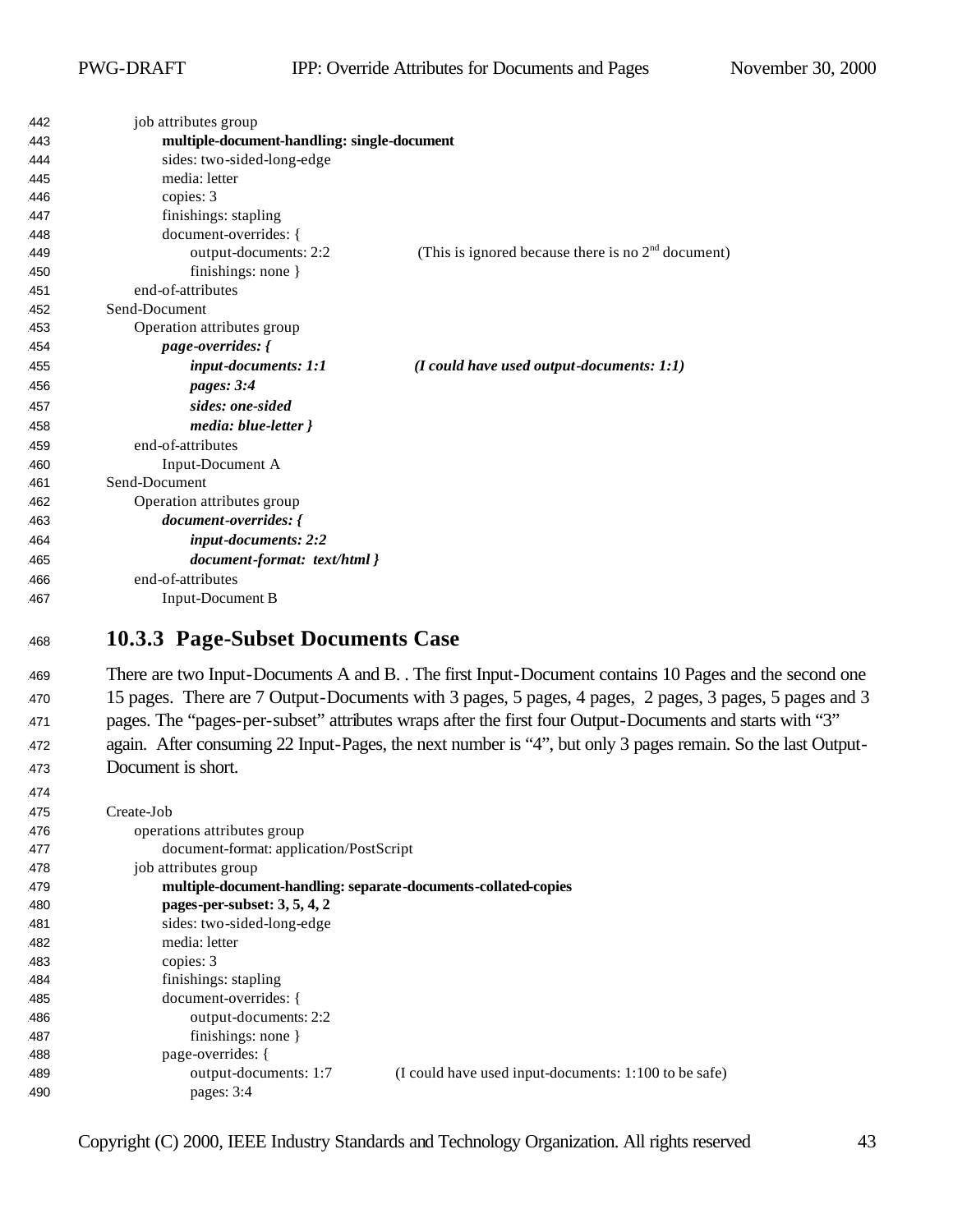| 491 | sides: one-sided           |                                                 |
|-----|----------------------------|-------------------------------------------------|
| 492 | media: blue-letter }       |                                                 |
| 493 | end-of-attributes          |                                                 |
| 494 | Send-Document              |                                                 |
| 495 | end-of-attributes          |                                                 |
| 496 | Input-Document A           |                                                 |
| 497 | Send-Document              |                                                 |
| 498 | Operation attributes group |                                                 |
| 499 | document-format: text/html | (this can be here or in the document-overrides) |
| 500 | end-of-attributes          |                                                 |
| 501 | Input-Document B           |                                                 |

#### **10.4 One document with 100 copies for distribution and one on transparencies.**

- In the fourth example, the Printer produces 101 copies of the single Output-Document using Print-Job. The first 100 are stapled and printed on letter-paper, two-sided, except the first page is on blue paper, one-sided. The last copy (number 101) is printed on transparencies, one-sided and not stapled. The file is PostScript.
- Here are three possible solutions. The first assumes that the job requests 101 letter-paper documents and that the single transparency copy is the override. The second assumes that the job requests 101 transparency documents and that the 100 letter-paper copies are the override. The third assumes that the job requests 101 documents with default characteristics and that both single transparency copy and the 100 letter-paper copies are overrides. The differences are in *bold-italic*.

#### **10.4.1 First solution.**

| 513 | Print-Job                                                                 |
|-----|---------------------------------------------------------------------------|
| 514 | operations attributes group                                               |
| 515 | document-format: application/PostScript                                   |
| 516 | job attributes group                                                      |
| 517 | sides: two-sided-long-edge                                                |
| 518 | media: letter                                                             |
| 519 | copies: 101                                                               |
| 520 | finishings: stapling                                                      |
| 521 | document-format: application/PostScript                                   |
| 522 | document-overrides: {                                                     |
| 523 | (I could have used input-documents: 1:1 as well)<br>output-documents: 1:1 |
| 524 | document-copies: 101:101                                                  |
| 525 | sides: one-sided                                                          |
| 526 | <i>media: transparency</i>                                                |
| 527 | finishings: none }                                                        |
| 528 | page-overrides: {                                                         |
| 529 | output-documents: 1:1<br>(I could have used input-documents: 1:1 as well) |
| 530 | document-copies: 1:100                                                    |
| 531 | pages: $1:1$                                                              |
| 532 | sides: one-sided                                                          |
| 533 | media: blue-letter }                                                      |
| 534 | end-of-attributes                                                         |
| 535 | Input-Document A                                                          |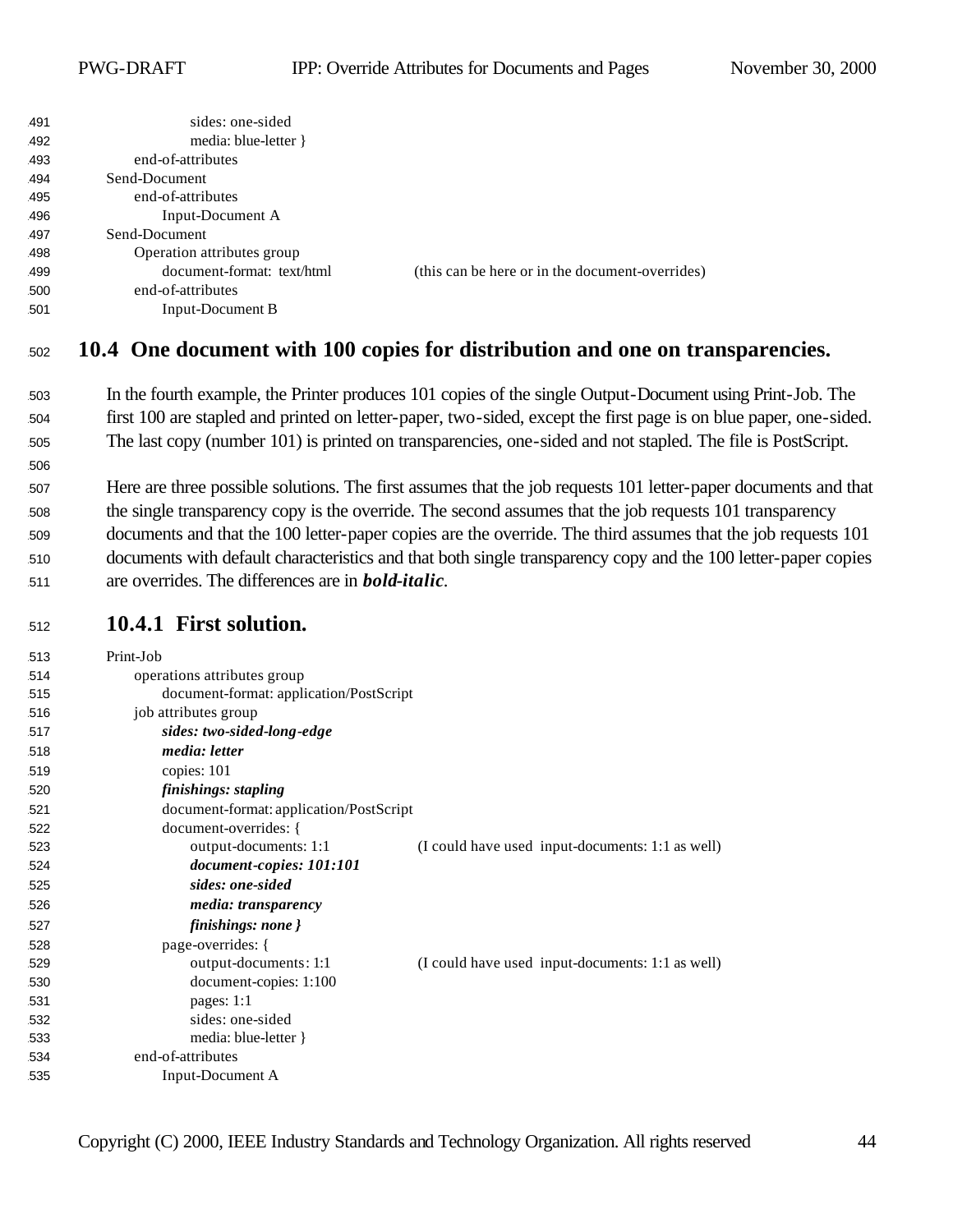## **10.4.2 Second solution.**

| 537        | Print-Job                                |                                                                     |
|------------|------------------------------------------|---------------------------------------------------------------------|
| 538        | operations attributes group              |                                                                     |
| 539        | document-format: application/PostScript  |                                                                     |
| 540        | job attributes group                     |                                                                     |
| 541        | sides: one-sided                         |                                                                     |
| 542        | media: transparency                      |                                                                     |
| 543        | copies: 101                              |                                                                     |
| 544        | finishings: none                         |                                                                     |
| 545        | document-format: application/PostScript  |                                                                     |
| 546        | document-overrides: {                    |                                                                     |
| 547        | output-documents: 1:1                    | (I could have used input-documents: 1:1 as well)                    |
| 548        | document-copies: 1:100                   |                                                                     |
| 549        | sides: two-sided-long-edge               |                                                                     |
| 550        | media: letter                            |                                                                     |
| 551        | finishings: stapling }                   |                                                                     |
| 552        | page-overrides: {                        |                                                                     |
| 553        | output-documents: 1:1                    | (I could have used input-documents: 1:1 as well)                    |
| 554        | document-copies: 1:100                   |                                                                     |
| 555        | pages: $1:1$                             |                                                                     |
| 556        | sides: one-sided                         |                                                                     |
| 557        | media: blue-letter }                     |                                                                     |
| 558        | end-of-attributes                        |                                                                     |
| 559        | Input-Document A                         |                                                                     |
| 560        | 10.4.3 Third solution.                   |                                                                     |
|            |                                          |                                                                     |
| 561        | Print-Job                                |                                                                     |
| 562        | operations attributes group              |                                                                     |
| 563        | document-format: application/PostScript  |                                                                     |
| 564        | job attributes group                     |                                                                     |
| 565        | copies: 101                              |                                                                     |
| 566        | document-format: application/PostScript  |                                                                     |
| 567        | document-overrides: {                    |                                                                     |
| 568        | output-documents: 1:1                    | (I could have used input-documents: 1:1 as well)                    |
| 569        | document-copies: 101:101                 |                                                                     |
| 570        | sides: one-sided                         |                                                                     |
| 571        | <i>media: transparency</i>               |                                                                     |
| 572        | finishings: none }                       |                                                                     |
| 573        |                                          |                                                                     |
| 574        | output-documents: 1:1                    | $(I \text{ could have used input-documents: } 1:1 \text{ as well})$ |
| 575        | document-copies: 1:100                   |                                                                     |
| 576        | sides: two-sided-long-edge               |                                                                     |
| 577        | media: letter                            |                                                                     |
| 578        | finishings: stapling }                   |                                                                     |
| 579        | page-overrides: {                        |                                                                     |
| 580        | output-documents: 1:1                    | (I could have used input-documents: 1:1 as well)                    |
| 581        | document-copies: 1:100                   |                                                                     |
| 582        | pages: 1:1                               |                                                                     |
| 583<br>584 | sides: one-sided<br>media: blue-letter } |                                                                     |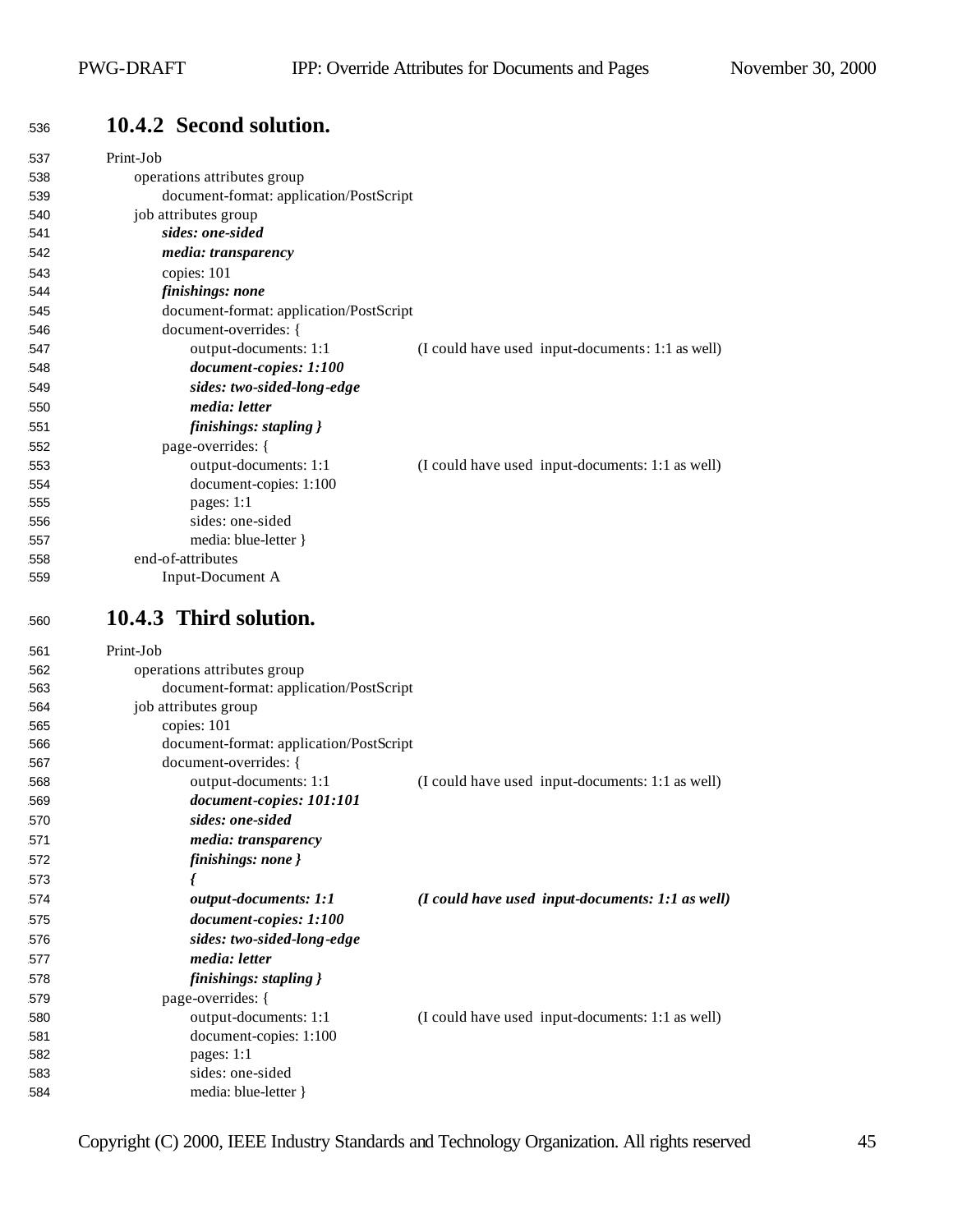end-of-attributes Input-Document A

## **11. IANA Considerations**

 IANA will be called on to register the Job Template attributes defined in this document, using the procedures outlined in [ipp-mod].

## **12. Internationalization Considerations**

 The IPP extensions defined in this document require the same internationalization considerations as any of the Job Template attributes defined in IPP/1.1 [ipp-mod].

## **13. Security Considerations**

 The IPP extensions defined in this document require the same security considerations as any of the Job Template attributes defined in IPP/1.1 [ipp-mod].

#### **14. References**

 [ipp-mod] R. deBry, T. Hastings, R. Herriot, S. Isaacson, P. Powell, "Internet Printing Protocol/1.0: Model and Semantics", <draft-ietf-ipp-model-v11-04.txt>, June 23, 1999.

601 [RFC2566]

 R. deBry, T. Hastings, R. Herriot, S. Isaacson, P. Powell, "Internet Printing Protocol/1.0: Model and Semantics", RFC 2566, April 1999.

#### **15. Author's Addresses**

- Robert Herriot
- Xerox Corp.

- 3400 Hill View Ave, Building 1
- 608 Palo Alto, CA 94304
- 610 Phone: 650-813-7696
- 611 Fax: 650-813-6860
- e-mail: robert.herriot@pahv.xerox.com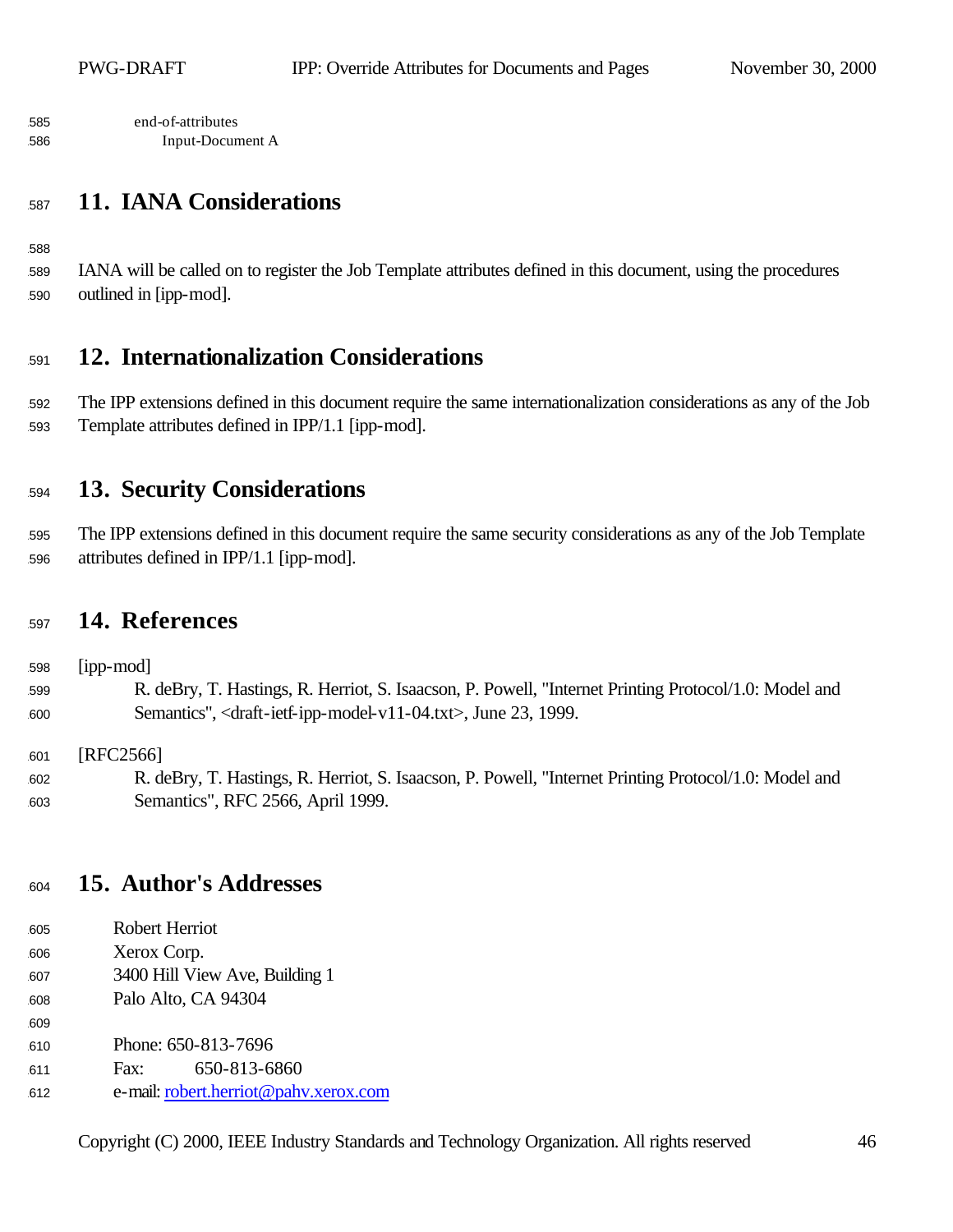| 613 |                                 |
|-----|---------------------------------|
| 614 | Kirk Ocke                       |
| 615 | <b>Xerox Corporation</b>        |
| 616 | 800 Phillips Road               |
| 617 | Webster, NY 14580               |
| 618 |                                 |
| 619 | Phone: 716-422-4832             |
| 620 | e-mail: Kirk.Ocke@usa.xerox.com |

## **16. Appendix A: Rules for Attribute Association**

For each category of attribute, there is a rule:

- 1. Input-Documents: such an attribute
- a) cannot be directly associated with Input-Pages, Output-Pages, Output-Documents
- b) can be directly associated with an Input-Document, and it affects the Input-Document it is associated with.
- c) can be associated with a Job and it affects all Input-Documents that don't have the attribute associated with it.
- 2. Output-Documents: such an attribute
- a) can never be directly associated with an Input-Page or Output-Page.
- b) can be directly associated with an Output-Document, and it affects the Output-Document it is associated with.
- c) can be directly associated with an Input-Document. If that Input-Document produces a first Output- Page for one or more Output-Documents, the attribute is effectively associated with each such Output- Document that doesn't have the attribute directly associated with it. Now use rule 2b). If that Input- Document doesn't produce any first Output-Pages of an Output-Document, it is ignored and the Printer produces a warning message.
- d) can be associated with a Job and it affects all Output-Documents that don't have the attribute associated with it.
- 3. Sheets: such attributes
- a) can be directly associated with an Output-Page, and it affects the associated Output-Page .
- b) can be directly associated with an Input-Page, and it is effectively associated with the Output-Page determined by the relationship described for the four cases in section 4.2 if that Output-Page doesn't have the attribute directly associated with it. Now use rule 3a)
- c) can be directly associated with an Output-Document, and it affects all Output-Pages in the specified Output-Document that don't have the attribute associated directly with it or the corresponding Input-**Page.**
- d) can be directly associated with an Input-Document, and it is effectively associated with all Input-Pages in the specified Input-Document that don't have the attribute associated directly with it. By transitivity, the attribute is effectively associated with all corresponding Output-Pages (see section 4.2) that don't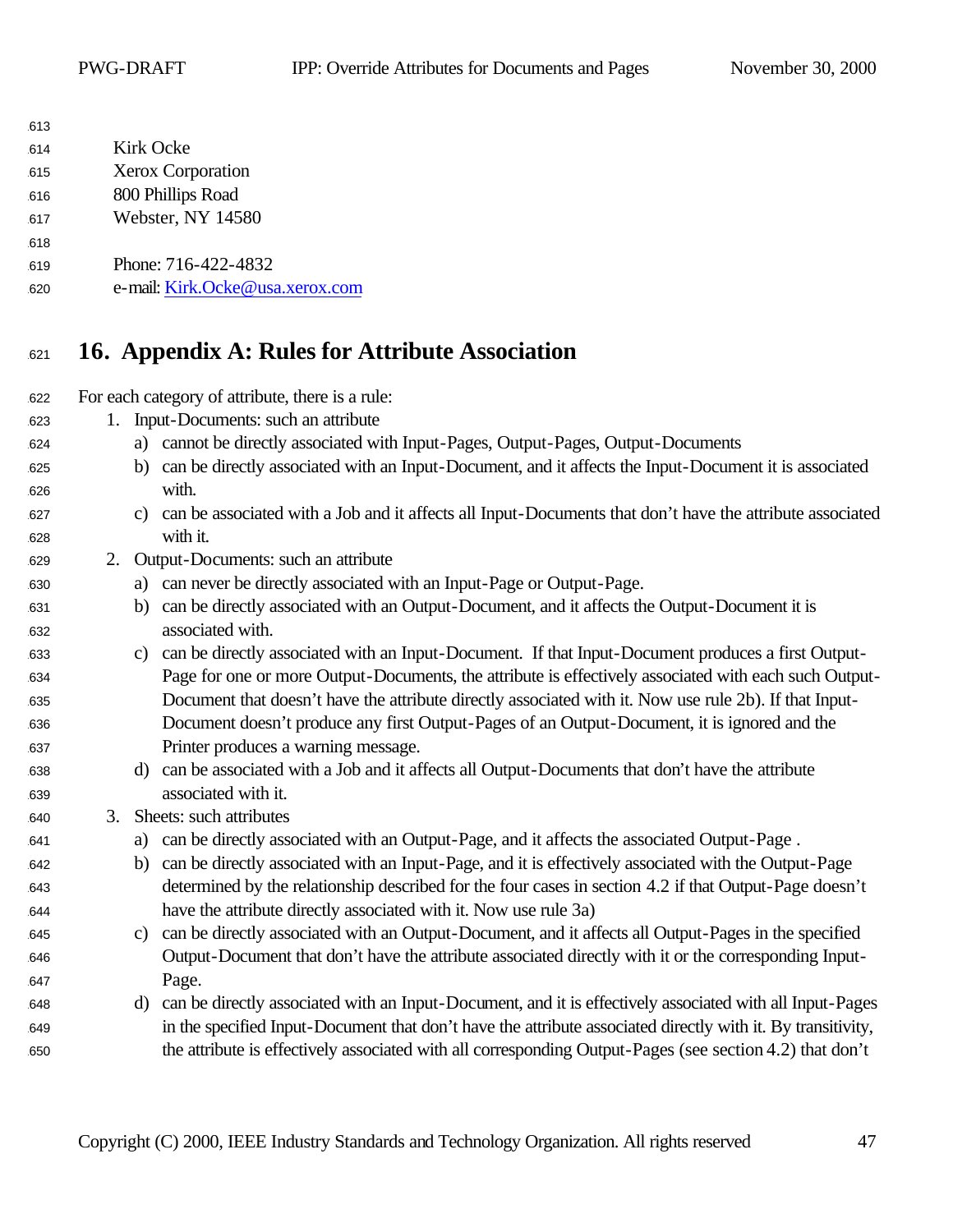|                          | <b>PWG-DRAFT</b>         | IPP: Override Attributes for Documents and Pages                                                                                                                                                                                 | November 30, 2000 |
|--------------------------|--------------------------|----------------------------------------------------------------------------------------------------------------------------------------------------------------------------------------------------------------------------------|-------------------|
| 651<br>652<br>653<br>654 | e)                       | have the attribute associated directly with the them or the containing Output-Document. Now use rule<br>3a)<br>can be associated with a Job and it affects all Output-Pages that don't have the attribute associated<br>with it. |                   |
| 655<br>656<br>657<br>658 |                          | When an association includes the "document-copies" attribute, it modifies the meaning of the above rules slightly for<br>each effective association. If the attribute effectively associates with:                               |                   |
| 659                      | $\overline{\phantom{0}}$ | Input-Documents, the Printer ignores the "document-copies" attribute.                                                                                                                                                            |                   |
| 660                      | $\overline{\phantom{a}}$ | Output-Documents, the attribute affects the specified copies of the Output-Documents (See Item 2b))                                                                                                                              |                   |
| 661<br>662               | $\overline{\phantom{a}}$ | Sheets: the attribute affects the sheets of the specified copies of Output-Documents (See Items 3a) and<br>$3c)$ ).                                                                                                              |                   |

## **17. Appendix B: Change History**

 This section summarizes the changes to the document. Each sub-section is in reverse chronological order. Adding or removing ISSUES that don't change the document are not listed here.

## **17.1 Changes to the January 3, 2000 version to make the January 31, 2000 version**

The following changes to the January 3, 2000 version to make the January 31, 2000 version:

1. Changed the format to be a PWG-DRAFT. No technical content changed.

## **18. Appendix C: Description of the IEEE-ISTO PWG**

 The Printer Working Group (or PWG) is a Program of the IEEE Industry Standards and Technology Organization (ISTO) and is an alliance among printer manufacturers, print server developers, operating system providers, network operating systems providers, network connectivity vendors, and print management application developers chartered to make printers and the applications and operating systems supporting them work together better. All references to the PWG in this document implicitly mean "The Printer Working Group, a Program of the IEEE ISTO." In order to meet this objective, the PWG will document the results of their work as open standards that define print related protocols, interfaces, procedures and conventions. Printer manufacturers and vendors of printer related software will benefit from the interoperability provided by voluntary conformance to these standards.

 In general, a PWG standard is a specification that is stable, well understood and is technically competent, has multiple, independent and interoperable implementations with substantial operational experience, and enjoys significant public support.